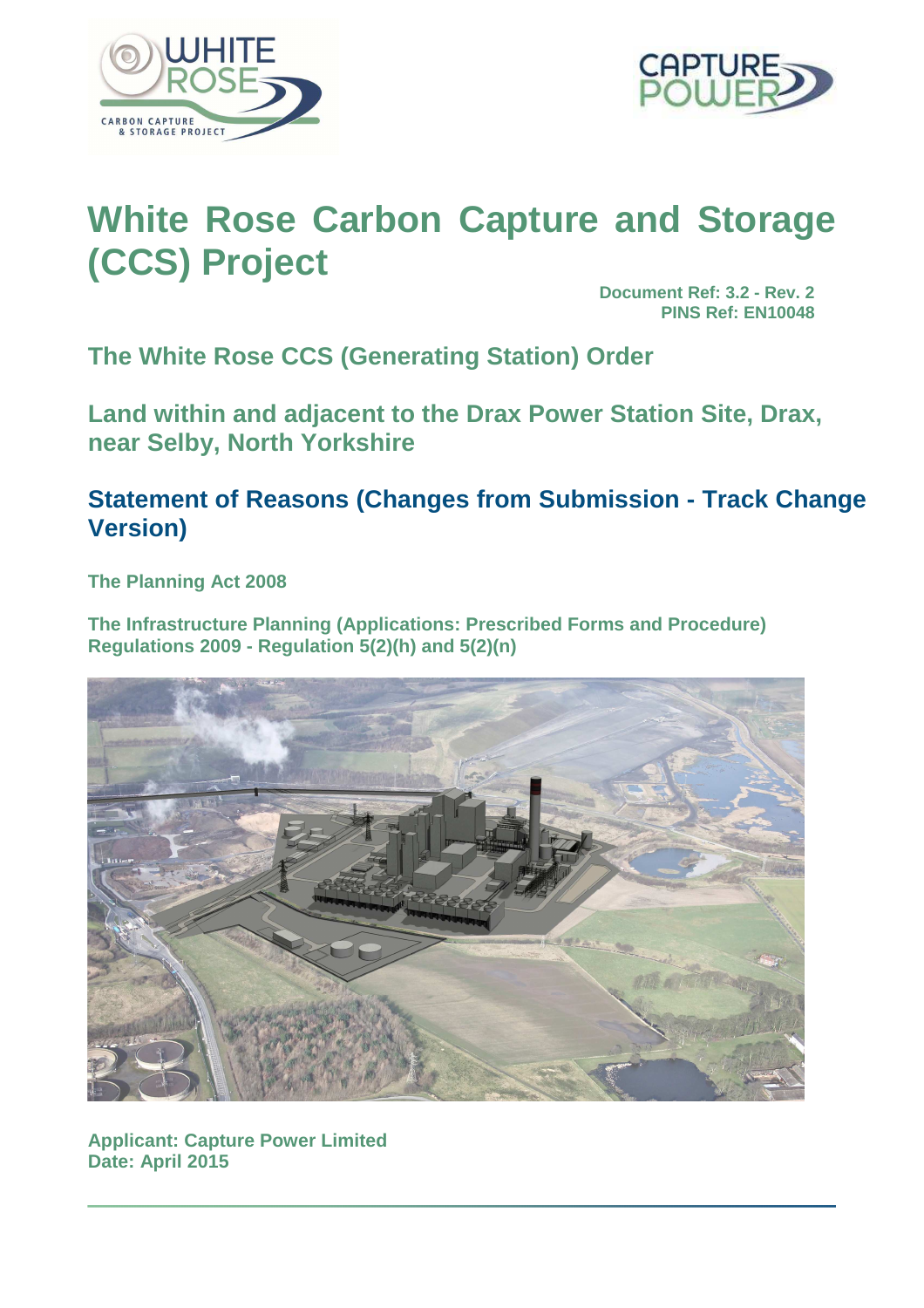



## **Document History**

| <b>Document Number</b> | 3.2                       |             |          |
|------------------------|---------------------------|-------------|----------|
| <b>Revision</b>        | $\overline{2}$            |             |          |
| <b>Author</b>          | <b>Pinsent Masons LLP</b> |             |          |
| <b>Signed</b>          | Nick McDonald (NM)        | <b>Date</b> | 13.04.15 |
| <b>Approved By</b>     | <b>NM</b>                 |             |          |
| <b>Signed</b>          | <b>NM</b>                 | <b>Date</b> | 13.04.15 |
| <b>Document Owner</b>  | <b>Pinsent Masons LLP</b> |             |          |

| <b>Revision History</b>  |          |                            |                      |
|--------------------------|----------|----------------------------|----------------------|
| <b>Revision No. Date</b> |          | <b>Reason for Revision</b> | <b>Authorised By</b> |
|                          | 14.11.14 | Submission version         | <b>NM</b>            |
| 2                        | 13.04.15 | Updates to Application     | <b>NM</b>            |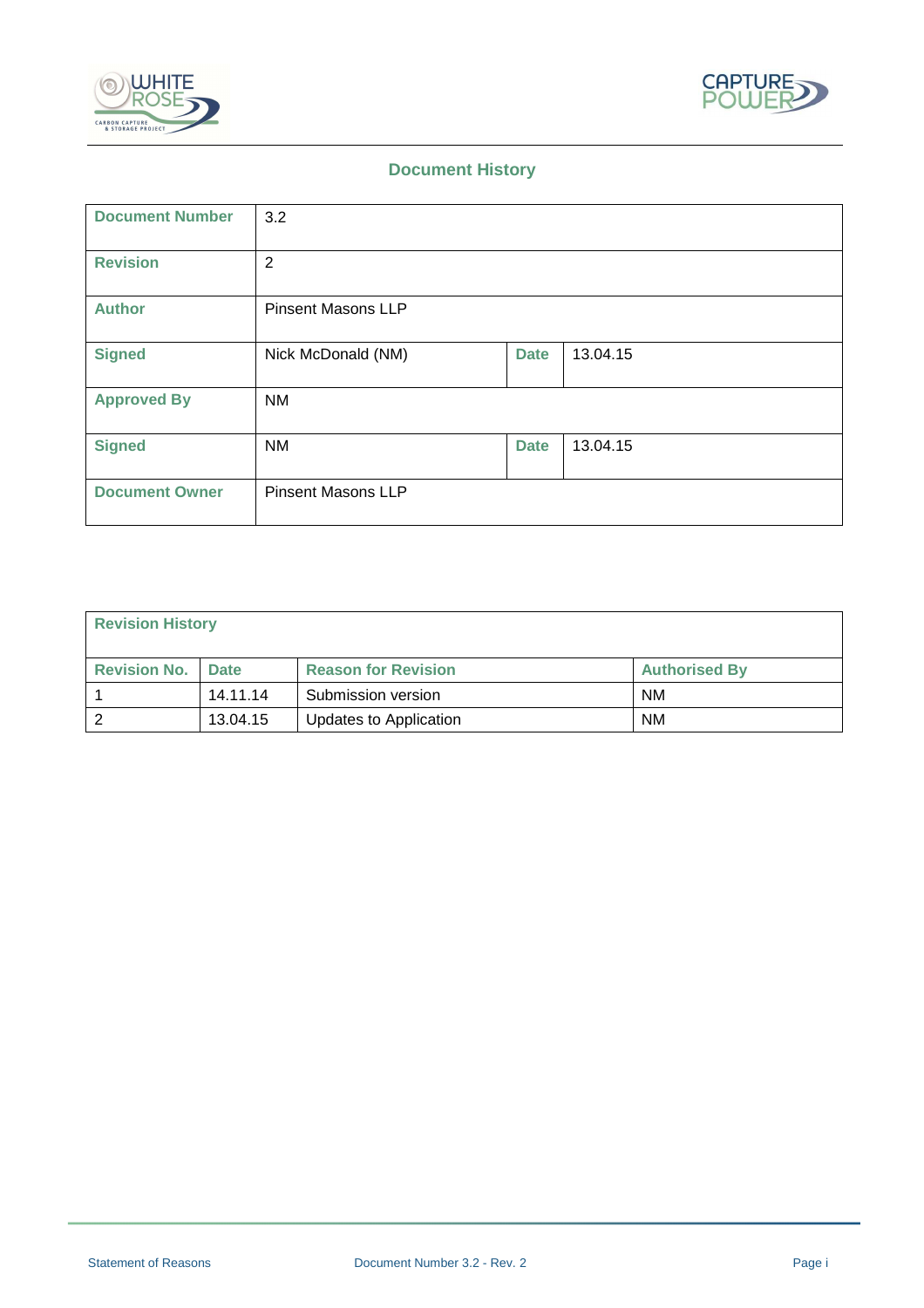



| <b>Glossary of Abbreviations and Definitions</b> |                                                                                                                                                                                                                                                                                                                                                                                                                                                                                     |  |  |
|--------------------------------------------------|-------------------------------------------------------------------------------------------------------------------------------------------------------------------------------------------------------------------------------------------------------------------------------------------------------------------------------------------------------------------------------------------------------------------------------------------------------------------------------------|--|--|
| 2008 Act                                         | The Planning Act 2008 setting out legislation in relation to applications for NSIPs,<br>including pre-application consultation and publicity, the examination of applications and<br>decision making by the Secretary of State.                                                                                                                                                                                                                                                     |  |  |
| <b>APFP</b><br>Regulations                       | The Infrastructure Planning (Applications: Prescribed Forms and Procedure) Regulations<br>2009. Sets out detailed procedures that must be followed for submitting and publicising<br>applications for Nationally Significant Infrastructure Projects.                                                                                                                                                                                                                               |  |  |
| Applicant                                        | Capture Power Limited or CPL.                                                                                                                                                                                                                                                                                                                                                                                                                                                       |  |  |
| Application                                      | The Application for a Development Consent Order made to the Secretary of State under<br>Section 37 of the Planning Act 2008 in respect of the Project, required pursuant to Section<br>31 of the Planning Act 2008 because the Project is a Nationally Significant Infrastructure<br>Project under Section 14(1)(a) and Section 15 of the Planning Act 2008 by virtue of being<br>an onshore generating station in England or Wales of 50 Megawatts electrical capacity of<br>more. |  |  |
| Associated<br>Development                        | Defined in the Planning Act 2008 as development which is associated with the principal<br>development. There must be a direct relationship between the associated development<br>and the principal development.<br>Associated development should either support the<br>construction or operation of the principal development, or help address its impacts. It<br>should not be an aim in itself but should be subordinate to the principal development.                            |  |  |
| Book of<br>Reference                             | A reference document providing details of all landownership interests and other affected<br>persons within the Order limits and which is linked to the Land Plan.                                                                                                                                                                                                                                                                                                                   |  |  |
| <b>CA Guidance</b>                               | A document titled 'Guidance related to procedures for the compulsory acquisition of land'<br>dated September 2013 and issued by the Department for Communities and Local<br>Government.                                                                                                                                                                                                                                                                                             |  |  |
| Capture<br>Power<br>Limited or<br><b>CPL</b>     | The Applicant. A joint venture comprised of Drax CCS Limited, ALSTOM UK Holdings<br>Limited and The BOC Group Limited.                                                                                                                                                                                                                                                                                                                                                              |  |  |
| <b>CCS</b>                                       | Carbon Capture and Storage.                                                                                                                                                                                                                                                                                                                                                                                                                                                         |  |  |
| CO <sub>2</sub>                                  | Carbon Dioxide.                                                                                                                                                                                                                                                                                                                                                                                                                                                                     |  |  |
| Consents and<br>Licences<br>required             | A document setting out the other consents and licences that are required for the<br>construction and operation of the Project and that are not included within the draft Order.                                                                                                                                                                                                                                                                                                     |  |  |
| Consultation<br>Report                           | The report prepared by the Applicant documenting the consultation it has carried out<br>including that required by the Planning Act 2008, and how responses to the consultation<br>have been taken into account.                                                                                                                                                                                                                                                                    |  |  |
| <b>DCLG</b>                                      | Department for Communities and Local Government.                                                                                                                                                                                                                                                                                                                                                                                                                                    |  |  |
| <b>DCO</b>                                       | Development Consent Order made by the Secretary of State pursuant to the Planning Act<br>2008 to authorise a Nationally Significant Infrastructure Project. A DCO can incorporate<br>or remove the need for a variety of consents which would otherwise be required for a<br>development. A DCO can also include rights of compulsory acquisition.                                                                                                                                  |  |  |
| <b>DECC</b>                                      | Department for Energy and Climate Change.                                                                                                                                                                                                                                                                                                                                                                                                                                           |  |  |
| EIA                                              | Environmental Impact Assessment.<br>The assessment of the likely significant<br>environmental effects of a development undertaken in accordance with the Infrastructure<br>Planning (Environmental Impact Assessment) Regulations 2009.                                                                                                                                                                                                                                             |  |  |
| EIA<br>Regulations                               | The Infrastructure Planning (Environmental Impact Assessment) Regulations 2009 setting<br>out how the EIA of Nationally Significant Infrastructure Projects must be carried out and<br>the procedures that must be followed.                                                                                                                                                                                                                                                        |  |  |
| $EN-1$                                           | Overarching National Policy Statement for Energy.                                                                                                                                                                                                                                                                                                                                                                                                                                   |  |  |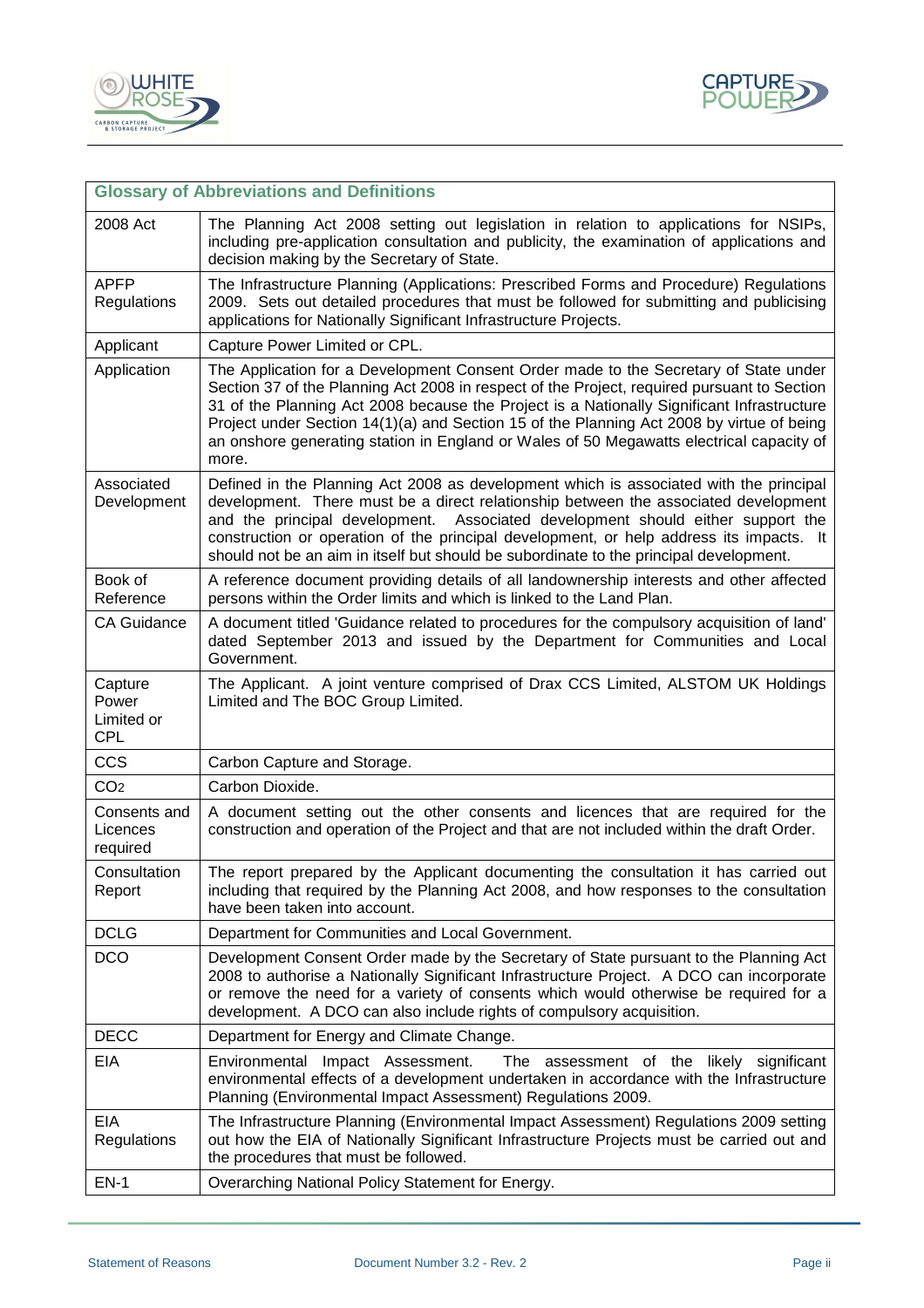



| $EN-2$                                   | National Policy Statement for Fossil Fuel Electricity Generating Infrastructure.                                                                                                                                                                             |
|------------------------------------------|--------------------------------------------------------------------------------------------------------------------------------------------------------------------------------------------------------------------------------------------------------------|
| $EN-5$                                   | National Policy Statement for Electricity Networks Infrastructure.                                                                                                                                                                                           |
| EP                                       | <b>Environmental Permit.</b>                                                                                                                                                                                                                                 |
| ES                                       | <b>Environmental Statement.</b>                                                                                                                                                                                                                              |
| Existing<br><b>Power Station</b><br>site | All of the land comprised within the existing Drax Power Station site.                                                                                                                                                                                       |
| Explanatory<br>Memorandum                | A document that explains the intended purpose and affect of a DCO and the<br>authorisations and powers it seeks.                                                                                                                                             |
| Funding<br><b>Statement</b>              | A statement setting out how the applicant intends to fund any compulsory acquisition of<br>land required or any compensation claims made by parties that may be affected by the<br>Project.                                                                  |
| ha                                       | Hectares.                                                                                                                                                                                                                                                    |
| km                                       | Kilometres.                                                                                                                                                                                                                                                  |
| kV                                       | Kilovolts.                                                                                                                                                                                                                                                   |
| Land Plan                                | A plan showing all of the land that is required for the Project, and which is sought for<br>freehold acquisition, for new rights or for temporary purposes as part of the Order.                                                                             |
| Local<br>development<br>plan             | A statutory document or a set of documents prepared and adopted by a planning authority<br>which set out the local policies governing development within its administrative area. The<br>local development plan document can be made up of a number of DPDs. |
| Limits of<br>deviation                   | The lateral limits shown on the Works Plan(s) and the vertical limits within which the<br>Project may occur.                                                                                                                                                 |
| <b>MW</b>                                | Megawatts.                                                                                                                                                                                                                                                   |
| MWe                                      | Megawatts electrical. A measurement of power.                                                                                                                                                                                                                |
| <b>NGET</b>                              | National Grid Electricity Transmission plc.                                                                                                                                                                                                                  |
| <b>NPPF</b>                              | National Planning Policy Framework.                                                                                                                                                                                                                          |
| <b>NPS</b>                               | National Policy Statements produced in accordance with the Planning Act 2008 that set<br>out policy in relation to the preparation of applications for Nationally Significant<br>Infrastructure Projects and the assessment and determination of these.      |
| <b>NSIP</b>                              | A Nationally Significant Infrastructure Project that must be authorised by the grant of a<br>DCO under the Planning Act 2008.                                                                                                                                |
| <b>NYCC</b>                              | North Yorkshire County Council.                                                                                                                                                                                                                              |
| Order                                    | The White Rose CCS (Generating Station) Order, being the DCO that would be made by<br>the Secretary of State authorising the Project, a draft of which is submitted with the<br>Application.                                                                 |
| Order Land                               | The land to which the Order relates and comprising of all the land within the Order limits<br>that is required for the Project.                                                                                                                              |
| Order limits                             | The limits of the land to which the Application relates and shown on the Works Plans<br>within which the Project must be carried out.                                                                                                                        |
| <b>PINS</b>                              | The Planning Inspectorate.<br>A Government agency responsible for receiving and<br>administering the acceptance and examination of applications for NSIPs.                                                                                                   |
| Project                                  | The development to which the Application relates and which requires a DCO, the formal<br>description of which is at Schedule 1 to the Order.                                                                                                                 |
| Project site                             | The site which is the subject of the Application, known as the Order limits in the Order.                                                                                                                                                                    |
| <b>PROW</b>                              | Public right of way.                                                                                                                                                                                                                                         |
| Requirements                             | The 'requirements' at Schedule 2 to the Order that, amongst other matters, are intended<br>to control the final details of the Project as to be constructed and also to place limitations                                                                    |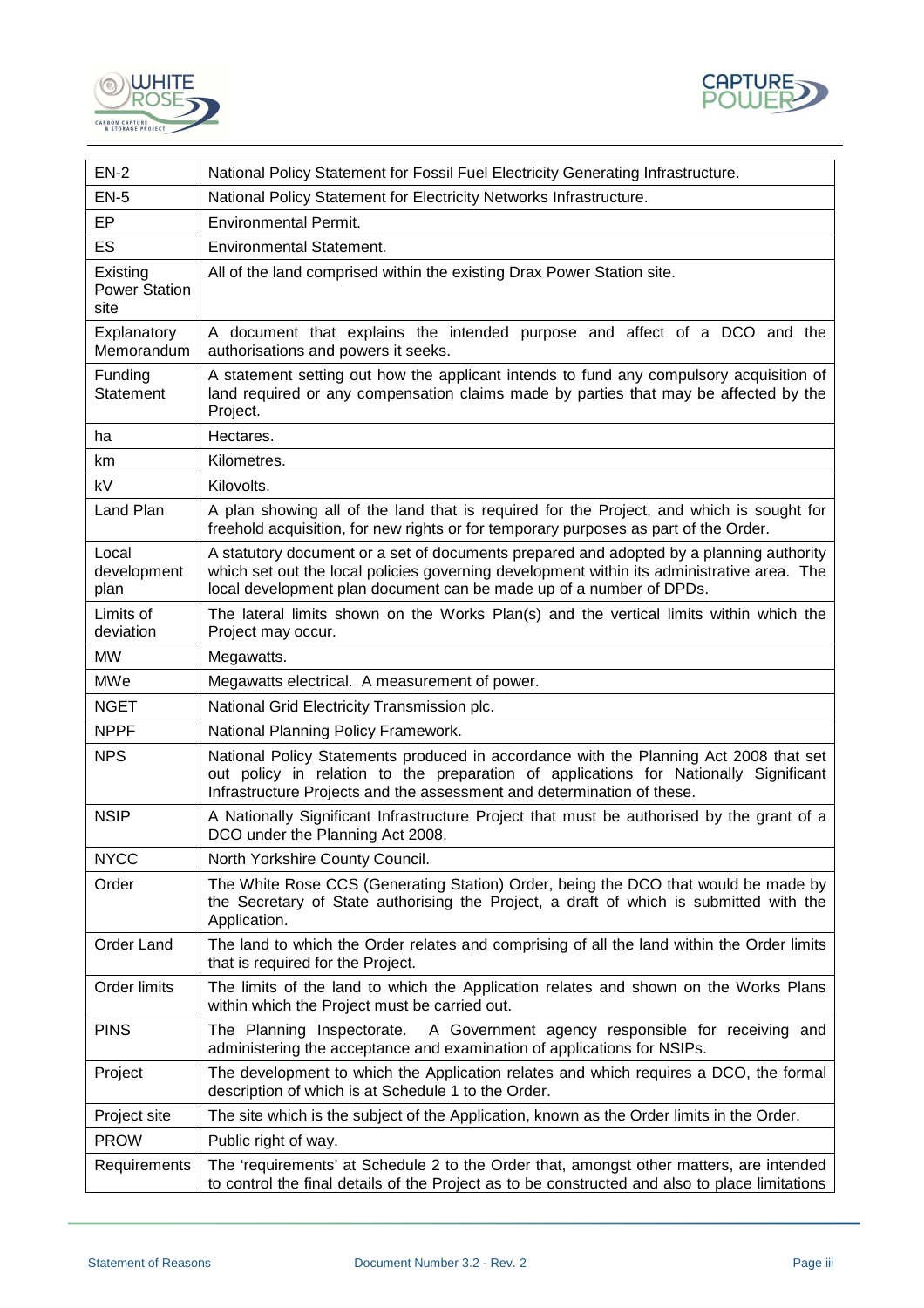



|                         | upon it in terms of its operation (e.g. control of noise levels and delivery hours) to ensure<br>that it accords with the environmental impact assessment and does not result in<br>unacceptable impacts. |  |
|-------------------------|-----------------------------------------------------------------------------------------------------------------------------------------------------------------------------------------------------------|--|
| Selby DC                | Selby District Council.                                                                                                                                                                                   |  |
| <b>SoS</b>              | The decision maker for DCO applications and head of<br>The Secretary of State.<br>Government department.                                                                                                  |  |
| Statement of<br>Reasons | This document, a statement setting out the reasons and justification for the compulsory<br>acquisition of land or rights in land within the Order limits.                                                 |  |
| <b>TCPA</b>             | The Town and Country Planning Act 1990                                                                                                                                                                    |  |
| Works Plan              | Plans showing the numbered works referred to at Schedule 1 to the Order and submitted<br>with the Application.                                                                                            |  |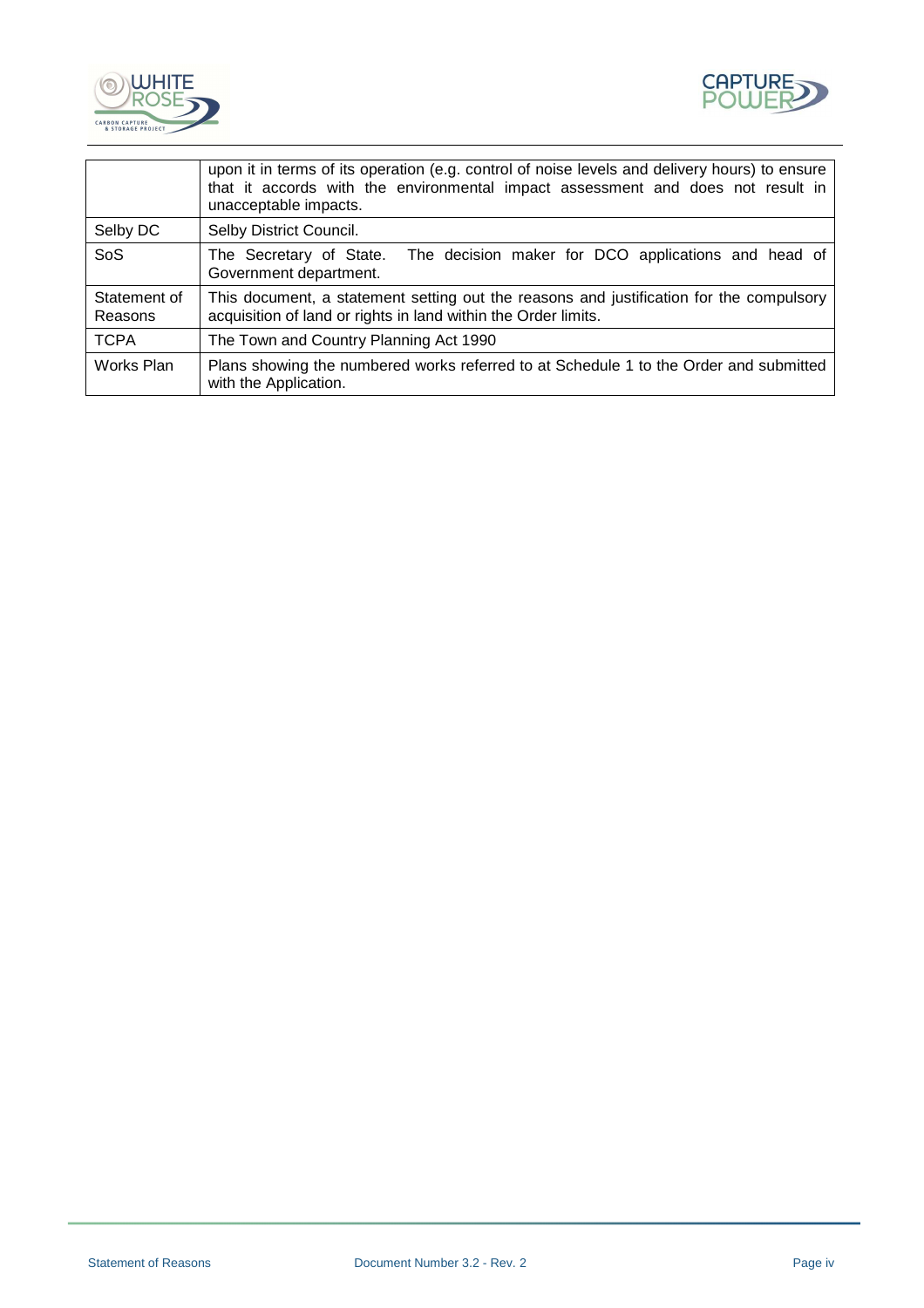



## **CONTENTS**

| 1.0  |                                                       |
|------|-------------------------------------------------------|
| 2.0  |                                                       |
| 3.0  |                                                       |
| 4.0  |                                                       |
| 5.0  |                                                       |
| 6.0  | <b>COMPULSORY ACQUISITION POWERS AND GUIDANCE  22</b> |
| 7.0  | JUSTIFICATION FOR THE USE OF POWERS OF COMPULSORY     |
| 8.0  | SPECIAL CONSIDERATIONS AFFECTING THE ORDER LAND 29    |
| 9.0  |                                                       |
| 10.0 |                                                       |
| 11.0 |                                                       |
| 12.0 |                                                       |
| 13.0 |                                                       |

## **TABLES**

| TABLE 3.1: THOSE PARTS OF THE PROJECT THAT ARE PART OF THE NSIP |  |
|-----------------------------------------------------------------|--|
|                                                                 |  |
| TABLE 7.1: WORK NO. IN RESPECT OF WHICH FREEHOLD ACQUISITION IS |  |
| TABLE 7.2: WORK NOS. IN RESPECT OF WHICH PERMANENT RIGHTS OVER  |  |
| TABLE 7.3: WORK NOS. IN RESPECT OF WHICH TEMPORARY POWERS TO    |  |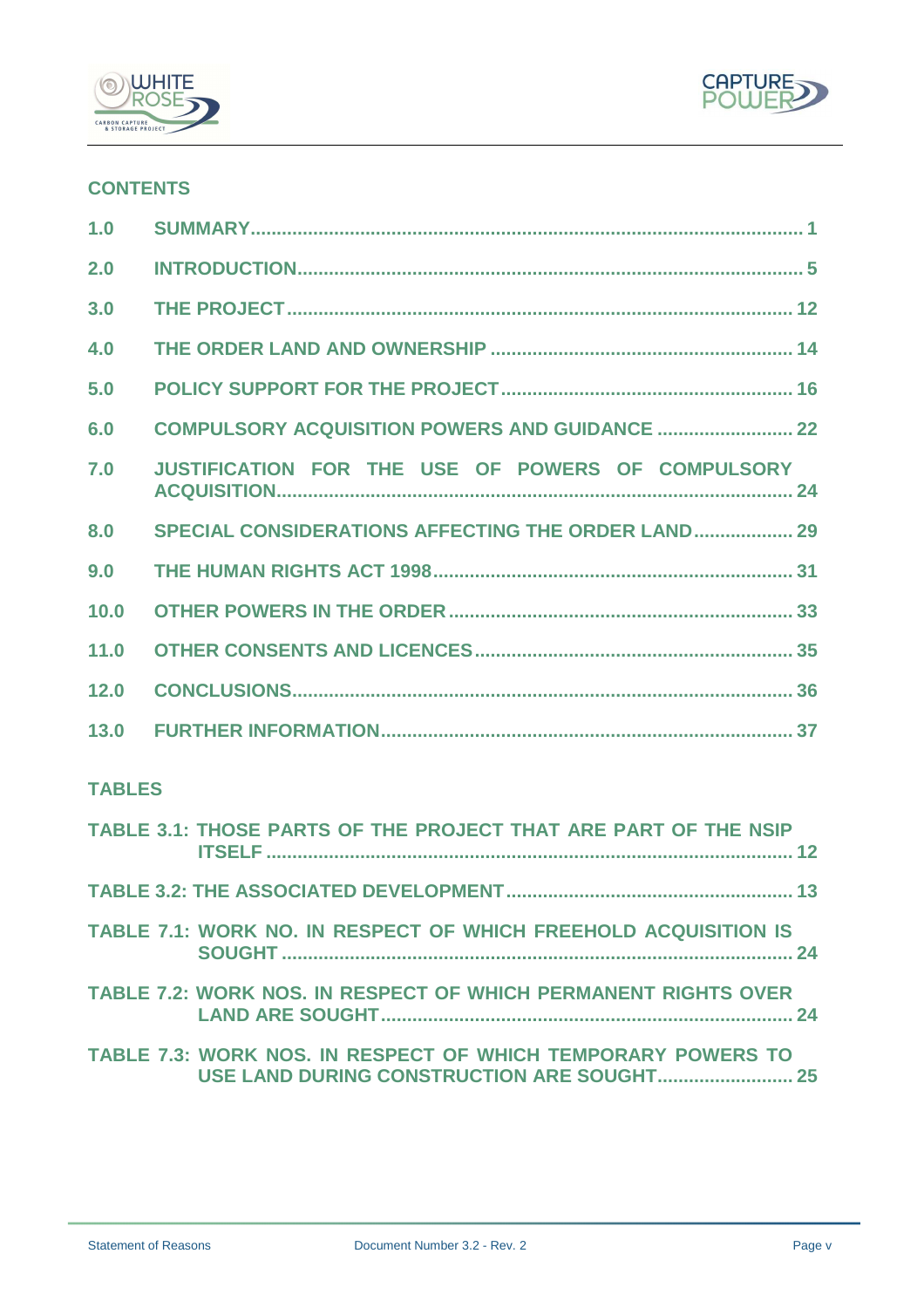



## **APPENDICES**

## **SCHEDULE 1: PLOT BY PLOT ANALYSIS OF CURRENT AND PROPOSED USE OF ORDER LAND**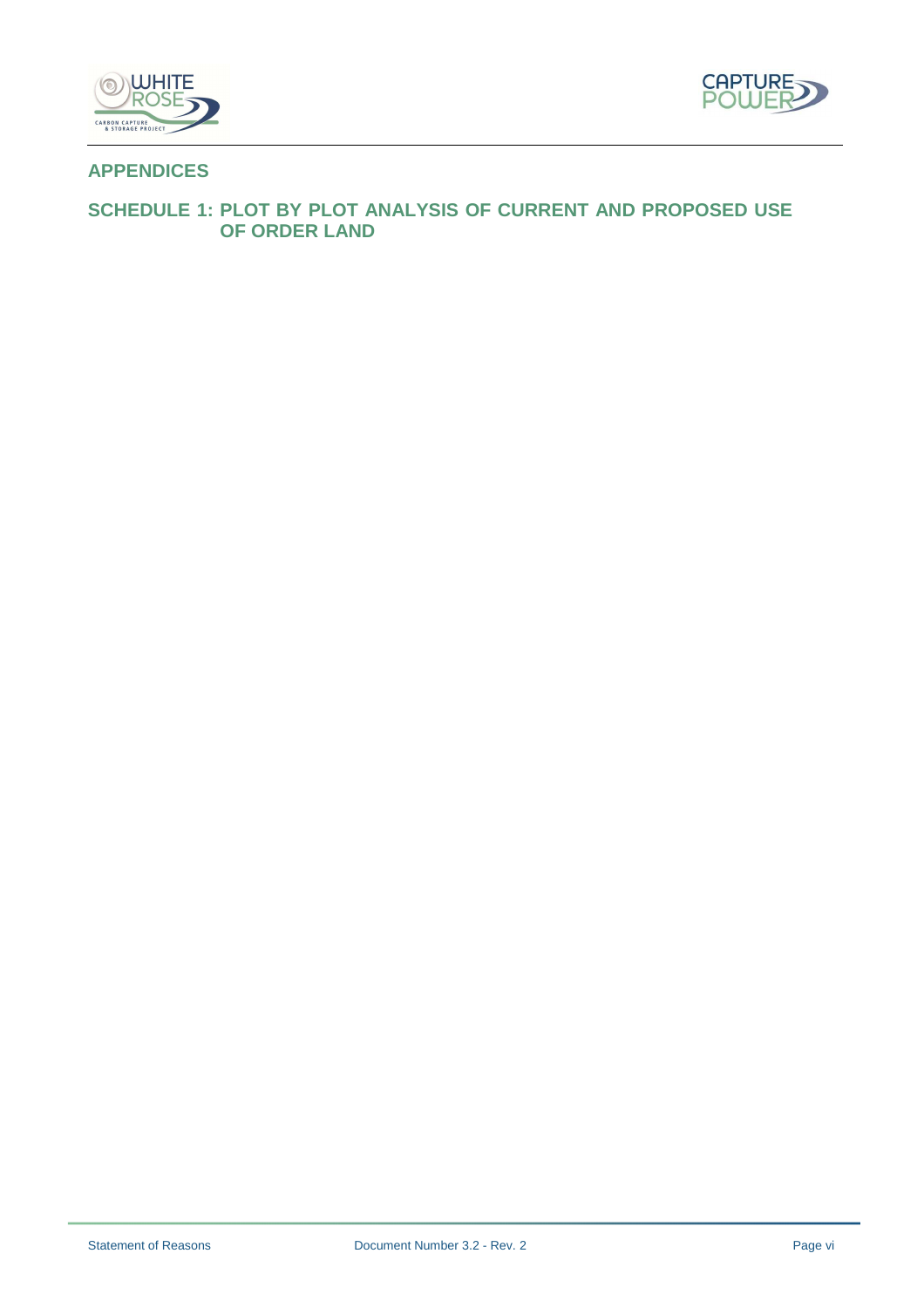



#### **1.0 SUMMARY**

- 1.1 This Statement of Reasons has been prepared in support of Capture Power Limited's (the 'Applicant') application (the 'Application') for a Development Consent Order (a 'DCO') that has been made to the Planning Inspectorate ('PINS') under Section 37 of The Planning Act 2008 (the 2008 Act).
- 1.2 The Application seeks a DCO (the 'Order') for the construction, operation and maintenance of a new thermal generating station (an ultra-supercritical oxy-fuel coal-fired power plant of up to 448 megawatts (MWe) gross with the ability to co-fire biomass) that will be fitted with carbon capture and storage ('CCS') technology and associated development (together the 'Project') on land within and adjacent to the existing Drax Power Station site, Drax, near Selby, North Yorkshire, YO8 8PH, within the administrative areas of Selby District Council and North Yorkshire County Council.
- 1.3 The entire site for the Project (the 'Project site') covers an area of approximately 116 hectares ('ha') and is located on land within and adjacent to the existing Drax Power Station site, Drax, near Selby, North Yorkshire. The operational area for the Project would be approximately 29 hectares.
- 1.4 A DCO is required as the Project falls within the 2008 Act definition of a 'Nationally Significant Infrastructure Project' (a 'NSIP'). Before a NSIP can proceed an application must be submitted to PINS for examination, and ultimately, approval by the relevant Secretary of State (the SoS); in this case the SoS for the Department of Energy and Climate Change ('DECC').
- 1.5 The DCO, if made, would be known as the 'White Rose CCS (Generating Station) Order' (the 'Order').
- 1.6 The Project is one of two that is being supported by the UK Government's £1 billion CCS Commercialisation Programme and will demonstrate the viability of new coal-fired plant incorporating CCS technology on a commercial scale.

#### THIS STATEMENT

- 1.7 This Statement of Reasons should be read alongside the draft Order (Document Ref 2.1), the Explanatory Memorandum (Document Ref 2.2), the Book of Reference (Document Ref 3.1), the Funding Statement (Document Ref 3.3) and the Land Plans (Document Ref 4.2).
- 1.8 This Statement explains why it is necessary, proportionate and justifiable for the Application to contain compulsory acquisition powers, and why there is a compelling case in the public interest for the Applicant to be granted these powers. This section summarises the remainder of this Statement.

#### COMPULSORY ACQUISITION POWERS

- 1.9 Section 120 of the 2008 Act provides that a DCO may make provision relating to, or to matters ancillary to, the development for which consent is granted. Schedule 5 to the Act lists the matters ancillary to the development, which includes the acquisition of land, compulsorily or by agreement, and the creation, suspension or extinguishment of, or interference with, interests in or rights over land, compulsorily or by agreement.
- 1.10 Section 122 of the 2008 Act provides that a DCO may include provision authorising the compulsory acquisition of land only if the Secretary of State, in respect of the Application, is satisfied that Project site is required for the development to which the DCO relates or the land is required to facilitate or is incidental to that development. The Secretary of State must also be satisfied that there is a compelling case in the public interest for the inclusion of powers of compulsory acquisition in the Order.

## THE PROJECT AND LAND / RIGHTS SOUGHT

1.11 The main elements of the Project for which consent is sought in the Order are summarised as follows (the references to 'Work No.' are to the numbered works listed at Schedule 1 to the draft Order (Document Ref. 2.1). This list also indicates the nature of compulsory acquisition power or rights to access land which is sought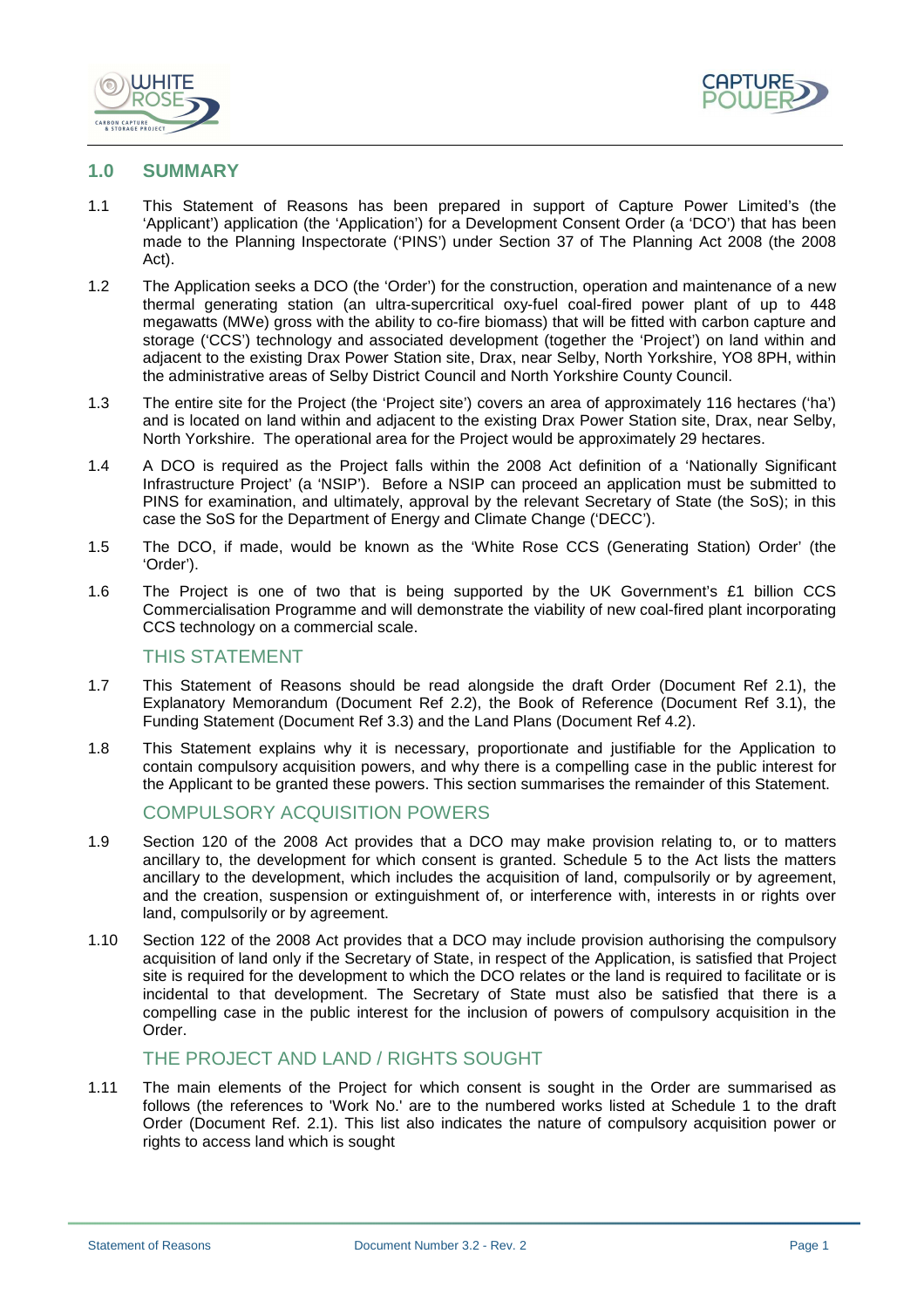



- Work No. 1A the generating station (the 'coal-fired power plant') located in the northern part of the Project site, to the north of the existing Power Station site, including a boiler house, steam turbine, cooling water towers, flue gas treatment systems, a flue gas emissions stack and  $CO<sub>2</sub>$ capture, processing and compression facilities. The Order seeks powers to compulsory acquire the land required for Work No. 1A;
- Work No. 1B laydown and construction areas for construction and maintenance. The Order seeks powers to use the Work No. 1B land temporarily for construction and maintenance;
- Work No. 2 fuel intake, limestone and gypsum and fuel ash handling and transportation infrastructure, including connections with the existing Power Station site. The Order seeks powers to compulsory acquire rights to carry out and maintain Work No. 2;
- Work No. 3 fuel ash storage on part of the existing Barlow Mound forming the north-western part of the Project site and located to the north-west of the existing Power Station site. The Order seeks powers to compulsory acquire rights to store ash as part of Work No. 3;
- Work No. 4 a connection to the electricity grid which will comprise one of three options. The first two are cable (132kV or 400kV) comprises a 400kV cable running along the eastern side of the Project site to one of the existing substations 400kV substation located in the south-eastern part of the existing Power Station site. The third option is a 132kV cable and associated infrastructure which links to an existing overhead cable in the northern part of the existing Power Station site. The Order seeks powers to compulsory acquire rights to carry out and maintain Work No. 4;
- Work No. 5 connections for cooling water, potable water and sewerage and related facilities between the Project site and the northern part of the existing Power Station site. The Order seeks powers to compulsory acquire rights to carry out and maintain Work No. 5;
- Work No. 6 vegetation clearance and the creation of a new hardstanding area immediately adjacent to the existing jetty on the River Ouse, located to the east of the main Project site and the existing Power Station site, for the unloading and storage of equipment and materials delivered by barge and parking and circulation space for vehicles transporting items from the jetty to the Project site. The Order seeks powers to use the Work No. 6 land temporarily for construction and maintenance;
- Work No. 7 the underground diversion of an existing 11kV overhead electrical cable on the north-eastern edge of the Project site. The Order seeks powers to compulsory acquire rights to carry out and maintain Work No. 7; and
- Work No. 8 works to one of the two-the existing substations 400kV substation located in the south-eastern part of the existing Power Station site to facilitate the grid connection. The Order seeks powers to compulsory acquire rights to carry out and maintain Work No. 8.
- 1.12 The areas over which these different categories of compulsory acquisition or powers are shown on the Land Plans (Document Ref. 4.2) as follows:
	- land over which compulsory acquisition powers are sought is shaded pink;
	- land over which the compulsory acquisition of rights is shaded blue; and
	- land sought for temporary use is shaded yellow.
- 1.13 The Applicant has included only land within the Order which is required for the Project, including its construction, operation and maintenance. Schedule 1 to this Statement sets out what each plot of land (on the Land Plans (Document Ref. 4.2) is to be used for.

## NEED FOR POWERS OF COMPULSORY ACQUISITION

1.14 The Applicant is in negotiations with Drax Power Limited (which owns the majority of the Project site) seeking the necessary land and rights for the Project, but at present the Applicant does not own any of the Project site nor have any interest in it. The Applicant does have an indirect corporate link with Drax Power Limited, but this does not provide it with any certainty that the land will be available. In addition, there are a number of other owners, tenants and occupiers of the Project site (either directly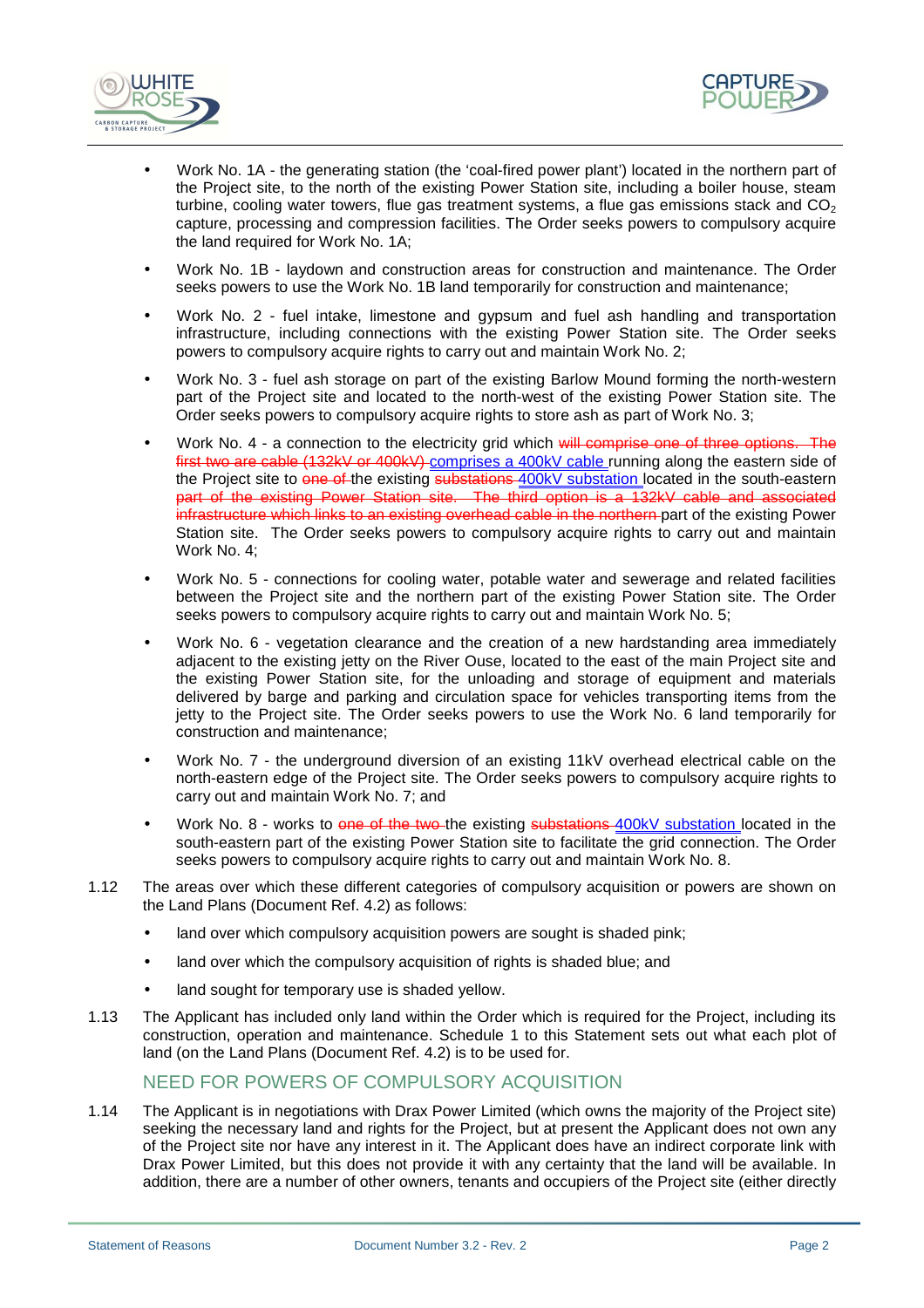



or who have rights over it), as well as a number of rights, restrictions and other title matters which could affect the implementation or operation of the Project.

1.15 In order to ensure that the Project can be delivered, it is therefore appropriate for the Applicant to seek powers of compulsory acquisition, at the same time as it is seeking to negotiate with the relevant parties to acquire the necessary land and rights by agreement.

JUSTIFICATION FOR COMPULSORY ACQUISITION POWERS

- 1.16 The urgent need for electricity generation is provided in Overarching Energy National Policy Statement (NPS) ('EN-1') and confirmed in Fossil Fuel Electricity Generating Infrastructure NPS ('EN-2'). The Project would contribute significantly to meeting this need.
- 1.17 The Project is in line with these relevant NPSs, and the 2008 Act states that applications for DCOs are to be determined in accordance with relevant NPSs unless certain conditions are met. The Applicant does not consider that any of those conditions are met, and in particular the Applicant considers that the benefits of the Project strongly outweigh any impacts it may have:
	- EN-1 and EN-2 confirm that there is an urgent need for new electricity generating capacity in the UK, particularly low carbon and renewable forms of energy, including generating stations fitted with CCS to enhance security and diversity of supply, support the transition to a low carbon economy and enable the Government to meet its climate change commitments. The Project responds to this need in a timely manner, delivering up to 448 MWe gross of low carbon electricity generating capacity;
	- The Project will support the Government's CCS Commercialisation Programme, by demonstrating clean coal/CCS technology on a commercial scale. It will also support the NGCL CO<sub>2</sub> pipeline project:
	- As the UK moves toward a low carbon economy in line with Government policy and becomes less reliant on fossil fuels, a greater proportion of energy supply will be from renewable sources, much of which is intermittent in nature. It will therefore be important to have a range of generating capacity in order to meet demand during periods when the contribution made from intermittent sources of renewable energy is less. The Project would provide reliable low carbon generation, adding further resilience to UK energy supplies;
	- The use of CCS in the generation of electricity will deliver very substantial carbon savings, making a positive contribution toward the Government's ambitious and legally binding climate change commitment of a reducing greenhouse gas emissions by 80% (compared to 1990 levels) by 2050;
	- The Project has been designed to be 'CHP Ready', meaning that should a viable heat demand be identified in the future for excess heat and steam the space will be available to accommodate the necessary CHP facilities to satisfy that demand. A CHP facility at the Project site would deliver further carbon savings;
	- It is intended that fuel deliveries will be made by rail, supporting Government policy on transport and according with policy set out in EN-1 and EN-2;
	- The Project will have substantial benefits in terms of employment during both construction and operation, and expenditure in the local and wider economy; and
	- The Project accords with, and would assist in delivering the development plan strategy for Selby, helping to achieve targets for low carbon energy generation and employment.
- 1.18 The Applicant has considered whether the Project site is the most appropriate the location adjacent to the existing Power Station is ideal as (for example) it provides ready access to the national grid to export power and the Project can capitalise on shared infrastructure with the existing Power Station, including good road access, delivery of fuel and other raw materials by rail and shared water supplies and effluent control systems. A standalone project elsewhere would have a notably larger footprint while being less economically viable to develop.
- 1.19 The Funding Statement (Document Ref. 3.3) sets out the funding available or which will be available to the Applicant to carry out the Project, including paying any compensation due under the Order.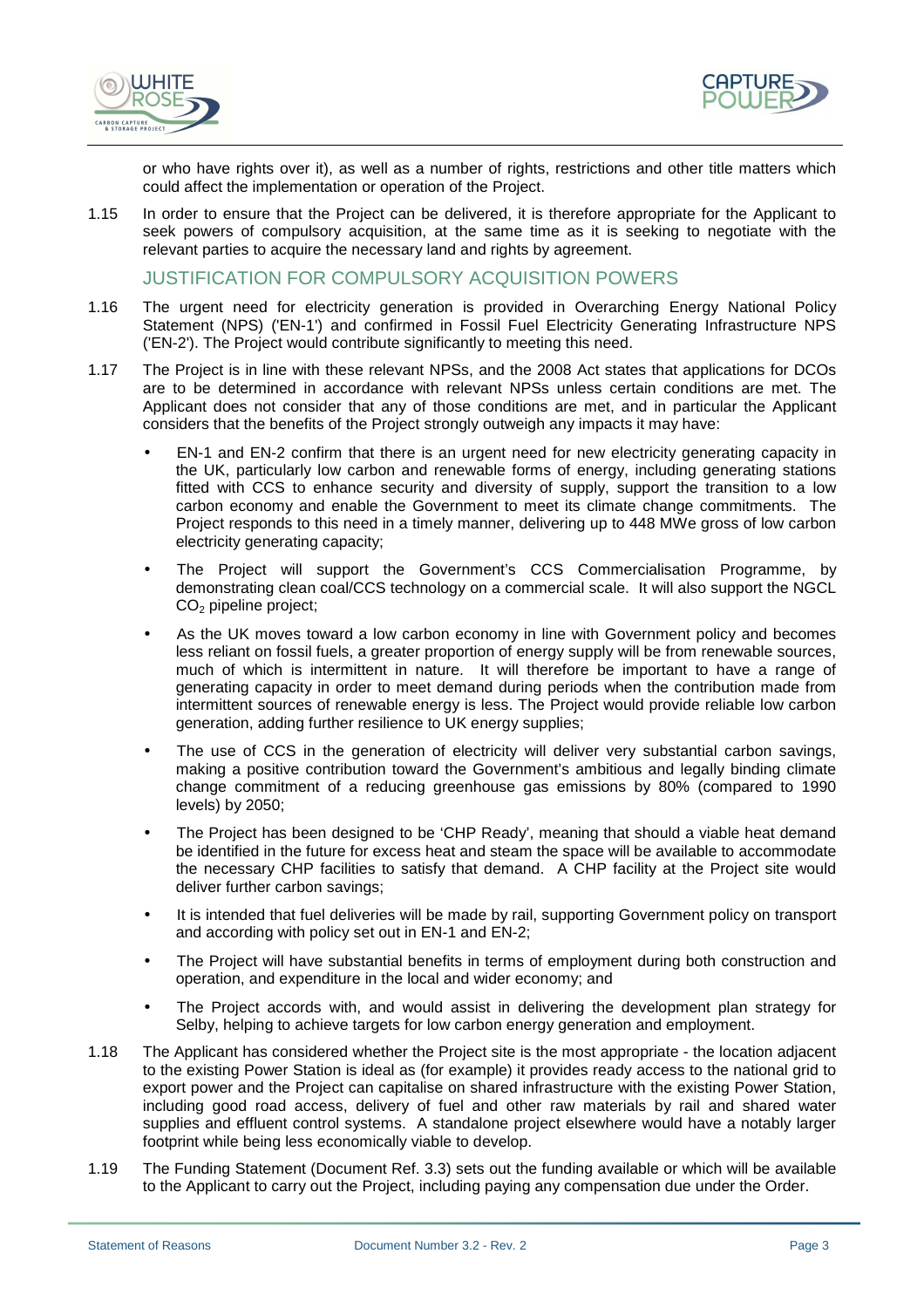



## SPECIAL CONSIDERATIONS AFFECTING THE ORDER LAND

- 1.20 Land and rights belonging to statutory undertakers is present in the Project site, over which the Applicant is seeking powers of compulsory acquisition and/or power to use the land temporarily. The Applicant does not consider that the Project will be detrimental to any of the affected undertakings, and has included protective provisions in the draft Order (Document Ref 2.1) for the protection of statutory undertakers.
- 1.21 Part of land included in Work No. 6 is Crown land (part of the jetty and River Ouse), although no powers of compulsory acquisition are sought over it. The Crown Estate confirmed in response to the statutory consultation on the Project that it had no comments to make.

## OTHER CONSENTS NEEDED

1.22 Other consents are or may be required for the Project, such as a generating licence, environmental permit, hazardous substance consent, protected species licence and consents required to transport abnormal indivisible (large) loads to the site. The Applicant considers that there is no impediment to these and other consents required being granted.

#### HUMAN RIGHTS

- 1.23 The draft Order has the potential to infringe the human rights of persons who own property or have rights in the land proposed to be acquired pursuant to the draft Order. The Applicant considers that there would be very significant public benefit arising from the making of the draft Order for the Project. That benefit can only be realised if the Order includes compulsory purchase powers.
- 1.24 The Applicant considers that there is a compelling case in the public interest for the exercise of such powers of compulsory acquisition and that it would therefore be appropriate and proportionate for the Secretary of State to make the Order, including the grant of compulsory acquisition powers.

#### FURTHER INFORMATION

1.25 Owners and occupiers of property affected by the draft Order who wish to negotiate a sale or discuss matters of compensation should contact David Davenport of Carter Jonas on 01904 558200.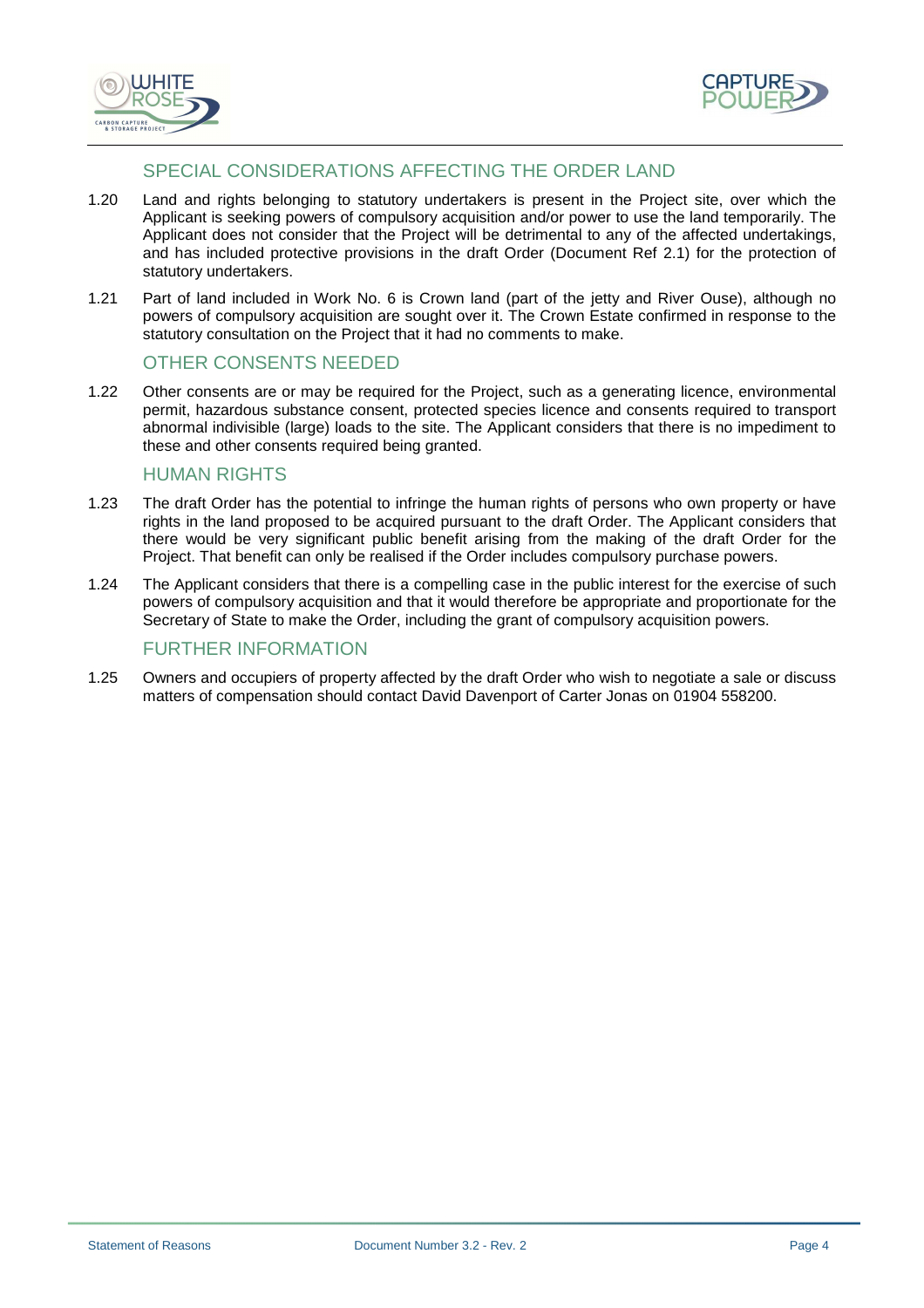



#### **2.0 INTRODUCTION**

- 2.1 This Statement of Reasons has been prepared in support of Capture Power Limited's (the 'Applicant's') application (the 'Application') for a Development Consent Order (a 'DCO') that has been made to the Planning Inspectorate ('PINS') under Section 37 of The Planning Act 2008 (the '2008 Act') in respect of the White Rose CCS Project.
- 2.2 The Applicant is seeking a DCO to authorise the construction, operation and maintenance of a thermal generating station (an ultra-supercritical oxy-fuel coal-fired power plant of up to 448 megawatts (MWe) gross with the ability to co-fire biomass) that will be fitted with carbon capture and storage ('CCS') technology and associated development (together the 'Project') on land within and adjacent to the existing Drax Power Station site, Drax, near Selby, North Yorkshire, YO8 8PH, within the administrative areas of Selby District Council and North Yorkshire County Council.
- 2.3 The Project, including a generating station with a nominal gross electrical output capacity of up to 448 megawatts ('MWe') gross, falls within the definition and thresholds for a 'Nationally Significant Infrastructure Project' (a 'NSIP') under Sections 14 and 15(2) of the 2008 Act. It is therefore necessary for CPL to apply to the Secretary of State ('SoS') for the Department of Energy and Climate Change ('DECC') for 'Development Consent' for the Project under Section 31 of the 2008 Act.
- 2.4 The DCO, if made, would be known as the 'White Rose CCS (Generating Station) Order' (the 'Order'). A draft of the Order forms part of the Application (Document Ref. 2.1) and sets out the authorisations and powers that the Applicant is seeking in respect of the Project. The purpose and affect of the Order is explained within the Explanatory Memorandum (Document Ref. 2.2).
- 2.5 This Statement of Reasons forms part of the Application, and is required under regulation 5(2)(h) of the APFP Regulations. It also includes information on Crown land (as required by regulation 5(2)(n) APFP Regulations, to be read alongside the Land Plans (Document Ref. 4.2) which show the location of the Crown land. The other documents included within the Application (a number of which this Statement of Reasons refers to) are listed within the 'Application Index' document (Document Ref. 1.3).

## THE BACKGROUND TO THE PROJECT

- 2.6 The White Rose Project is one of two projects being supported by the UK Government's £1 billion CCS Commercialisation Programme, with around £100 million of that funding underpinning the consenting, detailed engineering design and development for the projects. It is anticipated that, subject to the relevant consents being in place, final investment decisions will be taken on the projects around the end of 2015, with the Government then potentially investing the remainder of the £1 billion to support their construction.
- 2.7 The CCS Commercialisation Programme is a key component of the 2012 'UK CCS Roadmap', which sets out the Government's strategy for developing the CCS industry. The Project is intended to demonstrate the viability of new fossil fuel generating plant incorporating CCS technology on a commercial scale. This forms an important part of the Government's objective of enhancing energy security and diversity (recognising that fossil fuels will continue to form a major part of the UK energy mix for the foreseeable future), while allowing new clean fossil fuel plant to be developed as part of a low carbon energy mix, ensuring that the UK meets its  $CO<sub>2</sub>$  reduction commitments. Further information on energy and CCS policy and the need for the Project is provided at Section 5.
- 2.8 In addition, the Project will support the development of the  $CO<sub>2</sub>$  pipeline currently being promoted by National Grid Carbon Limited ('NGCL') within the Yorkshire and Humber region, to transport  $CO<sub>2</sub>$  for permanent storage beneath the North Sea in suitable geological structures. It is understood that the  $CO<sub>2</sub>$  pipeline will be used by other power generators and industrial operators in the region. The  $CO<sub>2</sub>$ pipeline and associated storage are being advanced separately by NGCL (who submitted their own application for a DCO to the SoS earlier in 2014) and they do not form part of the White Rose CCS Project.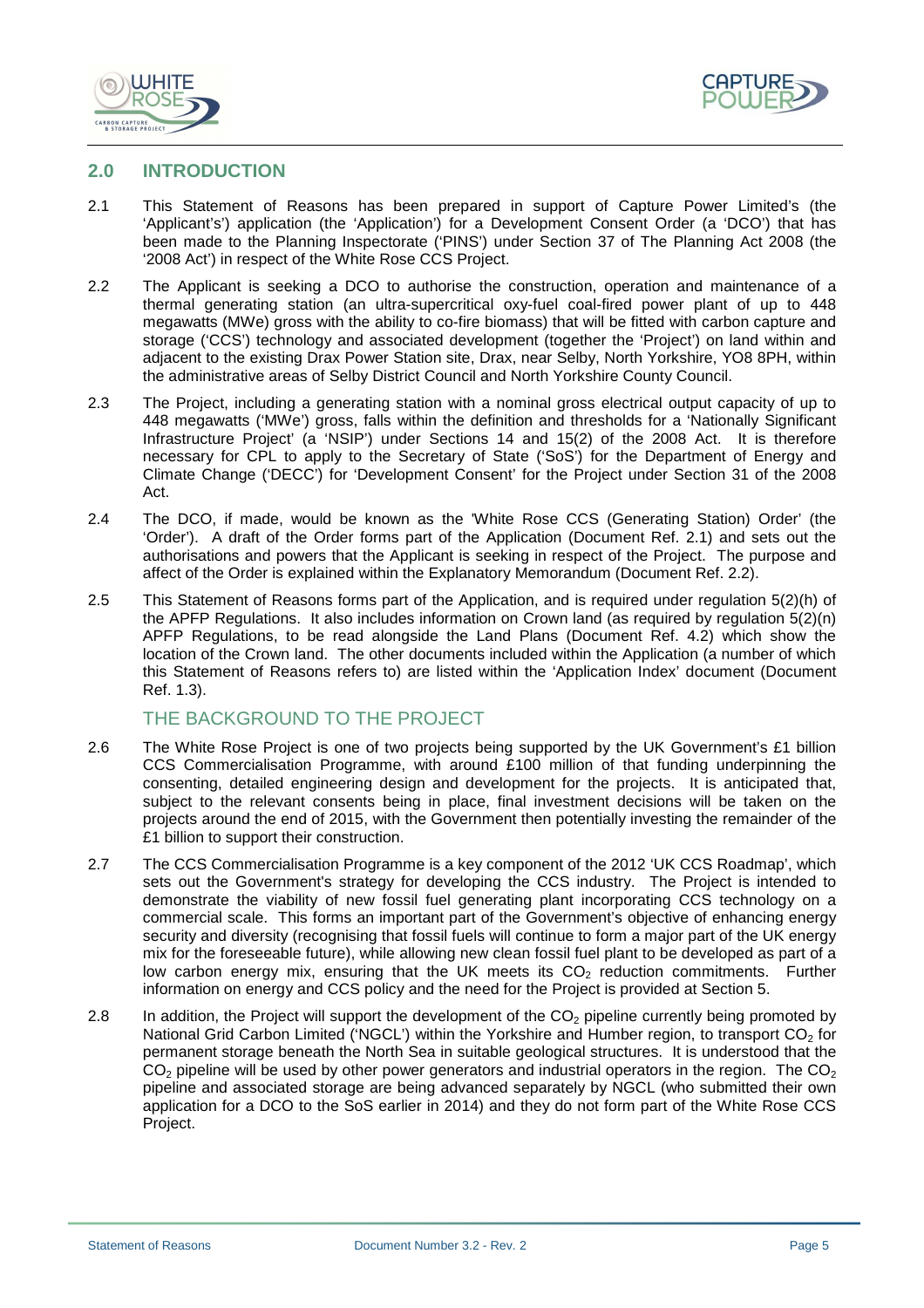



#### THE APPLICANT

- 2.9 Since its inception in 2010, the Project has been promoted by a consortium comprising Drax and Alstom, with BOC joining in 2011.
- 2.10 The Applicant, Capture Power Limited ('CPL'), is an English private limited company that was incorporated in December 2011 as a fully own subsidiary of Drax CCS Limited (a company fully owned by Drax Group plc). In December 2013 ALSTOM UK Holdings Limited (an Alstom Group company) and The BOC Group Limited (a Linde Group company) each acquired a one-third interest in CPL. The Applicant (CPL) is therefore currently a joint venture company equally owned by Drax CCS Limited, ALSTOM UK Holdings Limited and The BOC Group Limited.
- 2.11 CPL is able to draw upon the significant experience that exists within the joint venture companies in relation to power generation and transmission, CCS technology and engineering, amongst other capabilities. Further information on the joint venture companies is provided in Figure 1.1. below and can be found on the Project website: www.whiteroseccs.co.uk





2.12 The Applicant does not presently have any interest in the Project site, the majority of which is within the ownership of Drax Power Limited. The Application (through the Order (Document 2.1)) seeks the necessary land, rights and powers in order to be able to construct, operate and maintain the Project.

## THE PROJECT SITE

- 2.13 The Project site (known as the 'Order Limits' in the Order (Document Ref. 2.1)) comprises land within, adjacent and close to the operational boundary of the existing Power Station site. It lies entirely within the administrative boundary of Selby District Council ('Selby DC'), which in turn lies within the boundary of North Yorkshire County Council ('NYCC'). The location of the Project site is shown on the Location Plan (Document Ref. 4.1).
- 2.14 Selby District is a relatively small rural district with a population of approximately 82,000. It is the most southerly district in North Yorkshire and covers an area of approximately 6,190  $km^2$  to the south of York and broadly contained by the A1(M)/A1 to the west and the River Derwent to the east. Neighbouring authorities are York, Leeds, Doncaster, Harrogate, Wakefield and the East Riding of Yorkshire. Much of the District is relatively flat and low-lying and is characterised by open, sparsely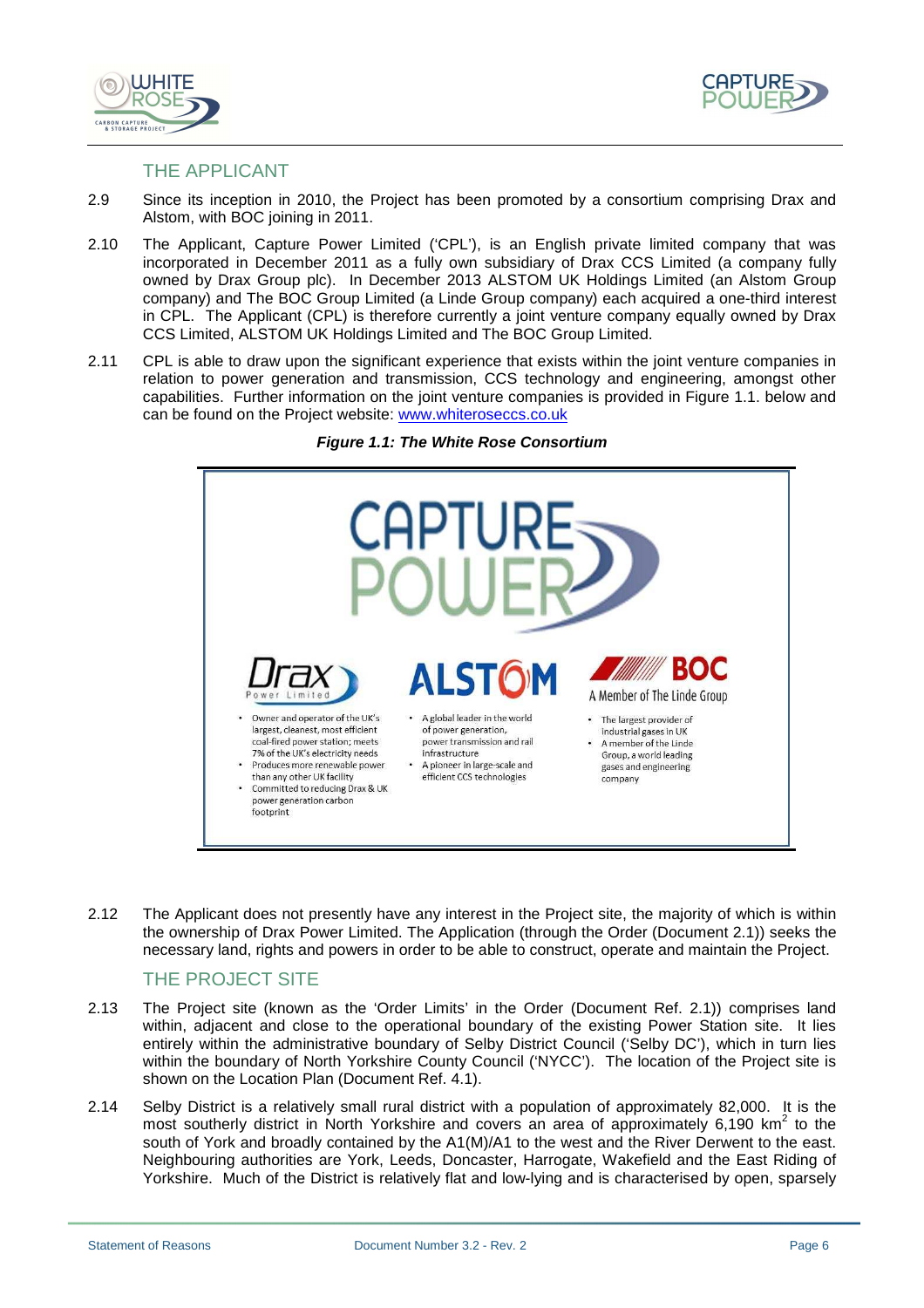



wooded landscapes, including extensive areas of agricultural land. The more sensitive higher quality landscapes are generally confined to the limestone ridge, which runs north-south along the western side of the District.

- 2.15 The River Ouse is located approximately 1.5 km to the north and north-east of the Project site, with Barlow Mound (the area used for the long-term storage of fuel ash from the existing Power Station) being situated immediately to the north and west. The existing Power Station site is located to the south of the Project site, and is characterised by a number of large structures, including the main generating station buildings, a main emissions stack of 259 metres in height, 12 cooling towers each of 114m in height (six to the north and six to the south of the generating station buildings), offices, storage buildings, coal, limestone, gypsum and ash handling facilities, as well as overhead electricity cables and rail infrastructure.
- 2.16 The Project site includes parts of the existing Power Station site and part of Barlow Mound, although the majority of it is located outside and to the north of the operational boundary of the existing Power Station site. The entire Project site extends to around 116 hectares (ha), of which approximately 29 ha would be the permanent generating station site operational area. The temporary laydown and construction areas extend to approximately 39 ha, with the remaining areas (required primarily for various infrastructure connections and for the most part within the existing Power Station site) totalling approximately 48 ha. The extent of the Project site is shown on the Land Plans (Document Ref. 4.2).
- 2.17 The Project site (with the exception of areas within the existing Power Station site and at Barlow Mound) comprises land that has been used in connection with the existing Power Station for the storage, handling and preparation of wood and biomass materials for co-firing within the existing Power Station and for topsoil storage. The remaining parts of the Project site are used for a mix of agricultural purposes. The Project site is crossed by a number of drainage ditches, including Carr Dyke and is relatively flat and low-lying.
- 2.18 A public right of way ('PROW') runs along the western side of the Project site, past Barlow Mound, and then eastwards across the site to New Road/Pear Tree Avenue. This PROW has recently been the subject of an application for a Footpath Diversion Order ('FDO'). The FDO was sealed on 29 October 2014 but has not been confirmed. The FDO will divert the PROW around the Project site.
- 2.19 The area surrounding the Project site is generally flat and low-lying, apart from Barlow Mound, which rises to approximately 30m AOD. With the exception of the existing Power Station site, the area is predominantly agricultural in character, interspersed with a number of small settlements. These include Long Drax and Barlow (the nearest), Drax and Camblesforth. North of the River Ouse are Hemmingbrough and Barmby on the Marsh. The nearest town is Selby, approximately 6 km to the north west, with Goole being around 8 km to the south east.
- 2.20 The area has good road and rail links. There is road access to the existing Power Station site from Junction 36 of the M62 via the A645, which is used as the route for all heavy good vehicle (HGV) traffic entering or leaving the existing Power Station site. Furthermore, a dedicated rail spur enters the existing Power Station site to serve the internal 'merry go round' rail systems used for the delivery of coal. The River Ouse, which is part navigable, links the Port of Goole with the River Humber and North Sea. The existing Power Station site has use of an existing jetty on the western bank of the Ouse that is linked to the existing Power Station by Carr Lane / Redhouse Lane.
- 2.21 A more detailed description of the Project site is provided in the Design and Access Statement (Document Ref. 5.5) and Chapter 5 of the Environmental Statement (Volume 1, Document Ref. 6.2).

## THE PROJECT

2.22 As confirmed above, the Project comprises a thermal generating station (an ultra-supercritical oxyfuel, coal-fired power plant of up to 448 megawatts ('MWe') gross with the ability to co-fire biomass) that will be fitted with carbon capture and storage ('CCS') technology and associated development. The Project will have the capacity to provide sufficient electricity for approximately 630,000 households, while capturing around two million tonnes of  $CO<sub>2</sub>$  per annum arising from the combustion process (approximately 90% of emissions).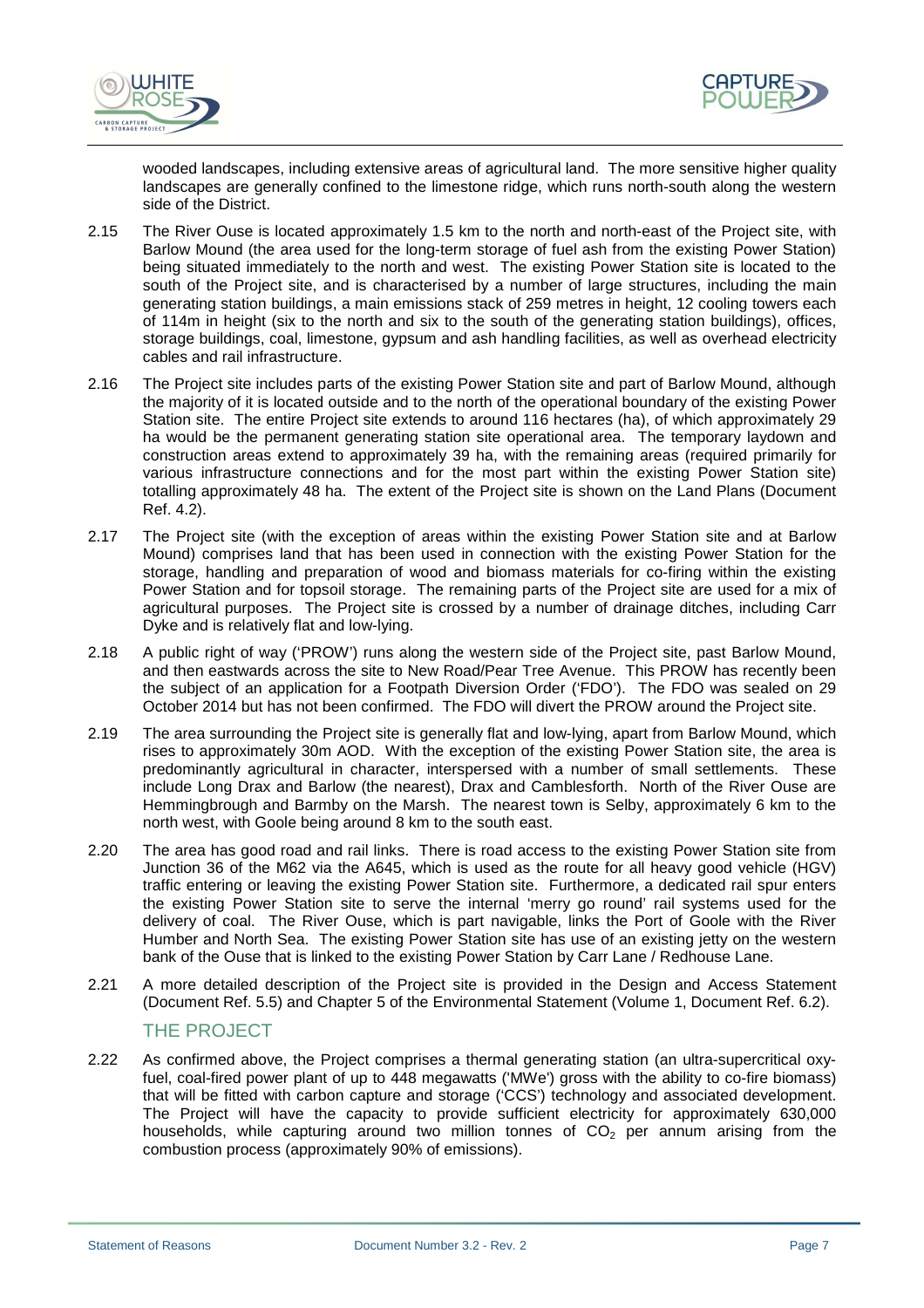



- 2.23 Schedule 1 to the draft Order (Document Ref. 2.1) provides the formal description of the Project and the components for which development consent is sought, and also identifies the individual 'Works Numbers (Works Nos.)' for these components. A detailed description of the Project is provided at Volume I, Chapter 5 'Project Description and Alternatives' of the Environmental Statement (ES) (Document Ref. 6.2).
- 2.24 The Works Plans (Document Ref. 4.3) identify the location and extent of the components of the Project within the Project site by reference to the Works Nos. set out in Schedule 1 to the draft Order.
- 2.25 The main components of the Project (with reference to the relevant Works Nos.) can be summarised as follows:
	- Work No. 1A and 1B site raising and preparation works to create a development platform for the generating station to an appropriate level to mitigate flood risk, and for the creation of bridges and crossings over the Carr Dyke and for site access works, site raising and hardstandings for the laydown and construction areas;
	- Work No. 1A a generating station (the 'coal-fired power plant') located in the northern part of the Project site, to the north of the existing Power Station site, primarily fuelled by coal, but with the ability to co-fire biomass, that will be capable of generating up to 448 MW of electricity, including a boiler house, steam turbine, cooling water towers, flue gas treatment systems, a flue gas emissions stack and CO2 capture, processing and compression facilities;
	- Work No. 1B laydown and construction areas for construction and maintenance;
	- Work No. 2 fuel intake, limestone and gypsum and fuel ash handling and transportation infrastructure, including connections with the existing Power Station site (located broadly along the western side of the Project site and existing Power Station site) for the delivery of fuel, limestone and gypsum for the combustion and flue gas desulphurisation processes and the export of fuel ash for storage at the existing Barlow Mound;
	- Work No. 3 fuel ash storage on part of the existing Barlow Mound forming the north-western part of the Project site and located to the north-west of the existing Power Station site;
	- Work No. 4 an underground a connection to the electricity grid which will comprise one of three options. The first two are cable (132kV or 400kV) and associated infrastructure comprises a 400kV cable running along the eastern side of the Project site to one of the existing substations 400kV substation located in the south-eastern part of the existing Power Station site. The third option is a 132kV cable and associated infrastructure which links to an existing overhead cable in the northern part of the existing Power Station site Order seeks powers to compulsory acquire rights to carry out and maintain Work No. 4;
	- Work No. 5 connections for cooling water, potable water and sewerage and related facilities between the Project site and the northern part of the existing Power Station site;
	- Work No. 6 vegetation clearance and the creation of a new hardstanding area immediately adjacent to the existing jetty on the River Ouse, located to the east of the main Project site and the existing Power Station site, for the unloading and storage of equipment and materials delivered by barge and parking and circulation space for vehicles transporting items from the jetty to the Project site;
	- Work No. 7 the underground diversion of an existing 11kV overhead electrical cable on the north-eastern edge of the Project site; and
	- Work No. 8 works to the existing substations 400 kV substation located in the south-eastern part of the existing Power Station site to facilitate the grid connection.
- 2.26 The 'associated development', for the purposes of Section 115 of the 2008 Act comprises the new hardstanding area adjacent to the existing jetty.
- 2.27 As part of and related to the above components, the Project also includes: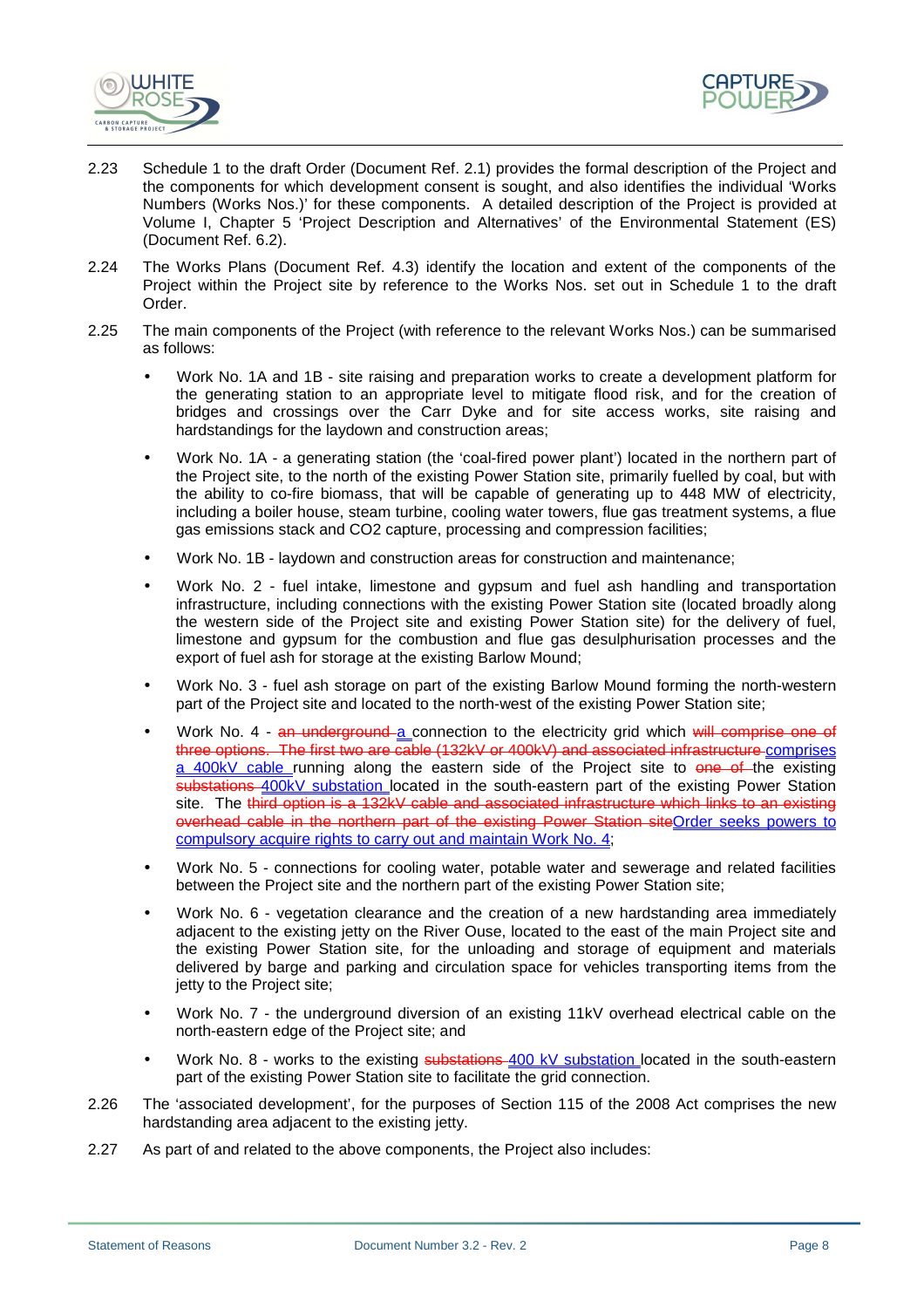



- site clearance, vegetation removal, demolition of existing structures and buildings, soil stripping and storage, bunds, embankments and earthworks;
- drainage works, culverts and wing walls;
- temporary de-watering and drainage facilities;
- lighting;
- site fencing, gates, and CCTV;
- landscaping, habitat creation and ecological mitigation;
- site compounds;
- construction-related buildings, structures, laydown, storage, plant, machinery, utilities, welfare facilities and haulage roads;
- electricity, water, wastewater, waste, gas, telecommunications and other services;
- site roads and parking areas, site access works, new site access points, and works required for the strengthening, improvement, maintenance or reconstruction of any street; and
- temporary and permanent footpaths.
- 2.28 It is anticipated that subject to the Order being made by the SoS, construction work on the Project would commence in Q2 2016. The first activity carried out would be the site raising and levelling works to create the development platform for the generating station. The overall construction programme is expected to last approximately 62 months. Commissioning would take place in Q2 2021, with the Project entering operation in Q4 2021.
- 2.29 The site raising works are critical to the timely delivery of the Project, which forms part of the UK Government's CCS Commercialisation Programme. These involve the level of the Project site with the area of Work No. 1A and parts of Work No. 1B being raised to provide a floor level of around 5.13 m AOD in order to mitigate flood risk within the operational area of the site in accordance with Environment Agency advice.
- 2.30 In order to facilitate the early completion of the site raising (and therefore deliver the overall Project within the most expedient timeframe) the Applicant proposes to submit a planning application to the relevant local authority, Selby DC, for these works so that they can commence in advance of Q2 2016. The principle of these works being consented under the Town and Country Planning Act ('TCPA') 1990 has been discussed and agreed with officers at Selby DC, who recognise that the delivery of the Project at the earliest opportunity is in the national interest, being part of the Government's CC Commercialisation Programme and a priority for UK energy policy. It is anticipated that the planning application will be submitted around the end of 2014. The site raising has, however, still been included as part of this Application in the event that the TCPA route is not pursued and to ensure that it can be delivered.
- 2.31 In terms of operation, the Project would produce up to 448 MW gross of low carbon electricity. It would operate on a 24 hour/7 day a week basis with the electricity generated being exported to the electricity grid network via the new grid connection. Shift cycles are still to be determined but it is expected that the total operational workforce would be around 60 people.
- 2.32 It is intended that fuel would be delivered to the Project site by rail, utilising the existing infrastructure at the existing Power Station site. Road access would be used for the delivery of materials, plant and equipment and for the movement of personnel working at the site.
- 2.33 In addition to generating low carbon electricity, the Project will be 'Combined Heat and Power ('CHP') Ready'. This means that heat will potentially be available to export to a local heat network for use by local residents and businesses, subject to a demand for a total heat load that would make investment in such a network commercially viable and also reaching commercial agreements with heat users. The potential for the use of heat has been examined through a CHP Assessment (Document Ref. 5.6) and will be kept under review during the lifetime of the Project and the design of the Project allows for sufficient space to accommodate CHP facilities in the future should the supply of heat become viable.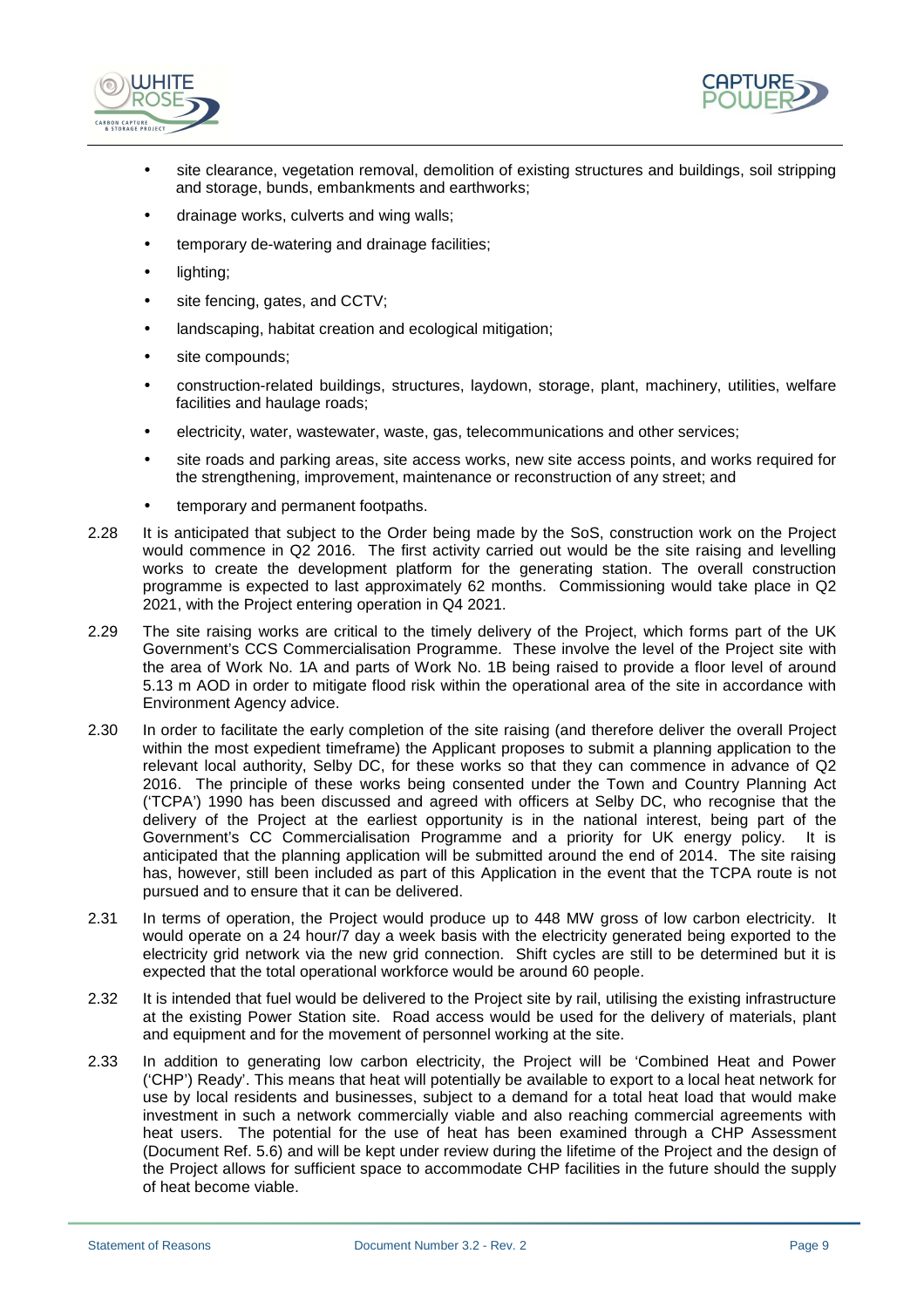



- 2.34 It has been necessary to retain flexibility in the design of the Project in view of the fact that the technology has not previously been constructed on a commercial scale within the UK and as the 'Front End Engineering Design' ('FEED') studies are still being undertaken. This will also allow the Applicant to respond to changing economic circumstances and technological advances in advance of the Project receiving consent.
- 2.35 In order to ensure a robust assessment of the likely significant environmental effects of the Project, as required by 'The Infrastructure Planning (Environmental Impact Assessment) Regulations 2009' ('EIA Regulations'), the EIA undertaken by the Applicant has assessed the components of the Project that cannot be fixed at this stage by applying the principles of the 'Rochdale Envelope'. This has involved assessing maximum ('worst case') dimensions and design parameters for the Project as part of the EIA. The approach taken to assessing the environmental effects of the Project while allowing for sufficient design flexibility is explained in more detail at Volume I, Chapter 3 of the ES 'EIA Process and EIA Methodology' (Document Ref. 6.2).
- 2.36 The flexibility sought is secured by article 3 of the draft Order (Document Ref. 2.1) and (by incorporation) the Works Plans (Document Ref. 4.3), and requirement 4 (in Schedule 2 to the Order) secures the vertical limits of deviation and other building dimensions. The lateral limits will provide for flexibility in terms of the location of the main components of the project, including flexibility in terms of the exact location and alignment of the infrastructure connections (such as fuel, electrical cable and water connections). The vertical limits will provide for a degree of flexibility in relation to the heights and finished floor levels of the main buildings and structures, subject to the maximum heights defined for the purposes of the EIA not being exceeded.
- 2.37 The draft Order seeks powers of compulsory acquisition of interests and rights in land (including new rights) within the Order Limits. The provisions relating to compulsory acquisition are set out at articles 20 - 34 of the draft Order. Information on the interests and rights that exist in relation to the land within the Order Limits is provided by the Book of Reference (Document Ref. 3.1). The explanation of the Applicant's ability to fund compensation payable following use of the compulsory acquisition powers is provided in the Funding Statement (Document Ref. 3.3).
- 2.38 The draft Order also contains at number of 'requirements' (similar to planning conditions) at Schedule 2 that, amongst other matters, are intended to control the detailed design of the Project in addition to its construction and operation to ensure that it complies with the EIA carried out and does not result in unacceptable impacts. The requirements have been drafted in such a way as to allow the site raising works to proceed in advance of the submission of the details to discharge a number of the 'pre-commencement' requirements (e.g. the detailed design of buildings - the details of which it would not be necessary to discharge in advance of site raising works). This would allow the site raising works to proceed (in the event that the TCPA route is not pursued) in advance of the other works, which, as already stated above, is critical to the delivery of the Project in a timely manner given its importance to demonstrating CCS technology on a commercial scale. The drafting of the requirements does, however, still require the undertaker to submit details relating to the site raising for approval before those can commence.
- 2.39 The Applicant has consulted extensively on the Project since early 2012. This has included a stage of non-statutory (informal) consultation, followed by two stages of statutory consultation of the local community in accordance with Section 47 of the 2008 Act, in addition to consultation of prescribed persons, relevant local authorities and statutory undertakers and affected and potentially affected landownership interests and persons pursuant to Section 42, as well as wider publicity in accordance with Section 48. The consultation undertaken and how responses received to the consultation have been taken into account is documented within the Consultation Report (Document Ref. 5.1).

## THE PURPOSE AND STRUCTURE OF THIS DOCUMENT

- 2.40 Where compulsory acquisition powers are being sought (as here), the Applicant is required by Regulation 5(2)(h) of the Infrastructure Planning (Applications: Prescribed Forms and Procedure) Regulations 2009 to submit a Statement of Reasons with its application.
- 2.41 The Statement of Reasons should be read alongside the following documents: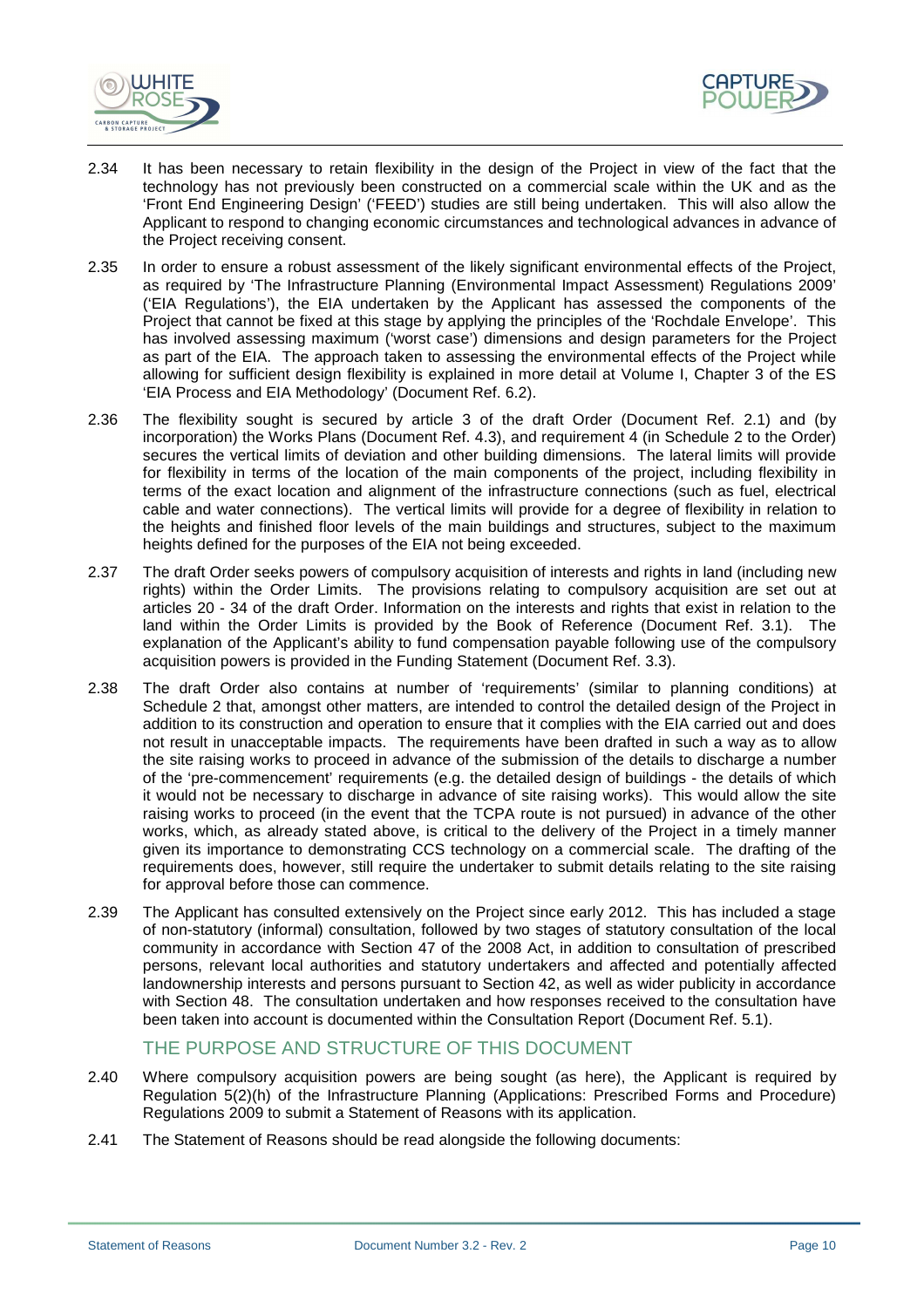



- The Funding Statement (Document 3.3), which confirms the Applicant's ability to fund the construction, operation and maintenance of the Project and the provisions contained within the draft Order;
- The Land Plan (Document 4.2) which shows the land over which powers of compulsory acquisition (for land and rights) are sought and which are required temporarily for construction;
- The Book of Reference (Document 3.1), which schedules all owners, lessees, tenants and occupiers and those with other interests in the land within the Project site and those who may be entitled to make relevant claims;
- The Draft Development Consent Order (Document 2.1) that includes the consents, authorisations and powers that are being sought by the Applicant in respect of the Project; and
- The Explanatory Memorandum (Document 2.2) that explains the purpose and affect of the Draft Development Consent Order.
- 2.42 The Statement is structured as follows:
	- Section 0 provides a summary of the Statement;
	- Section 2.0 provides an introduction to the Statement;
	- Section 3.0 describes the Project;
	- Section 4.0 describes the Order land;
	- Section 5.0 summarises supporting policy:
	- Section 6.0 summarises the legislative powers of compulsory acquisition;
	- Section 7.0 provides the justification for the use of compulsory acquisition powers;
	- Section 8.0 refers to any special considerations;
	- Section 9.0 considers the Human Rights Act 1998;
	- Section 10.0 summarises other powers sought by the draft Order;
	- Section 11.0 summarises other consents and licences required;
	- Section 12.0 provides the conclusions to the Statement; and
	- Section 13.0 provides further information, such as who affected persons should contact.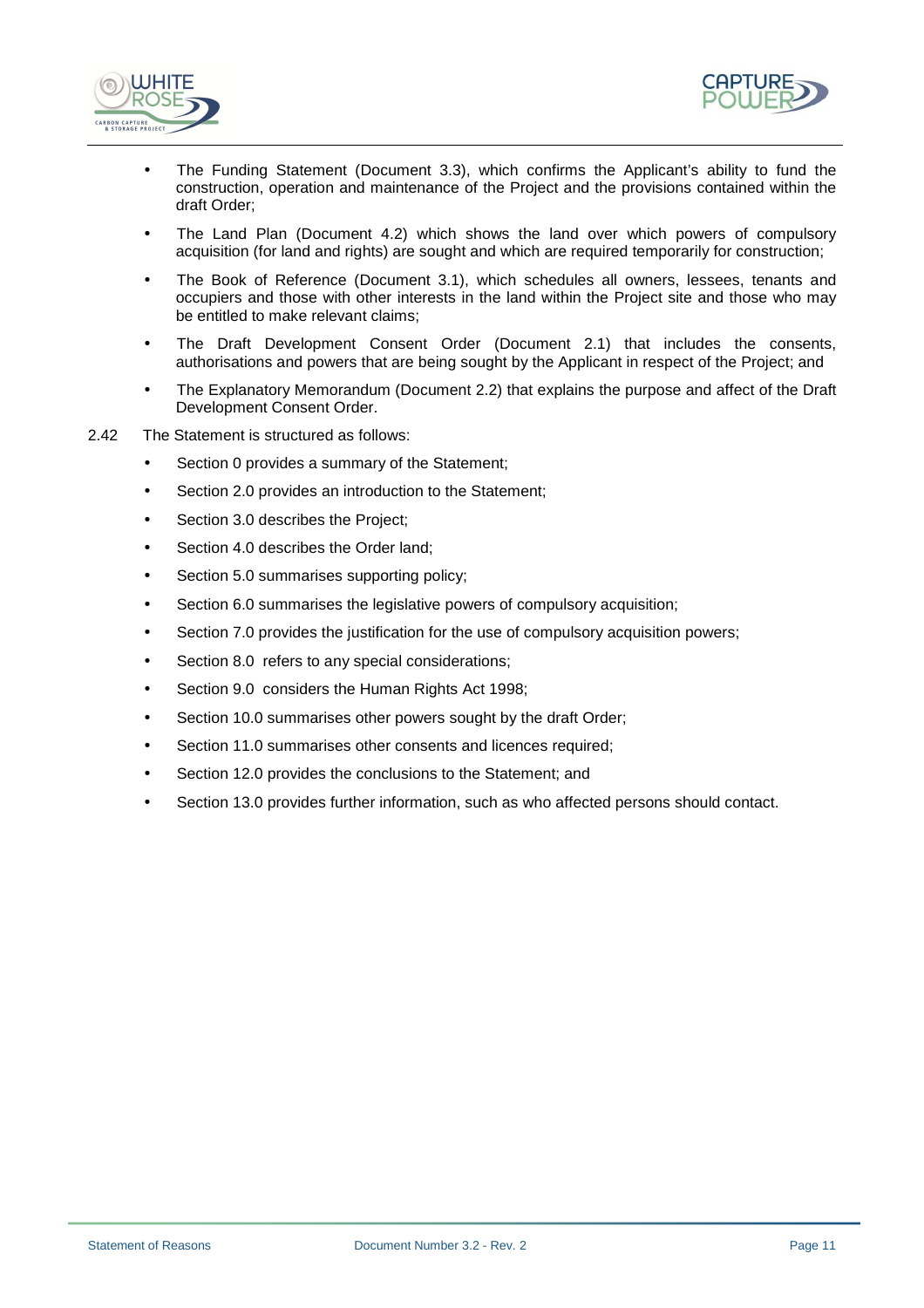



## **3.0 THE PROJECT**

- 3.1 The Project is described above in general terms in section 2 this section sets out the main components of the Project (also known as the 'authorised development' in the draft Order (Document Ref. 3.1)) in accordance with how the Project is set out in the Order.
- 3.2 The order in which these components have been set out follows the description of the Project provided at Schedule 1 to the draft Order. Tables 3.1 and 3.2 below include the corresponding Work Nos. as shown on the Works Plans (Document Ref. 4.3) and also differentiate between the parts of the Project which are part of the NSIP (the generating station) itself (Table 3.1), and the 'Associated Development' which is required for the construction of the NSIP but is not part of it (Table 3.2).

| <b>Work</b><br><b>No. 1</b> |                                                                                                                                                                                                                                                                                                                                                                                                                                                                                                                                                                                                                                                                                                                                                                                                                                                     |  |  |
|-----------------------------|-----------------------------------------------------------------------------------------------------------------------------------------------------------------------------------------------------------------------------------------------------------------------------------------------------------------------------------------------------------------------------------------------------------------------------------------------------------------------------------------------------------------------------------------------------------------------------------------------------------------------------------------------------------------------------------------------------------------------------------------------------------------------------------------------------------------------------------------------------|--|--|
| Work<br>No.1A               | Work No. 1A includes the buildings and works required for the generating station,<br>including:                                                                                                                                                                                                                                                                                                                                                                                                                                                                                                                                                                                                                                                                                                                                                     |  |  |
|                             | An oxy-fuel boiler, steam turbine generator and other power block<br>components;                                                                                                                                                                                                                                                                                                                                                                                                                                                                                                                                                                                                                                                                                                                                                                    |  |  |
|                             | Air separation units;                                                                                                                                                                                                                                                                                                                                                                                                                                                                                                                                                                                                                                                                                                                                                                                                                               |  |  |
|                             | A flue gas cleaning system within the plant;                                                                                                                                                                                                                                                                                                                                                                                                                                                                                                                                                                                                                                                                                                                                                                                                        |  |  |
|                             | A gas processing unit;                                                                                                                                                                                                                                                                                                                                                                                                                                                                                                                                                                                                                                                                                                                                                                                                                              |  |  |
|                             | A stack;                                                                                                                                                                                                                                                                                                                                                                                                                                                                                                                                                                                                                                                                                                                                                                                                                                            |  |  |
|                             | Connections between the relevant parts of the generating station and the<br>infrastructure corridors (Work Nos. 2, 4 and 5);                                                                                                                                                                                                                                                                                                                                                                                                                                                                                                                                                                                                                                                                                                                        |  |  |
|                             | Administration, welfare, workshop, visitor centre and other supporting<br>buildings and infrastructure;                                                                                                                                                                                                                                                                                                                                                                                                                                                                                                                                                                                                                                                                                                                                             |  |  |
|                             | Various supporting and ancillary infrastructure and development;                                                                                                                                                                                                                                                                                                                                                                                                                                                                                                                                                                                                                                                                                                                                                                                    |  |  |
|                             | Site raising and earthworks; and                                                                                                                                                                                                                                                                                                                                                                                                                                                                                                                                                                                                                                                                                                                                                                                                                    |  |  |
|                             | A connection to National Grid Carbon Limited's ('NGCL') CO <sub>2</sub> pipeline.                                                                                                                                                                                                                                                                                                                                                                                                                                                                                                                                                                                                                                                                                                                                                                   |  |  |
| Work<br><b>No. 1B</b>       | Work No. 1B comprises the laydown and construction areas which are to be used during<br>the construction and commissioning of the Project for laydown, storage, construction<br>offices and buildings and related activities. The Work No. 1B sites are to be used<br>temporarily.                                                                                                                                                                                                                                                                                                                                                                                                                                                                                                                                                                  |  |  |
| <b>Work</b><br>No. 2        | Work No. 2 is an infrastructure corridor to the west and south west of Work No. 1A, and<br>comprises development permitting the transport of fuel (coal and biomass), limestone,<br>gypsum and ash to or from the generating station, all of which are required to operate the<br>generating station or which need to be removed from the generating station.                                                                                                                                                                                                                                                                                                                                                                                                                                                                                       |  |  |
| Work<br>No. 3               | Work No. 3 is part of an area known as 'Barlow Mound' which is the ash storage area for<br>the existing Power Station. Ash generated from the Project will also be stored at Barlow<br>Mound, and as per the existing arrangements, may also be sold into the construction<br>market.                                                                                                                                                                                                                                                                                                                                                                                                                                                                                                                                                               |  |  |
| Work<br>No. 4               | Work No. 4 is the infrastructure corridor for the electrical connection, to allow the export<br>of electricity generated to the National Transmission System. The connection route will<br>be primarily underground cable, with potential overground sections where required for<br>operational or safety reasons. There are three options for the The grid connection: firstly<br>to an existing overhead 132kV line in the area to the south of Work No. 1A, secondly an<br>underground-will be a connection to the 400kV sub-station located to the east of the<br>existing Power Station site (adjacent to New Road)-or thirdly an underground connection<br>to the 132kV sub-station located to the south-east of the existing Power Station site<br>(again adjacent to New Road). The first part of the grid connection route is the same for |  |  |

#### **Table 3.1: Those parts of the Project that are part of the NSIP itself**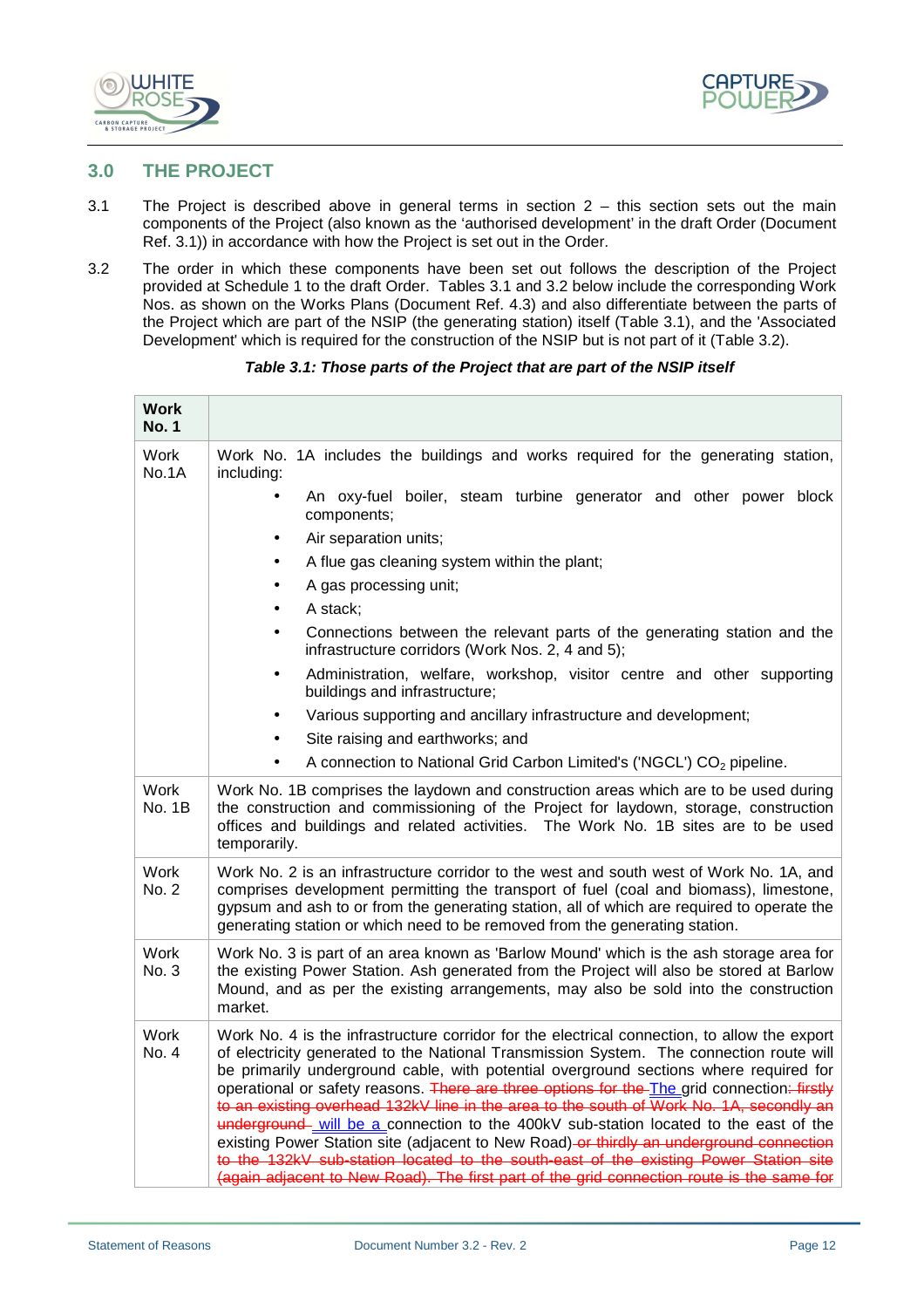



| Work<br><b>No. 1</b> |                                                                                                                                                                                                                                                |
|----------------------|------------------------------------------------------------------------------------------------------------------------------------------------------------------------------------------------------------------------------------------------|
|                      | either sub-station option, with a longer route required (along New Road) if the connection<br>is to be made to the 132ky sub-station, which is further south.                                                                                  |
|                      | As set out in the Grid Connection Statement (Document 5.2) the Order provides for<br>flexibility as to whether the generating station is connected to the National Transmission<br>System via these three options.                             |
| Work<br>No. 5        | Work No. 5 is an infrastructure corridor comprising the development to enable cooling<br>water, potable water and sewerage connections between the Project and current<br>infrastructure at the existing Drax power station.                   |
| Work<br>No. 7        | Work No. 7 comprises the underground diversion of an existing 11kV electric line which<br>currently runs through the laydown area (Work No. 1B) which is to the east of New Road<br>and south of Pear Tree Avenue.                             |
| Work<br>No. 8        | Work No. 8 comprises development within the areas of the two existing (400kV and<br>132kV) sub-stations (only one of which may be needed), 400kV sub-station to allow for<br>the connection of Work No. 4 to the National Transmission System. |

- 3.3 In relation to the grid connection options, the Applicant has considered DCLG's 'Guidance on the pre-application process' (January 2013), which includes a section considering the inclusion of options in a draft order (paragraph 83 onwards). The draft Order (Document Ref. 2.1) includes provisions allowing the grid connection (Work No. 4) to be one of the three options, all of which are local to the Project site and all of which involve land within or adjacent to the existing Power Station site and the sub-stations alongside it. The implementation of the different options would not mean that the Project became a 'different project', and post-construction there will be very little if any discernible difference to those viewing the Project site, particularly as the cable for the electrical connection will be underground for the majority of its route and wherever possible. The connection options all terminate at significant existing infrastructure.
- 3.4 The environmental impacts of the three options have been considered within the Environmental Statement (Document Ref. 6.1 – 6.4), and the land required (or rights over it) for all three options are included in the Land Plans (Document Ref. 4.2) and Book of Reference (Document Ref. 3.1).
- 3.5 The table in the Schedule to this Statement (which sets out what each plot of land is needed for) indicates which grid connection option is relevant to which plots. These match the extent of Work No. 4 on the Work Plans (Document Ref. 4.3), and the two sub–stations are both included within Work No. 8.
- 3.6 As the Applicant has not yet received its grid connection offer (although has discussed it and has submitted the application), it is appropriate for the draft Order to allow for the three options noted above. A grid connection offer is expected in December 2014, following which the Applicant will provide an update to the Secretary of State.
- 3.7 The Associated Development that is connected to and necessary to support the Project comprises of the following:

| <b>Work</b><br><b>No. 1</b> |                                                                                                                                                                                                                                                                                                                                                                                |
|-----------------------------|--------------------------------------------------------------------------------------------------------------------------------------------------------------------------------------------------------------------------------------------------------------------------------------------------------------------------------------------------------------------------------|
| Work<br>No. 6               | Work No. 6 is at the site of the existing jetty on the River Ouse, to the east of the<br>generating station site. The development proposed is hardstanding areas adjacent to the<br>existing jetty, which can be used for unloading and storage of equipment or materials<br>required for the construction of the Project. Work No. 6 is a temporary development site<br>only. |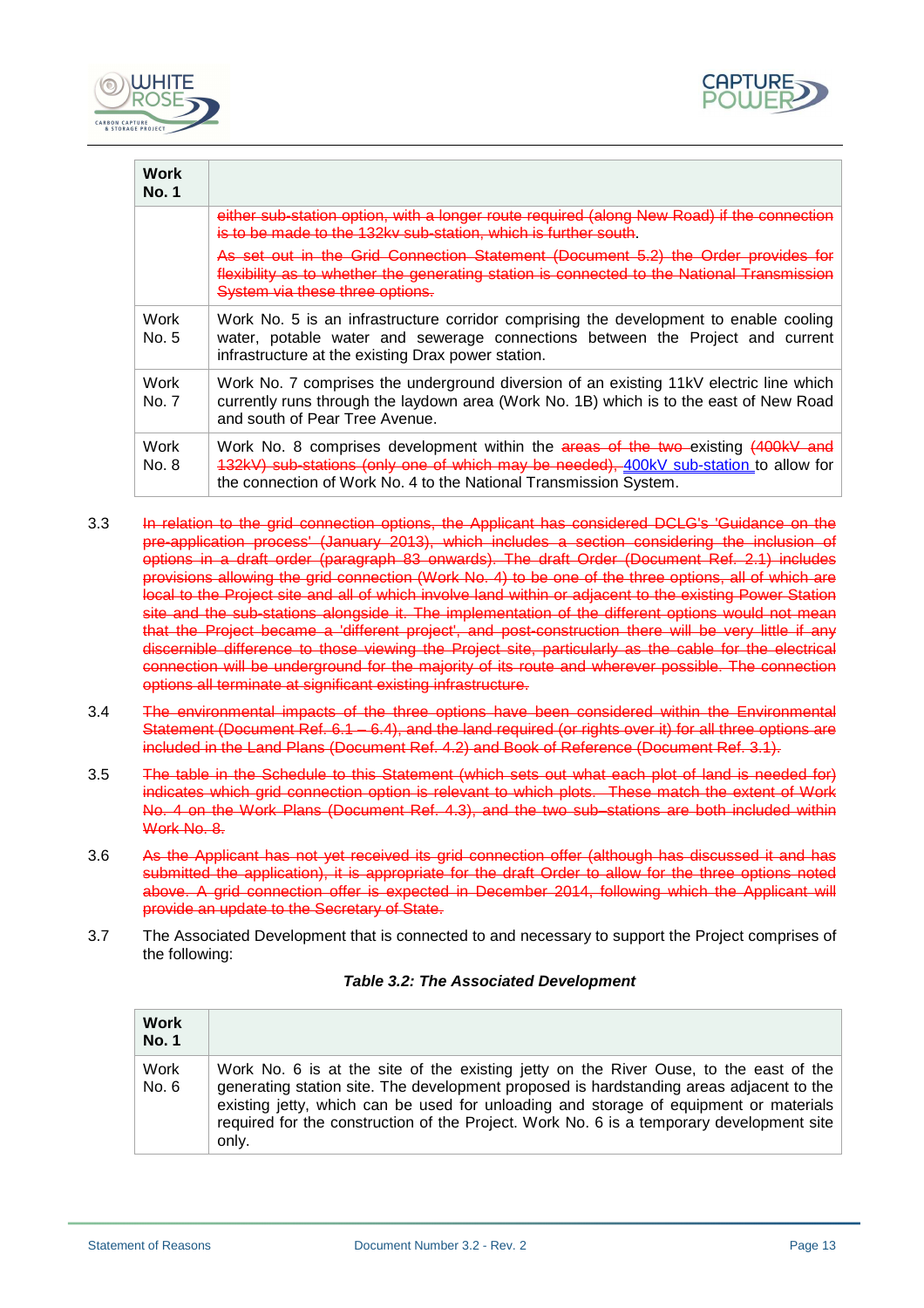



## **4.0 THE ORDER LAND AND OWNERSHIP**

4.1 This Section provides a brief description of the Order land, including its location and the surrounding context. A more detailed description of the Order land is provided within the Environmental Statement (Chapter 5, Volume 1, Document Ref. 6.2).

#### SITE LOCATION

4.2 The Project site i.e. the land that lies within the Order Limits (and also known as the 'Order land'), comprises land within, adjacent and close to the boundary of the existing Drax Power Station, located near Selby, North Yorkshire. All parts of the Project site are within the administrative areas of Selby District Council and North Yorkshire County Council.

#### THE PROJECT SITE (THE ORDER LAND)

- 4.3 The Project site extends to around 116 Ha, comprising approximately:
	- 29 ha for Work No 1A (the generating station site);
	- 48 ha for other areas of permanent development (Work Nos. 2, 3, 4, 5, 7 and 8); and
	- 39 ha for temporary use during construction (Work Nos. 1B and 6).
- 4.4 The extent of the Project site is shown on the Works Plans (Document Ref. 4.3), which shows the area within which each Work may be constructed. The area over which powers of compulsory acquisition and powers to use areas temporarily for construction or maintenance are sought (considered further below), are shown on the Land Plans (Document Ref. 4.2).
- 4.5 Further information on the Project site can be found in Chapter 4 of the Environmental Statement (Document Ref. 6.2).

#### THE OWNERSHIP OF THE ORDER LAND

- 4.6 The Book of Reference (Document Ref. 3.1) identifies those persons with an interest in the Order land or who may be affected by the Project. As required by the APFP Regulations, the Book of Reference is split into five parts:
	- Part 1 Persons within Category 1 and 2 a person is within Category 1 if the applicant, after making diligent inquiry, knows that the person is an owner, lessee, tenant or occupier of the land. A person is within Category 2 if the Applicant, after making diligent inquiry, knows that the person has an interest in the land, has the power to sell and convey the land, or to release the land;
	- Part 2 Persons within Category 3 a person is within Category 3 if the applicant thinks that, if the Order were to be made and fully implemented, the person would or might be entitled to make a "relevant claim" as a result of (a) the implementation of the Order; (b) the Order having been implemented; or (c) use of the land once the Order has been implemented. A "relevant claim" means a claim under section 10 of the Compulsory Purchase Act 1965, part 1 of the Land Compensation Act 1973 or section 152(3) of the 2008 Act;
	- Part 3 Existing Rights the names of all those entitled to enjoy easements or other private rights over land which it is proposed shall be extinguished, suspended or interfered with;
	- Part 4 Crown Land specifies the owner of any Crown interest in the land which is proposed to be used for the purposes of the order for which the application is being made;
	- Part 5 special category land specifies land the acquisition of which is
		- − subject to special parliamentary procedure;
		- − special category land (forming part of a common or open space, National Trust land or fuel or field garden allotment); or
		- − replacement land.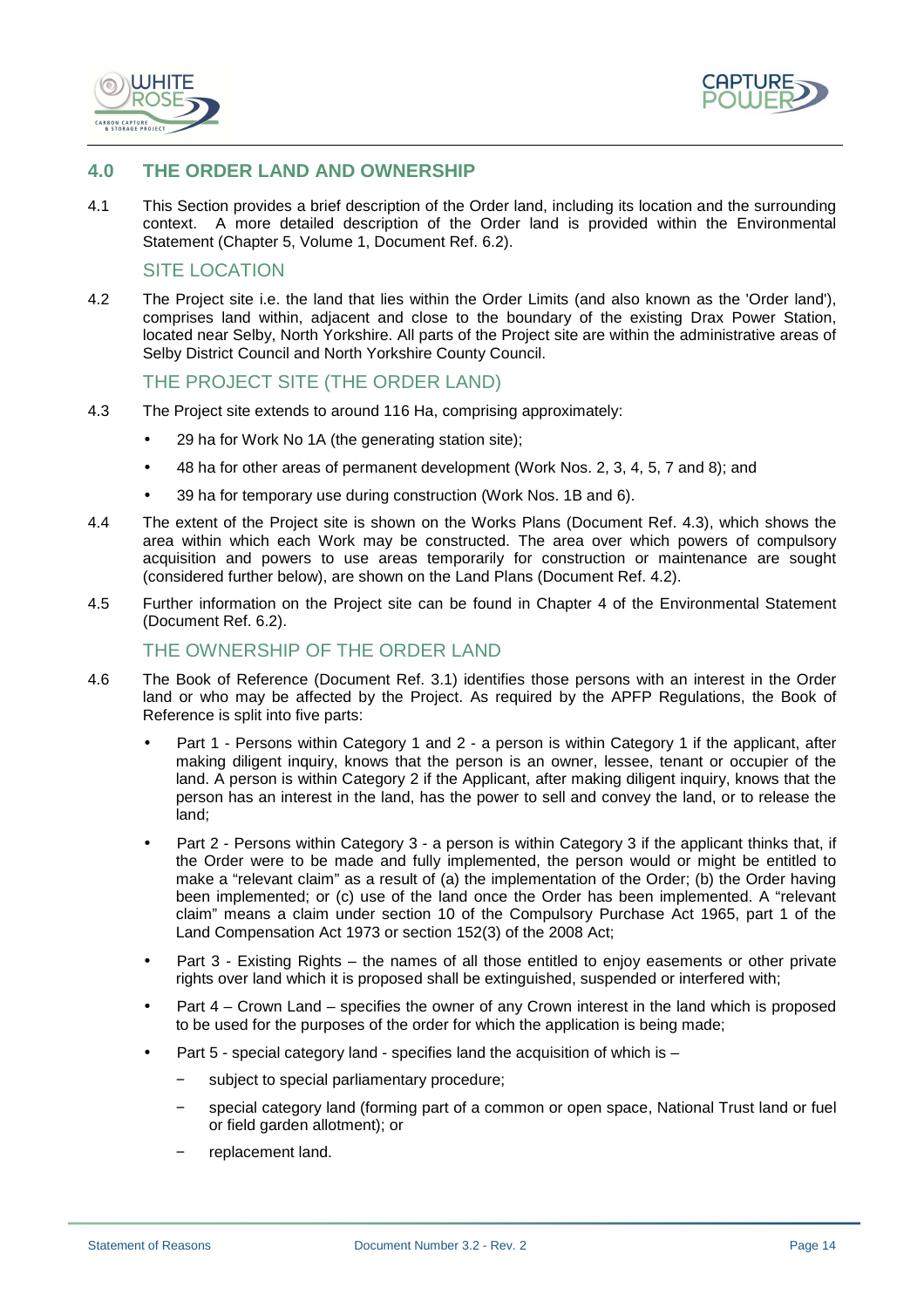



- 4.7 Part 5 of the Book of Reference does not contain any entries since there are no parcels of land within the Order Land which are within the categories in Part 5.
- 4.8 The majority of the land required for the Project and included within the Order Limits is within the control of Drax Power Limited, the owner and operator of the existing Drax Power Station. Drax Power Limited is part of Drax Group Plc, which also owns Drax CCS Limited, one of the three shareholders of Capture Power Limited (the Applicant).
- 4.9 The freehold of the Order Land which is owned by Drax Power Limited is not therefore within the control of the Applicant, but there is an indirect commercial relationship between the freehold owner and the Applicant.
- 4.10 In order to allow the Project to be constructed and operated, the Applicant intends to enter into an agreement with Drax Power Limited under which the latter commits to grant a lease to the Applicant, which will encompass all stages of the Project (construction, operation maintenance and decommissioning) and which will also provide all the land and rights required for the Project (such as is within Drax Power Limited's control).
- 4.11 The agreement to secure the grant of the lease between Drax Power Limited and the Applicant has not yet been entered into and in order to ensure that the Project can be delivered the Order and Book of Reference therefore provide for the compulsory acquisition of the land and rights required for the Project.
- 4.12 The freehold land that is outside Drax Power Limited's control within the Order Land encompasses:
	- Work Nos. 1B and 4 areas of highway that are included within the Order Land to allow works to be carried out. Drax Power Limited may be the owner of parts of the highway subsoil (as owner of adjoining land), but the subsoil is unregistered and Drax Power Limited is not the adjoining owner in all cases, and therefore parts of this land (subsoil) are or may be outside Drax Power Limited's ownership;
	- Work No. 6 Drax Power Limited owns part of the existing jetty on the River Ouse and all of the adjoining land area which is included within the Order Limits. The part of the jetty and Order Limits which are below the mean high water mark are owned by the Crown; and
	- Work No. 8 National Grid Electricity Transmission plc owns the 400kV and 132kV substationssub-station.
- 4.13 There are also tenants, lessees or occupiers on areas of the Order Land, including agricultural occupiers, industrial occupiers whose activities are generally linked to the existing Power Station, statutory undertakers and an Internal Drainage Board.
- 4.14 In addition, rights, restrictions, easements and other matters existing in the Order Land or recorded against the title are required to be extinguished or (in the case of land required temporarily for the Project) suspended. These matters are listed in Parts 2 and 3 of the Book of Reference (Document Ref. 3.1), along with information on who has the benefit of them. There are a number of such matters affecting the Order Land which, if not acquired by the Applicant by agreement or extinguished / suspended by the Order, could affect the implementation, construction, maintenance or operation of the Project. The types of rights which exist in the Order Land include:
	- Rights of way:
	- Rights to lay pipes, services, apparatus etc, and to access parts of the Order Land to do so or for maintenance; and
	- Restrictions on activities which are noxious or offensive.
- 4.15 Due to the nature of the title documentation, many of these rights and restrictions are recorded as subsisting against very large parts of the Drax Power Limited's freehold title. There are therefore very few plots (as shown on the Land Plans, Document Ref. 4.2) in which no such rights or restrictions exist.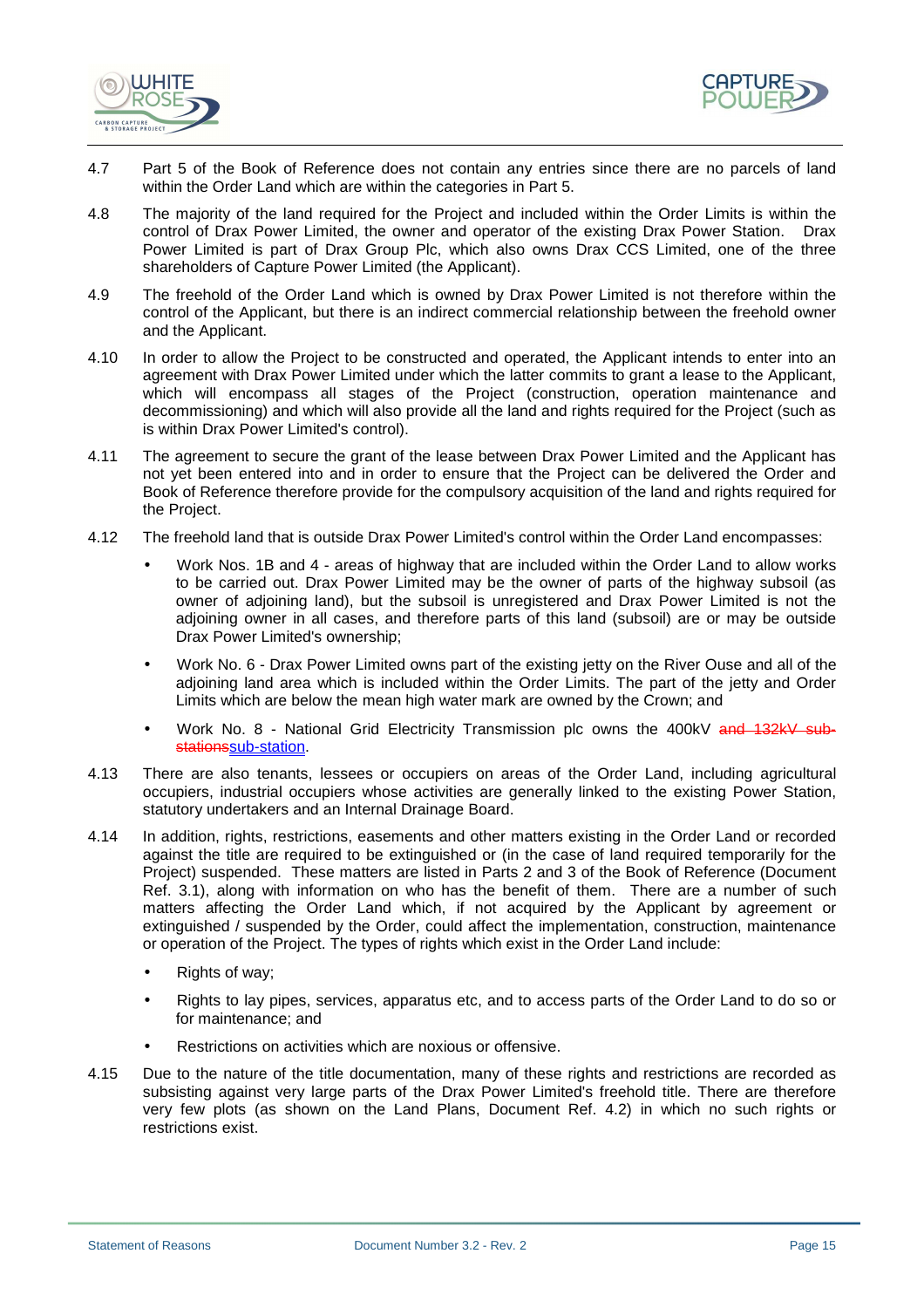



## **5.0 POLICY SUPPORT FOR THE PROJECT**

5.1 This Section sets out the planning policy support that exists for the Project at national and local level. A detailed review of relevant planning policy and guidance is provided within the Planning Statement (Document Ref. 5.4), which includes an assessment of how the Project accords with relevant policy. The main policy and guidance in support of the Project is summarised below.

## LEGISLATIVE CONTEXT

- 5.2 The 2008 Act introduced a new system for examining and determining applications for NSIPs, which are those projects set out at Section 14 of the 2008 Act and which meet or exceed set thresholds or criteria set out in Sections 15 to 30.
- 5.3 The Project falls under the definition of a 'generating station' within Section 14(1)(a) of the 2008 Act, and as it is onshore, in England and will have a generating capacity of above 50 MW (the relevant threshold set out at Section 15(2)), it is a NSIP.
- 5.4 Before a NSIP can proceed, an application for a DCO must be submitted to the Secretary of State ('SoS'). The Planning Inspectorate ('PINS') is responsible for examining the application and making a recommendation to the relevant SoS who then makes the decision as to whether a DCO should be made authorising the construction and operation of the NSIP. The DCO removes the need to apply for a number of consents (e.g. planning permission) and can also include a range of other consents and licences subject to the prior agreement of the relevant consenting body.
- 5.5 The policy framework for examining and determining DCO applications is provided by National Policy Statements ('NPS'). Section 5 of the 2008 Act allows the SoS to designate NPSs setting out national policy in relation to the types of NSIPs listed at Section 14 of the Act.
- 5.6 Section 104 of the 2008 Act requires the SoS to determine applications for NSIPs in accordance with the relevant NPSs unless this would:
	- Lead to the UK being in breach of its international obligations;
	- Be in breach of any statutory duty that applies to the SoS;
	- Be unlawful:
	- Result in the adverse impacts of the development outweighing the benefits; or
	- Be contrary to regulations about how decisions are to be taken.
- 5.7 In making decisions on NSIPs, Section 105 of the 2008 Act also states that the SoS must have regard to any local impact report submitted by a relevant local authority, any relevant matters prescribed in regulations and any other matters that the SoS thinks are both 'important and relevant'.
- 5.8 In July 2011 the SoS for Energy and Climate Change designated a number of NPSs relating to nationally significant energy infrastructure. These include an overarching energy NPS, which sets out the Government's policy for the delivery of nationally significant major energy infrastructure and five technology-specific NPSs.
- 5.9 The NPSs that are considered to be of most relevance to the Project are as follows:
	- Overarching National Policy Statement for Energy (EN-1); and
	- The NPS for Fossil Fuel Electricity Generating Infrastructure (EN-2).
- 5.10 The NPS for Electricity Networks Infrastructure (EN-5) is also potentially relevant, as the Project includes a new connection to the National Transmission System.
- 5.11 As stated above, in addition to the relevant NPSs, the SoS must have regard to any other matters that the SoS thinks are both 'important and relevant'. The National Planning Policy Framework ('NPPF'), which sets out the Government's general planning policies for England (paragraph 3 of the NPPF) states that while it does not contain specific policies for NSIPs, such 'important and relevant matters' may include the NPPF itself.
- 5.12 It is considered that such matters can also include local development plan documents.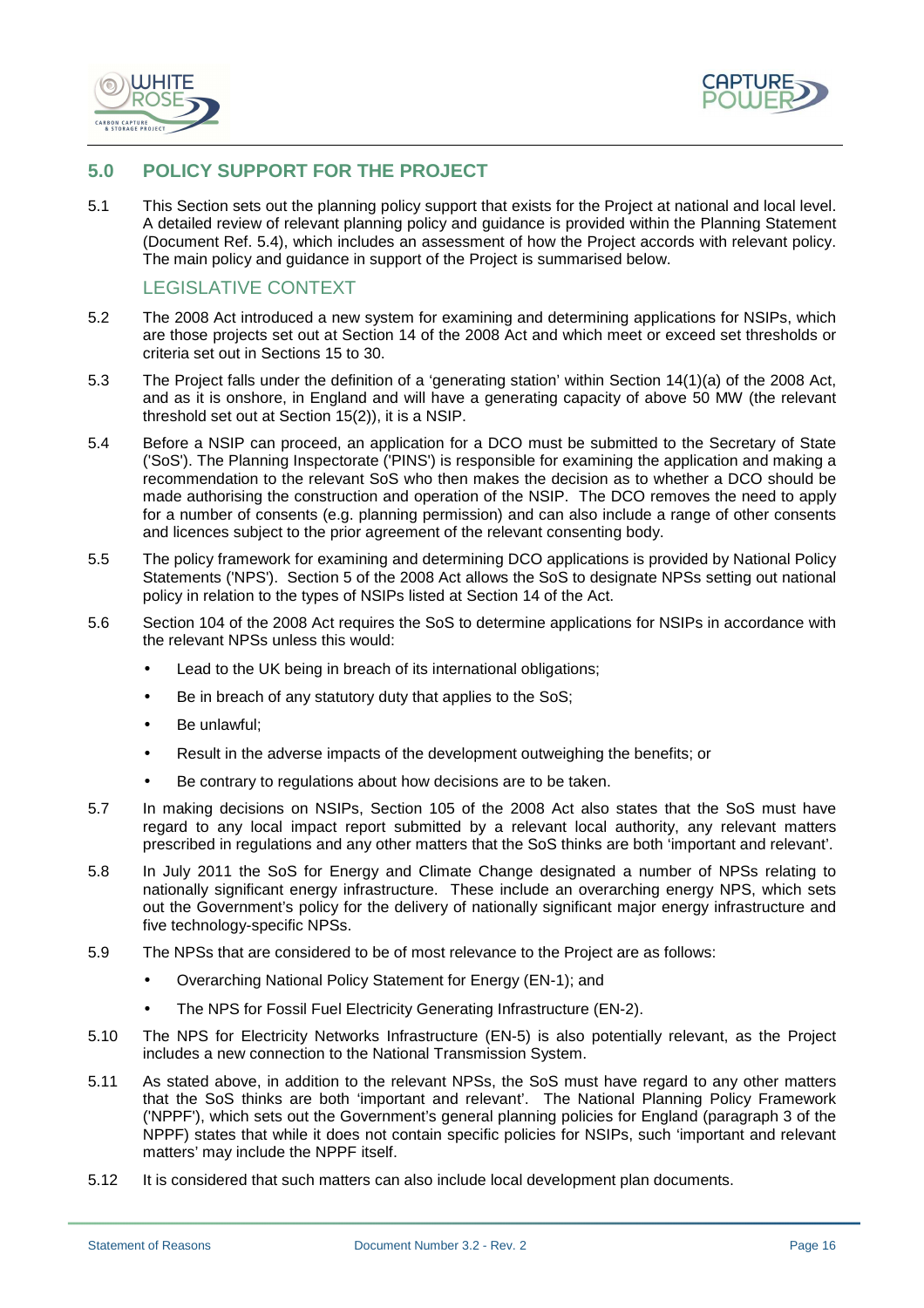



## NATIONAL PLANNING POLICY

## Overarching National Policy Statement for Energy (EN-1)

- 5.13 Part 3 of EN-1 'The need for new nationally significant energy infrastructure' defines and sets out the 'need' that exists for nationally significant energy infrastructure.
- 5.14 Paragraph 3.1.1 states that the UK needs all the types of energy infrastructure covered by the NPS in order to achieve energy security at the same time as dramatically reducing greenhouse gas emissions. Paragraph 3.1.2 goes on to state that it is for industry to propose new energy infrastructure and that the Government does not consider it appropriate for planning policy to set targets for or limits on different technologies.
- 5.15 Notably, paragraph 3.1.3 stresses that the SoS should assess applications for DCOs for the types of infrastructure covered by the energy NPSs on the basis that the Government has demonstrated that there is a need for those types of infrastructure and that the scale and urgency of that need is as described for each of them. Paragraph 3.1.4 continues that the SoS should give substantial weight to the contribution that development would make toward satisfying this need when considering applications under the 2008 Act.
- 5.16 Section 3.3 specifically deals with the need for new nationally significant electricity infrastructure such as the Project. It sets a number of key reasons why the Government believes that there is an urgent need for new electricity generating infrastructure, including:
	- meeting energy security and carbon reduction objectives the need to ensure sufficient electricity generating capacity to meet maximum peak demand with a safety margin of spare capacity to accommodate unexpectedly high demand and mitigate risks such as unexpected plant closures and extreme weather events;
	- a diverse mix of all types of power generation to reduce reliance on any one type of generation or one source of fuel or power enhancing energy security;
	- the need to replace closing electricity generating capacity at least 22GW of existing electricity generating capacity will need to be replaced in the coming years, particularly to 2020, as a result of tightening environmental regulation and aging power stations; in addition to this about 10GW of nuclear generating capacity is expected to close over the next 20 years;
	- the need for more electricity capacity to support increased supply from renewables decarbonisation of electricity generation is reliant on a dramatic increase in the amount of renewables, however, some renewable sources (such as wind, solar and tidal) are intermittent and cannot be adjusted to meet demand. As a result, the more renewable generating capacity we have, the more generation capacity we will require overall to provide back up at times when the availability of intermittent renewable sources is low; and
	- future increases in electricity demand even with major improvements in overall energy efficiency, it is expected that demand for electricity is likely to increase, as significant sectors of energy demand (such as industry, heating and transport) switch from being powered by fossil fuels to using electricity. As a result of this, total electricity consumption could double by 2050 and, depending upon the choice of how electricity is supplied; total capacity may need to be more than doubled to be robust to all weather conditions.
- 5.17 The Project will make an important contribution toward all of the above and the urgent need that exists for new electricity infrastructure.
- 5.18 Following on from paragraph 3.1.3, paragraphs 3.3.15 3.3.24 deal with the urgency of the need for new electricity generating capacity. Paragraph 3.3.15 states that in order to secure energy supplies that enable the UK to meet its carbon reduction obligations to 2050, there is an urgent need for new (and particularly low carbon) energy infrastructure to be brought forward as soon as possible, and certainly in the next 10-15 years, given the crucial role of electricity as the UK decarbonises its energy sector.
- 5.19 Section 3.6 of Part 3 'The role of fossil fuel electricity generation' confirms that fossil fuels will continue to play an important role in the UK's energy mix during the transition to a low carbon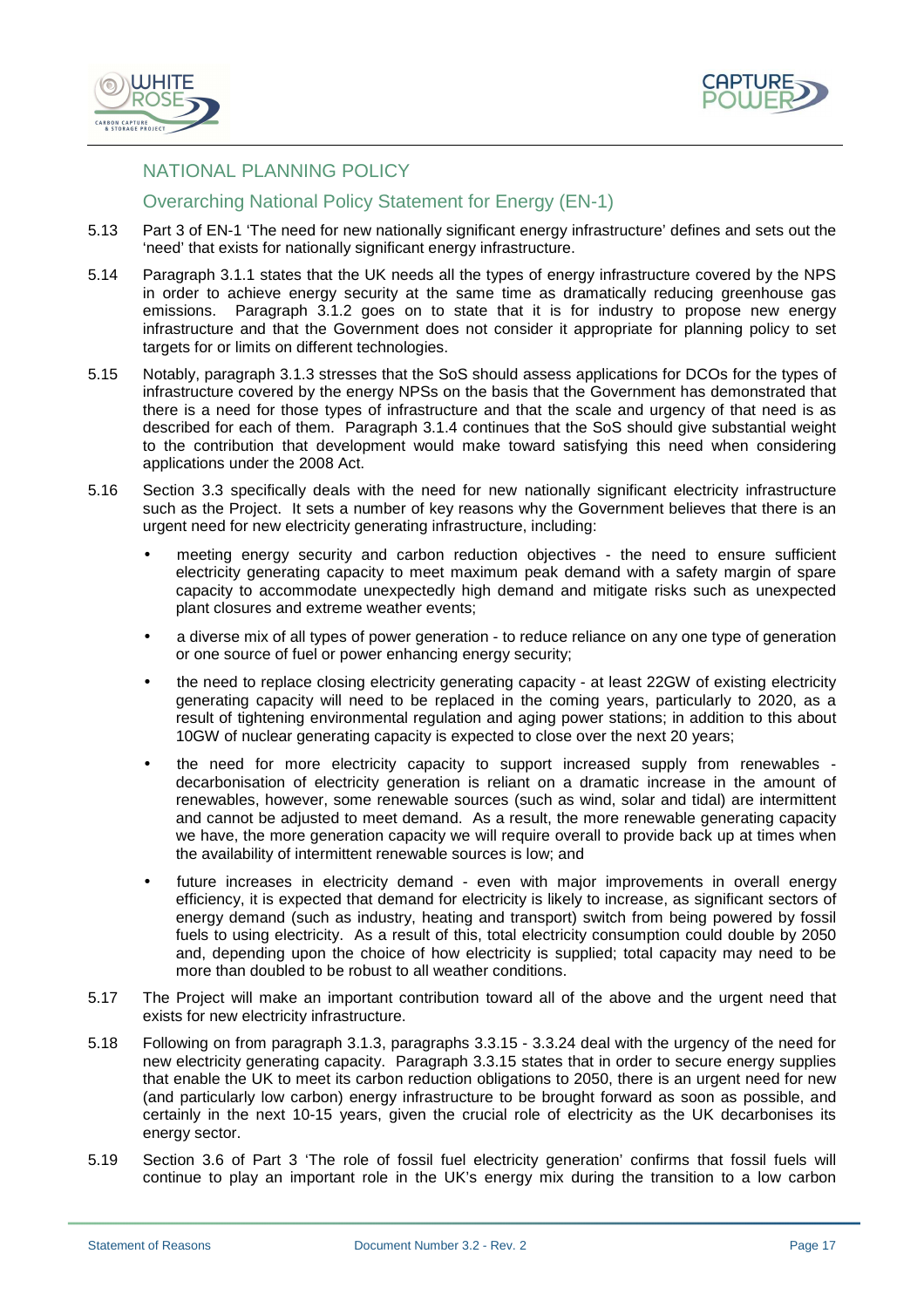



economy, and they must be constructed and operated in line with increasingly demanding climate change goals.

- 5.20 Paragraph 3.6.2 identifies the role that fossil fuel generating stations have in contributing to security of energy supply by using fuel from a variety of suppliers and operating flexibly. It goes on to highlight that coal is available from numerous sources, including the UK's own reserves, and that most operators will already have alternative suppliers depending on prevailing market conditions, helping to give stability to the UK's generating capacity.
- 5.21 Paragraph 3.6.3 states that some of the new conventional generating capacity needed is likely to come from new fossil fuel generating capacity in order to maintain security of supply, and to provide flexible back-up for intermittent renewable energy from wind. Paragraph 3.6.4 recognises that it is necessary to reduce carbon emissions, particularly from coal-fired generating stations and identifies Carbon Capture and Storage (CCS) as a means of achieving a reduction in carbon emissions whilst maintaining security of supply.
- 5.22 Paragraph 3.6.5 confirms the Government's support for developing CCS, including supporting commercial scale demonstration projects at UK power stations. The Project is one of two that is being supported by the Government that will demonstrate CCS technology on a commercial scale. These 'demonstration projects' are identified as a priority for UK energy policy, therefore the SoS should take account of the importance the Government places on demonstrating CCS and the potential deployment of the technology beyond the demonstration stage, in considering applications for consent of CCS projects and associated infrastructure.
- 5.23 Paragraph 3.6.6 places conditions on the consenting of new fossil fuelled power stations, requiring all commercial scale (at or over 300MW) combustion power stations to be constructed 'Carbon Capture Ready' ('CCR') and new coal-fired power stations to demonstrate CCS on at least 300MW of the proposed generating capacity. The Project will generate up to 448MW gross of electricity and includes CCS technology. The  $CO<sub>2</sub>$  captured from the combustion process will be transported via the National Grid Carbon Limited (NGCL) pipeline for permanent storage under the North Sea. The Project will therefore not only demonstrate CCS on a commercial scale but also support the NGCL project, which is itself important for the region.
- 5.24 As such, the clear need that exists for new fossil fuel generating capacity, such as that proposed by the Applicant, is not open to debate or interpretation in planning policy terms.

#### National Policy Statement for Fossil Fuel Electricity Generating Infrastructure (EN-2)

- 5.25 The 'National Policy Statement for Fossil Fuel Electricity Generating Infrastructure' (EN-2) is one of the suite of technology specific NPSs that sit under EN-1, and deals specifically with nationally significant fossil fuel electricity generating stations, including coal-fired power stations such as that proposed.
- 5.26 EN-2 reiterates the need and urgency for new energy infrastructure to be consented and built with the objective of contributing to secure, diverse and affordable energy supplies and supporting the Government's policies on sustainable development, in particular by mitigating and adapting to climate change through a reduction in  $CO<sub>2</sub>$  emissions from energy production.
- 5.27 Part 2 of EN-2 provides a list of factors that will influence site selection by developers of fossil fuel generating stations, such as land use, transport infrastructure, water resources and grid connection. Factors from EN-2 that have been taken into account in selecting the Site for the Project and which therefore provide strong support for the location, include:
	- Paragraph 2.2.2 notes that fossil fuel generating stations require large land footprints and that developers will require suitably sized sites. In this respect, a company with whom the Applicant has a commercial relationship controls the majority of the land required for the Project, and the Applicant has included appropriate provisions within the draft Order to acquire the necessary interests and rights in land. The Project site includes land within and adjacent to the existing Drax Power Station;
	- Paragraph 2.2.5 states new fossil fuel generating stations need to be accessible for the delivery and removal of construction materials, fuel, waste and equipment and for employees, while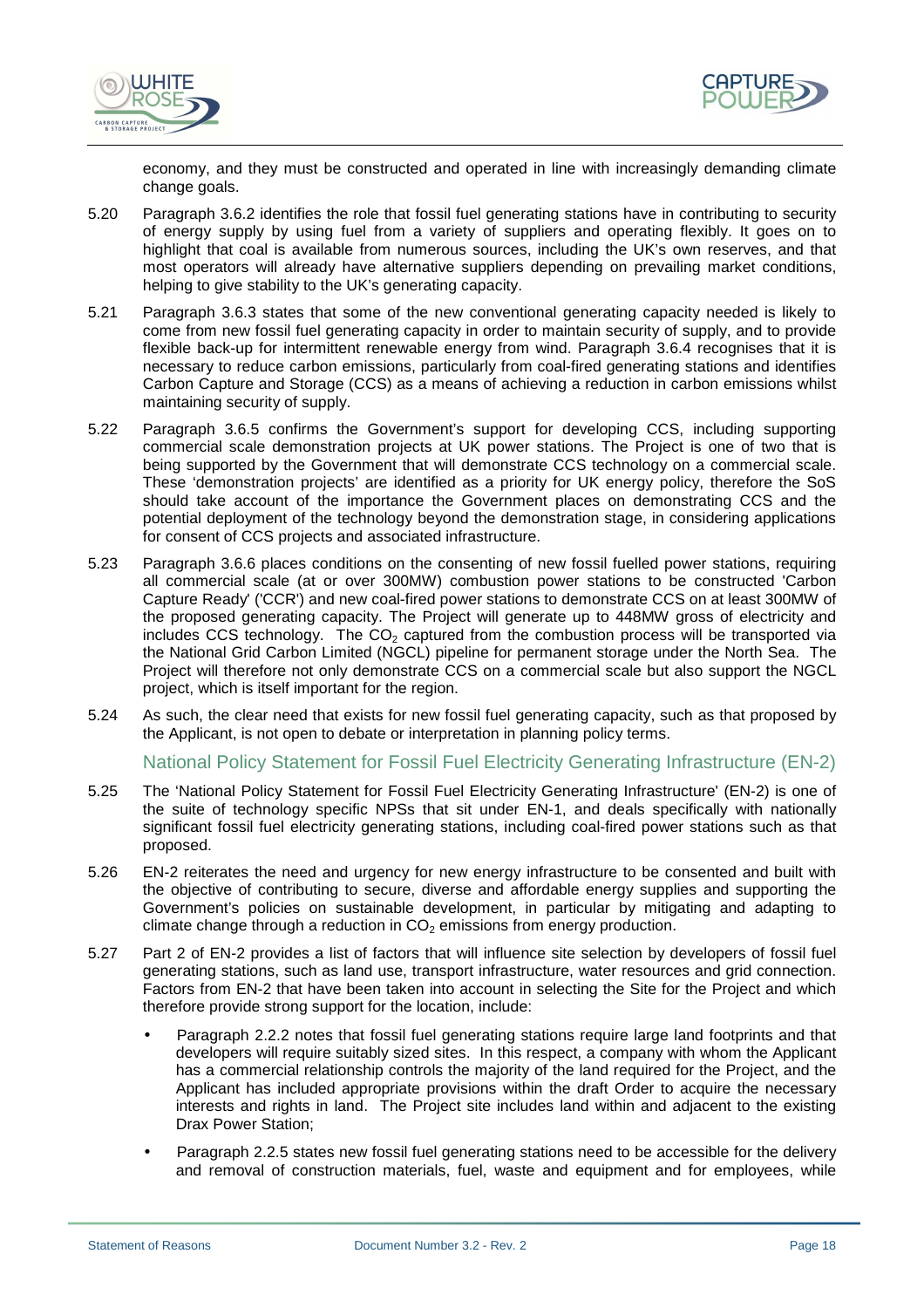



paragraph 2.2.6 notes that the Government supports the multi-modal transportation of materials by water or rail where possible. The Project site will benefit from excellent existing road and rail links associated with the existing Power Station site and it is intended that fuel deliveries will take place by rail. There is also the potential to make use of water transport during the construction phase for the delivery of construction materials and large items of plant;

- Paragraphs 2.2.7 2.2.9 note that generating stations, in particular coal-fired stations, have very high water demands, which means that preferred site locations are likely to be coastal or alongside large rivers to extract sufficient water. In this respect, the Project site is located close to the River Ouse, a source of cooling water for the existing Power Station, and will be able to utilise both the existing Power Station infrastructure and its water abstraction licence; and
- Paragraph 2.2.11 notes that applicants will have usually assured themselves that a viable connection to the grid exists in selection of the site. With regard to this, the Application is accompanied by a Grid Connection Statement (Document 5.2), which includes information on how the Project will be connected to the electricity grid and the status of discussions with the grid operator, National Grid Electricity Transmission plc.
- 5.28 Section 2.3 of EN-2 sets Government policy criteria for fossil fuel generating stations, including in relation to Combined Heat and Power ('CHP'), CCR, CCS, climate change adaptation and consideration of 'good design' for energy infrastructure.
- 5.29 The Application is accompanied by a CHP Assessment (Document Ref. 5.6) and a CCR/CCS Assessment (Document Ref. 5.7) that demonstrate that the Project will be 'CHP Ready' and that it will also satisfy relevant CCR/CCS criteria. The Project has been developed to both mitigate and adapt to the effects of climate change, and the Design and Access Statement (Document Ref. 5.5) sets out how the Project has had regard to 'good design'.

#### The National Planning Policy Framework (NPPF)

- 5.30 The National Planning Policy Framework (NPPF) was adopted in March 2012. It sets out the Government's planning policies for England and can be considered both 'important and relevant' to decisions on NSIPs.
- 5.31 Central to the NPPF is 'a presumption in favour of sustainable development'. This is highlighted at Paragraph 14. For decision taking, this means approving applications that accord with the development plan without delay.
- 5.32 Paragraph 17 sets out a number of core land-use planning principles that should underpin decisiontaking. Those of particular relevance to the Project include:
	- to practically drive and support sustainable economic development to deliver the infrastructure that the country needs; and
	- supporting the transition to a low carbon future in a changing climate.
- 5.33 The Project accords with the above principles, as it would provide much needed energy infrastructure essential to the security and diversity of energy supply in the UK; and, through the generation of low carbon electricity it would support the transition to a low carbon future.
- 5.34 Part 10 of the NPPF 'Meeting the challenge of climate change, flooding and coastal change' focuses upon adapting to and mitigating the effects of climate change. Paragraph 93 highlights the important role that planning plays in helping shape places to secure radical reductions in greenhouse gas emissions, minimising vulnerability and providing resilience to the impacts of climate change, and supporting the delivery of renewable and low carbon energy. This is seen as central to the economic, social and environmental dimensions of sustainable development.
- 5.35 As confirmed above, the Project will make an important contribution toward meeting the challenge of climate change by generating and increasing the use and supply of low carbon electricity.

## LOCAL PLANNING POLICY

5.36 In addition to the national planning policy support that exists for the Project, there is also local policy support.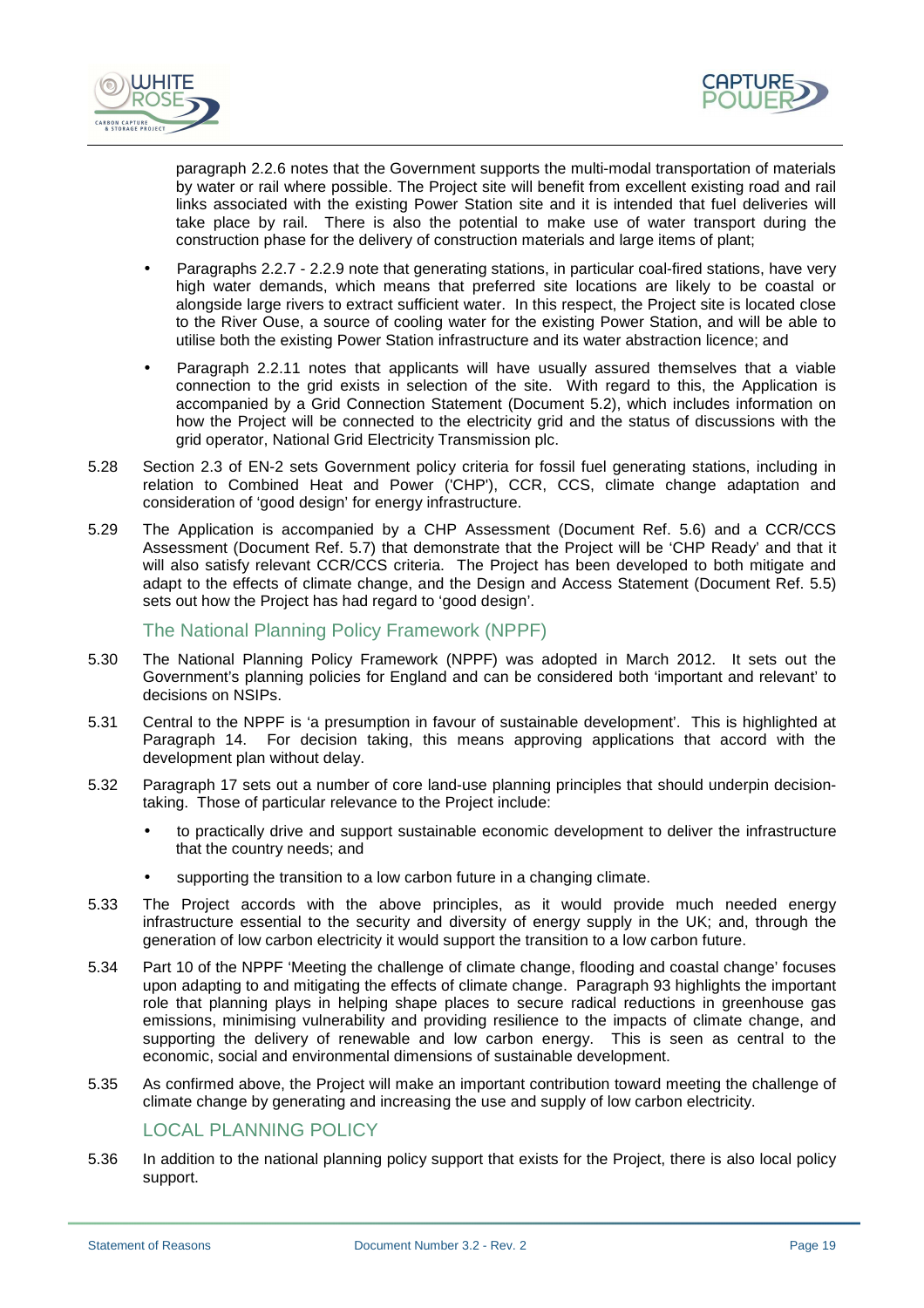



- 5.37 The Selby District Core Strategy (October 2013), at paragraph 7.22, recognises the contribution that the existing fossil fuel power stations in the District have in providing energy as part of a diverse and secure energy mix, in addition to their economic role supporting jobs and services. As such, the Core Strategy acknowledges that a key issue for Selby will be the Government's aim to reduce carbon emissions through the promotion of 'clean coal technologies'. The Project, part of the Government's CCS Commercialisation Programme, would further the promotion of clean coal electricity generating capacity in the District.
- 5.38 Paragraph 7.23 states that clean coal technologies/CCS will be generally supported in line with national policy, where appropriate, alongside other lower carbon schemes and environmental improvement schemes at the District's power stations.
- 5.39 Policy SP17 'Low-Carbon and Renewable Energy' states that schemes for energy development may use the full range of available technology, including clean coal energy generation and CCS technologies and improvements at existing fossil fuel energy generating plants to reduce carbon emissions, within the national energy strategy for a balanced mix of energy sources to meet demands.
- 5.40 Section 6 'Promoting Economic Prosperity' of the Selby District Core Strategy considers in its strategy for rural areas that the energy sector will continue to be important to the economy of the District. Paragraph 6.32 identifies Drax Power Station as a major employer, which contributes to national energy infrastructure as well as the local economy. It also identifies the potential for future development of renewable and local carbon energy at the site, acknowledging the advantage of an existing direct connection to the National Transmission System. The Core Strategy recognises that "there is a need for further investment in energy infrastructure in line with national policy as a prominent contributor to economic policy", and that supporting the energy sector will assist in reinvigorating, expanding, and modernising the District's economy.
- 5.41 Paragraph 6.33 identifies the employment and economic opportunities associated with a shift to a low carbon economy, noting that local businesses are increasingly becoming associated with the low carbon sector, including both renewable energy production as well as training and skills. Given the high employment dependency on manufacturing and energy sector jobs, the District potentially has an appropriately skilled workforce in these sectors. The Core Strategy sets out that there is "therefore an opportunity to promote further growth of the low carbon sector".
- 5.42 The Project would therefore clearly support the local development plan strategy, not only by contributing the development of the energy sector and low carbon energy generation technologies in the District, but also in terms of employment and investment in the area.

#### PLANNING BENEFITS

- 5.43 The Project will deliver a number of very clear planning benefits that can be summarised as follows:
	- EN-1 and EN-2 confirm that there is an urgent need for new electricity generating capacity in the UK, particularly low carbon and renewable forms of energy, including generating stations fitted with CCS to enhance security and diversity of supply, support the transition to a low carbon economy and enable the Government to meet its climate change commitments. The Project responds to this need in a timely manner, delivering up to 448 MWe gross of low carbon electricity generating capacity;
	- The Project will support the Government's CCS Commercialisation Programme, by demonstrating clean coal/CCS technology on a commercial scale. It will also support the NGCL CO2 pipeline project;
	- As the UK moves toward a low carbon economy in line with Government policy and becomes less reliant on fossil fuels, a greater proportion of energy supply will be from renewable sources. Much of this renewable energy will be from onshore and offshore wind, which is intermittent in nature. It will therefore be important to have a range of generating capacity in order to meet demand during periods when the contribution made from intermittent sources of renewable energy is less. The Project would provide reliable low carbon generation, adding further resilience to UK energy supplies, helping to ensure that businesses and homes continue to benefit from reliable energy supplies;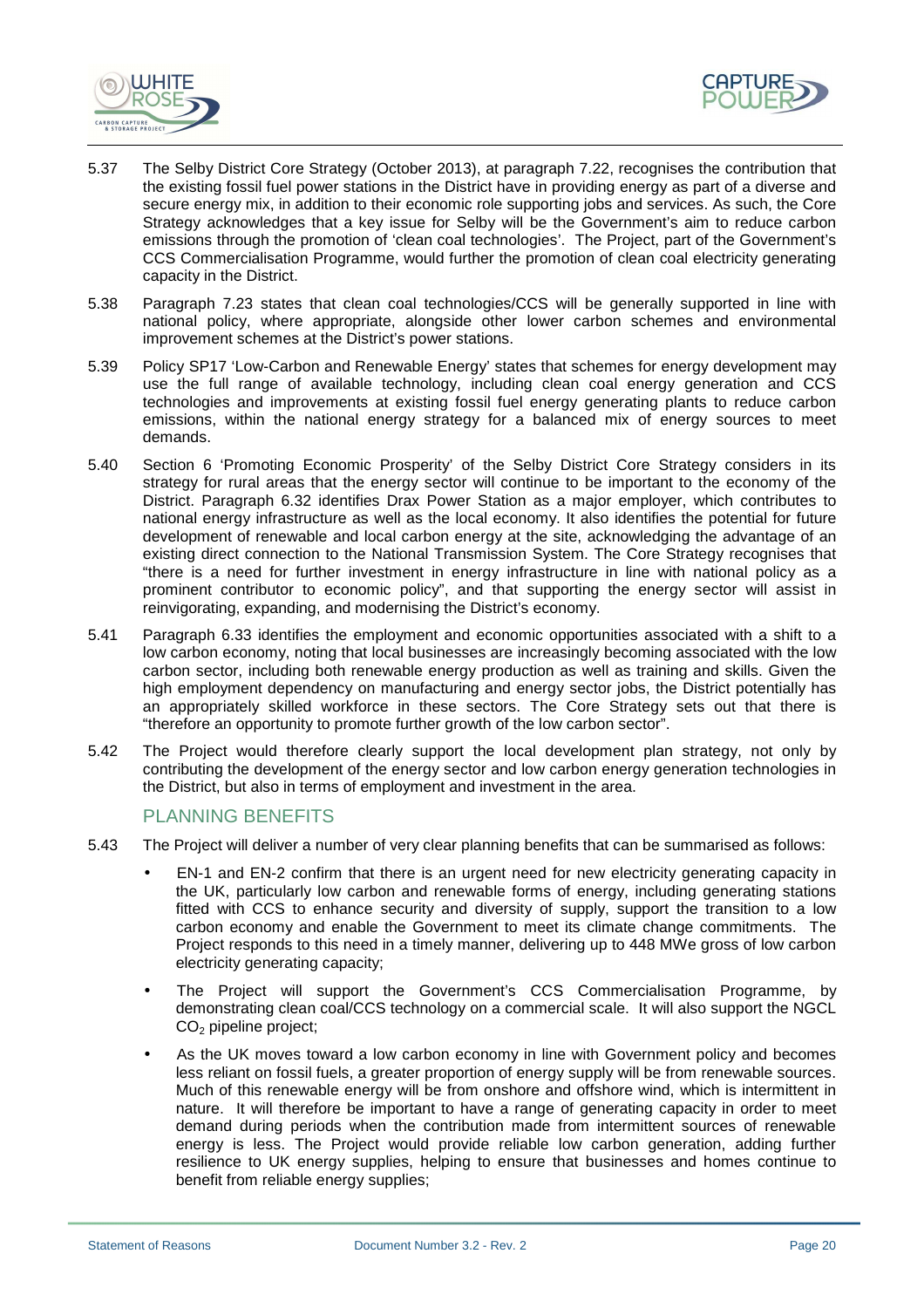



- The use of CCS in the generation of electricity will deliver very substantial carbon savings, making a positive contribution toward the Government's ambitious and legally binding climate change commitment of a reducing greenhouse gas emissions by 80% (compared to 1990 levels) by 2050. The substantial savings that will result are outlined in the Greenhouse Gas Assessment (Environmental Statement Volume 3, Section M, Document Ref. 6.4.6);
- The Project has been designed to be 'CHP Ready', meaning that should a viable heat demand be identified in the future for excess heat and steam the main process area for the generating station will be able to accommodate the necessary CHP facilities to satisfy that demand. A CHP facility at the Project site would deliver further carbon savings thereby contributing to climate change objectives;
- It is intended that fuel deliveries will be made by rail, supporting Government policy on transport and according with policy set out in EN-1 and EN-2, which encourage transportation of materials by water or rail;
- The Project will have substantial benefits in terms of both employment during construction and operation, and expenditure in the local and wider economy. During the construction phase of approximately 67 months (including commissioning), it is predicted that up to 3,000 workplace opportunities could be created. The construction phase is expected to generate substantial additional business for the local economy. Once operational, it is anticipated that up to 60 full time jobs will be created; and
- The Project accords with, and would assist in delivering the development plan strategy for Selby, helping to achieve targets for low carbon energy generation and employment.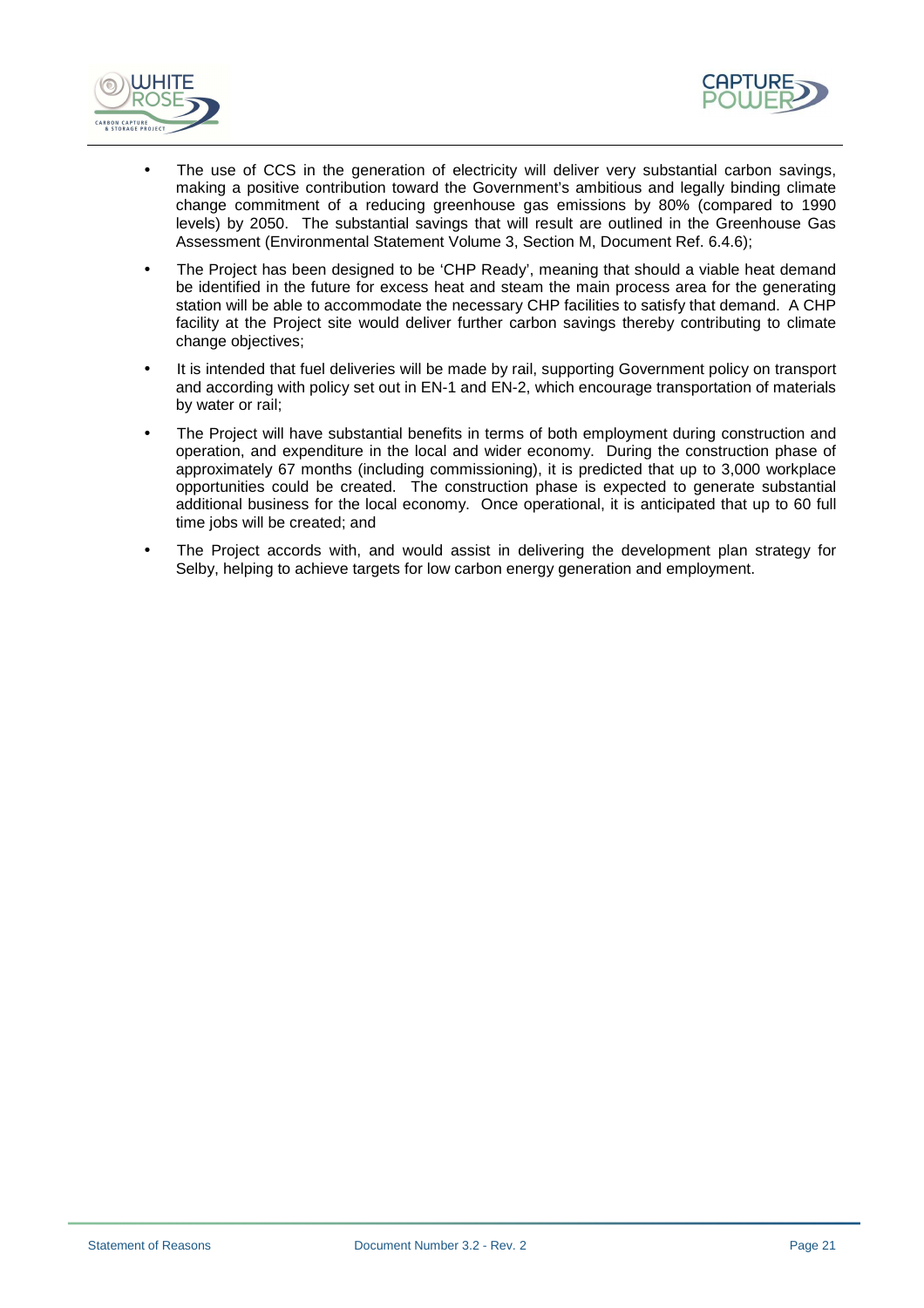



## **6.0 COMPULSORY ACQUISITION POWERS AND GUIDANCE**

## SECTION 120

- 6.1 Section 120 of the 2008 Act prescribes those matters which may be provided for in an order granting development consent. Sections 120(3) and 120(4) state that an order may make provision relating to, or to matters ancillary to, the development for which consent is granted. The matters in respect of which provision may be made include (but are expressly not limited to) the matters listed in Schedule 5 to the 2008 Act, for example:
	- The acquisition of land and rights over land, compulsorily or by agreement;
	- The creation, suspension or extinguishment of, or interference with, interests in or rights over land, compulsorily or by agreement; and
	- The payment of compensation.

#### SECTION 122

- 6.2 Section 122 of the 2008 Act provides that an order granting development consent may include provision authorising compulsory acquisition of land, only if the decision maker in respect of the application is satisfied that:
	- The land is required for the development;
	- The land is required to facilitate or is incidental to the development; or
	- The land is replacement land for commons, open spaces, etc (Section 122(2)).
- 6.3 Section 122(3) states it is also necessary for the decision-maker to be satisfied that there is a compelling case in the public interest for the inclusion of powers of compulsory acquisition in the order.

#### SECTION 123

- 6.4 Section 123(1) of the 2008 Act provides that an order granting development consent may only include provision authorising compulsory acquisition of land if one of the conditions in sections 123(2) to 123(4) are met.
- 6.5 The condition in section 123(2) is that the "application for the order included a request for compulsory acquisition of the land to be authorised". The Application includes such a request – the draft Order (Document 2.1) includes powers of compulsory acquisition, and the requisite documents are included with the Application (the Land Plan (Document 4.2), the Book of Reference (Document 3.1), the Funding Statement (Document 3.3) and this Statement of Reasons).
- 6.6 Section 123(1) is therefore satisfied.

#### **GUIDANCE**

- 6.7 The Department for Communities and Local Government (DCLG) issued a document called 'Guidance related to procedures for the compulsory acquisition of land' (September 2013), which considers compulsory acquisition in the context of NSIPs ('the CA Guidance').
- 6.8 The CA Guidance states (see paragraph 11):
	- In the case of land required for a project to which the development consent relates, the promoter must be able to demonstrate that the land is needed and the decision maker must be satisfied that the land to be acquired is no more than is reasonably required for the purposes of the development; and
	- In the case of land required to facilitate or land incidental to the proposed development, the land to be taken should be no more than is reasonably necessary for the facilitating or incidental purpose and must be proportionate.
- 6.9 The CA Guidance indicates that for the Section 122(3) condition the decision maker must be satisfied that there is a compelling case in the public interest for the land to be acquired compulsorily.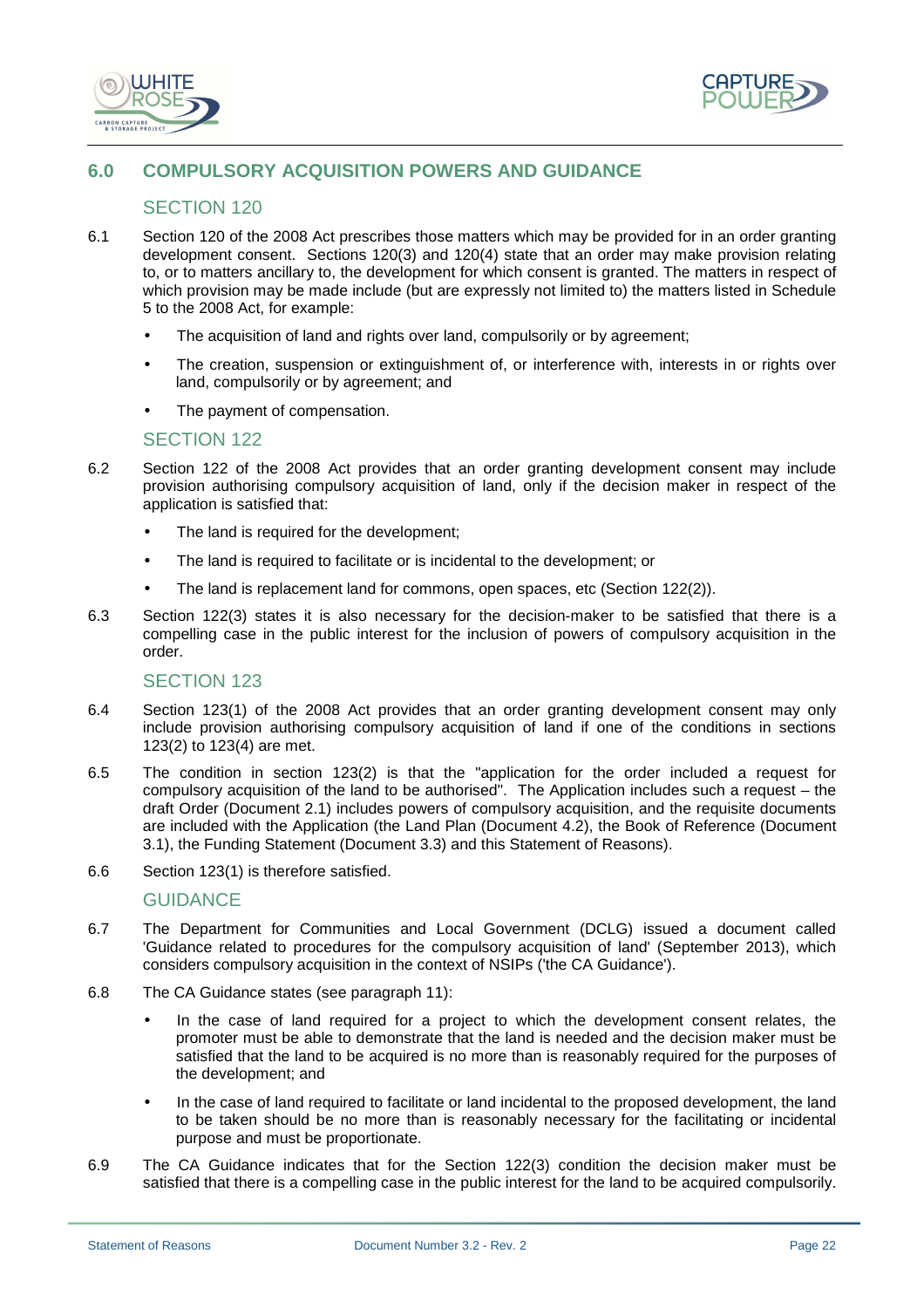



The public benefits derived from the compulsory acquisition must outweigh the private loss that would be suffered by those whose land is proposed to be acquired.

- 6.10 Paragraphs 8 to 10 of the CA Guidance provide a number of general considerations that the promoter must demonstrate to the satisfaction of the decision maker:
	- All reasonable alternatives to compulsory acquisition (including modifications to the scheme) have been explored;
	- The proposed interference with the rights of those with an interest in the land is for a legitimate purpose and that it is necessary and proportionate;
	- The promoter has a clear idea of how they intend to use the land which it is proposed to acquire;
	- There is a reasonable prospect of the requisite funds for acquisition becoming available;
	- The compulsory purchase of land meets the two conditions in Section 122;
	- The purposes for which an order authorises the compulsory acquisition of land are legitimate and sufficient to justify interfering with the human rights of those with an interest in the land affected.
- 6.11 The Applicant considers that all of these points are satisfied in relation to the Project they are considered in the following sections of this Statement of Reasons.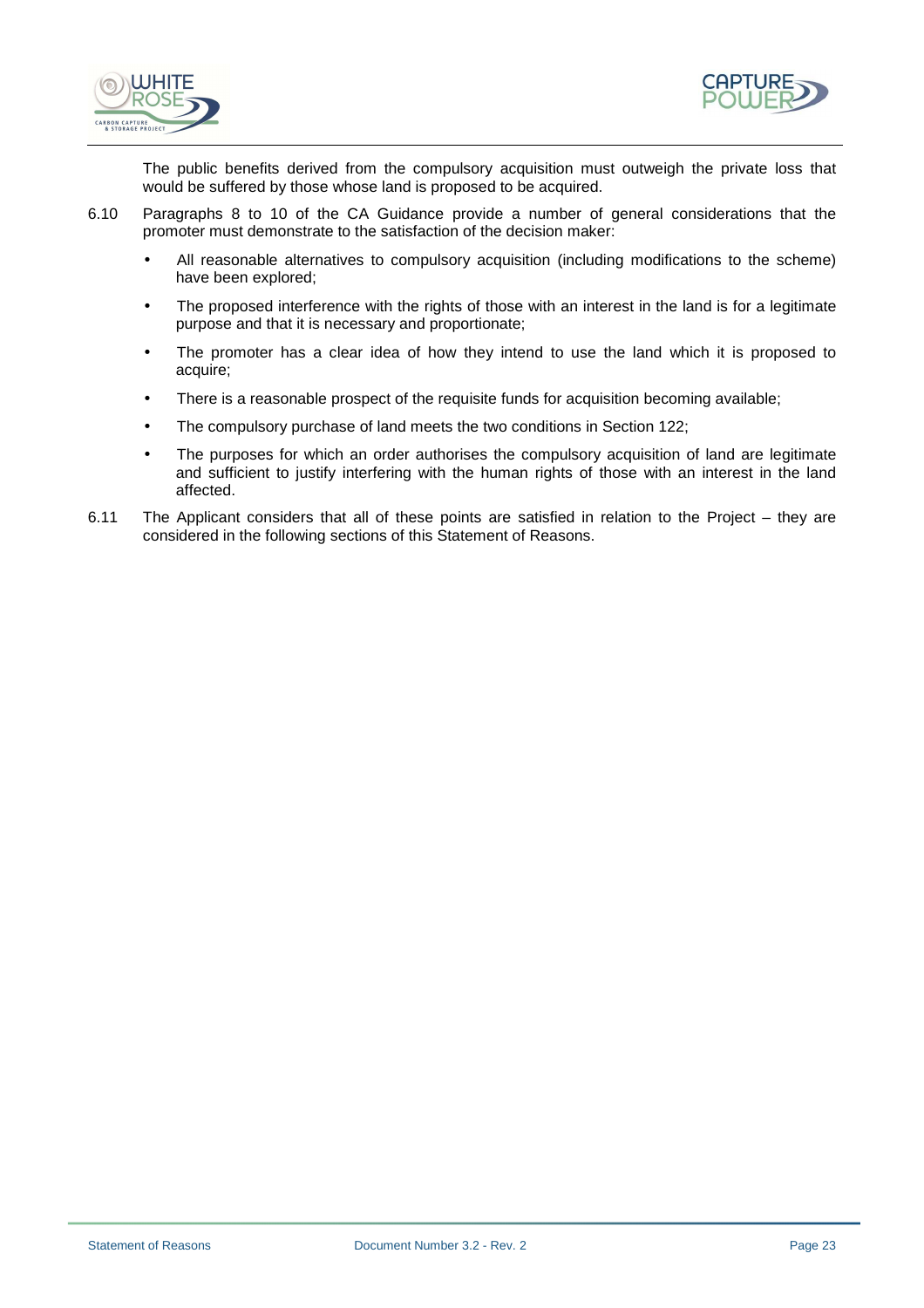



## **7.0 JUSTIFICATION FOR THE USE OF POWERS OF COMPULSORY ACQUISITION**

- 7.1 This Section sets out the factors that the Applicant relies on to demonstrate that the conditions in Section 122 of the 2008 Act and the CA Guidance are satisfied.
- 7.2 Throughout this Section, and building on the comments in the preceding Sections, the Applicant can demonstrate a compelling case in the public interest for the expropriation powers being sought in the Order.

## REQUIREMENT FOR THE ORDER LAND (SECTION 122(2) AND (3))

- 7.3 All of the Order Land, shown on the Land Plan (Document Ref 4.2), is required either for the purposes of the Project, or to facilitate it or for purposes incidental thereto. In order to deliver the Project, the Applicant is seeking powers to acquire a combination of freehold ownership, permanent rights over land and rights to use land temporarily.
- 7.4 The Applicant has taken a proportionate approach to the proposed acquisition, mindful of the impact of the expropriation on affected owners, tenants and other parties.
- 7.5 The nature of the land interests required for the Project are summarised in the following section, along with an indication on the status of negotiations with the relevant owners. Schedule 1 to this Statement sets out for each plot shown on the Land Plans: their current use, the Work No. to which they relate, and the proposed use of it as part of the Project.

#### Freehold Acquisition

7.6 Freehold acquisition is sought through article 20 in the draft Order (Document Ref 2.1), and through the operation of other provisions only applies in respect of the area in which Work No.  $1A -$  the generating station and its associated infrastructure – is to be constructed and operated. This land is shown coloured pink on the Land Plans (Document Ref 4.2). Freehold acquisition is necessary and proportionate as the generating station and other infrastructure are permanent structures which require control of the land.

| <b>Work</b><br>No. | <b>Reasons for Acquisition</b>                                                    | <b>Status of Negotiations</b>                                               |
|--------------------|-----------------------------------------------------------------------------------|-----------------------------------------------------------------------------|
| 1A                 | of generating station and its associated develop heads of terms<br>infrastructure | Construction, operation and maintenance Commercial discussions commenced to |

#### **Table 7.1: Work No. in respect of which freehold acquisition is sought**

## Acquisition of Permanent Rights

- 7.7 Permanent rights are sought through the Order in respect of the Work Nos. set out in Table 7.2 below.
- 7.8 The purposes for which new rights are sought under article 23 of the Order are summarised in Table 7.2. Schedule 8 to the Order states which plots new rights are sought over, and this land is shown coloured blue on the Land Plans (Document Ref 4.2) along with the plot numbers.

#### **Table 7.2: Work Nos. in respect of which permanent rights over land are sought**

| <b>Work</b><br>No. | <b>Reasons for Acquisition</b>                                                                                                  | <b>Status of Negotiations</b>                                                       |
|--------------------|---------------------------------------------------------------------------------------------------------------------------------|-------------------------------------------------------------------------------------|
|                    | handling and transport facilities in relation $\vert$ develop heads of terms<br>to coal, biomass, limestone, gypsum and<br>ash. | Rights to install, use, maintain, replace etc   Commercial discussions commenced to |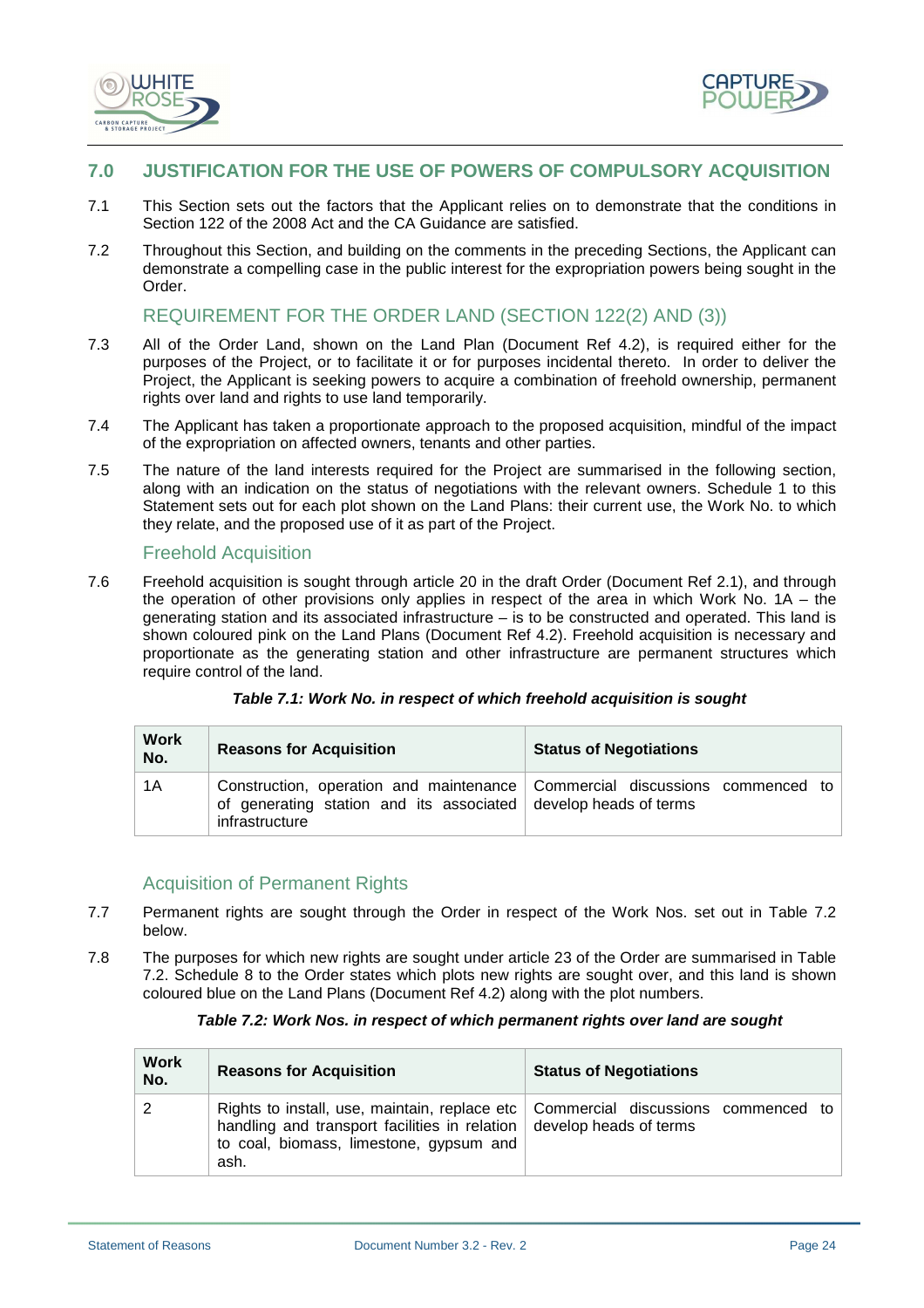



| <b>Work</b><br>No. | <b>Reasons for Acquisition</b>                                                                                                                                                                                  | <b>Status of Negotiations</b>                                       |
|--------------------|-----------------------------------------------------------------------------------------------------------------------------------------------------------------------------------------------------------------|---------------------------------------------------------------------|
| 3                  | Right to deposit, store and remove ash and<br>to carry out ancillary earthworks.                                                                                                                                | Commercial discussions<br>commenced to<br>develop heads of terms    |
| 4                  | Rights to install, use, maintain, replace etc<br>electrical cables and other apparatus, and<br>to prevent works or uses of land which may<br>interfere with the cables or apparatus.                            | Commercial discussions commenced to<br>develop heads of terms       |
| 5                  | Rights to install, use, maintain, replace etc<br>water and sewerage connections and other<br>apparatus, and to prevent works or uses of<br>land which may interfere<br>with<br>the<br>connections or apparatus. | Commercial discussions commenced to<br>develop heads of terms       |
| 7                  | Rights to install, use, maintain, replace etc<br>11kV underground electrical cable and<br>associated apparatus, and to prevent<br>works or uses of land which may interfere<br>with the cables or apparatus.    | Commercial discussions<br>commenced to<br>develop heads of terms    |
| 8                  | Rights to install, use, maintain, replace<br>infrastructure to connect the electrical cable<br>(Work No. 4) to the sub-station.                                                                                 | Commercial discussions<br>commenced to<br>develop heads of terms    |
| N/A                | Right of way                                                                                                                                                                                                    | Commercial discussions<br>commenced to<br>develop heads of terms    |
| N/A                | Right of way in the event of emergency                                                                                                                                                                          | Commercial discussions<br>commenced<br>to<br>develop heads of terms |

## Temporary Rights or Occupation

- 7.9 The temporary use of land is required in order to facilitate the construction and maintenance of the Project. The purposes for which new rights are sought under article 23 of the Order are summarised in Table 7.3. Articles 30 and 31 in the draft Order respectively authorise temporary use of land for carrying out the Project, and to maintain it.
- 7.10 Article 30 is limited to the land referred to in Schedule 10 to the draft Order (the 'Schedule 10 land') and to other areas within the Order Land where article 30 permits temporary use prior to any compulsory acquisition (of land or rights). The Schedule 10 land is shown coloured yellow on the Land Plans.
- 7.11 The undertaker must give up possession of the Schedule 10 land within three years of the date that the commissioning of the generating station is completed (unless the owner agrees to a longer period). The same period applies to land which has been accessed pursuant to article 30 and which is not Schedule 10 land, except that the undertaker may remain in possession of that land if it has the right to do so under another power in the Order (i.e. the compulsory acquisition powers).

#### **Table 7.3: Work Nos. in respect of which temporary powers to use land during construction are sought**

| <b>Work</b><br>No. | <b>Reasons for Acquisition</b>                                                           | <b>Status of Negotiations</b>                                                |
|--------------------|------------------------------------------------------------------------------------------|------------------------------------------------------------------------------|
| 1B                 | laydown, storage and related facilities and $\vert$ develop heads of terms<br>operations | Site raising (in part), and construction Commercial discussions commenced to |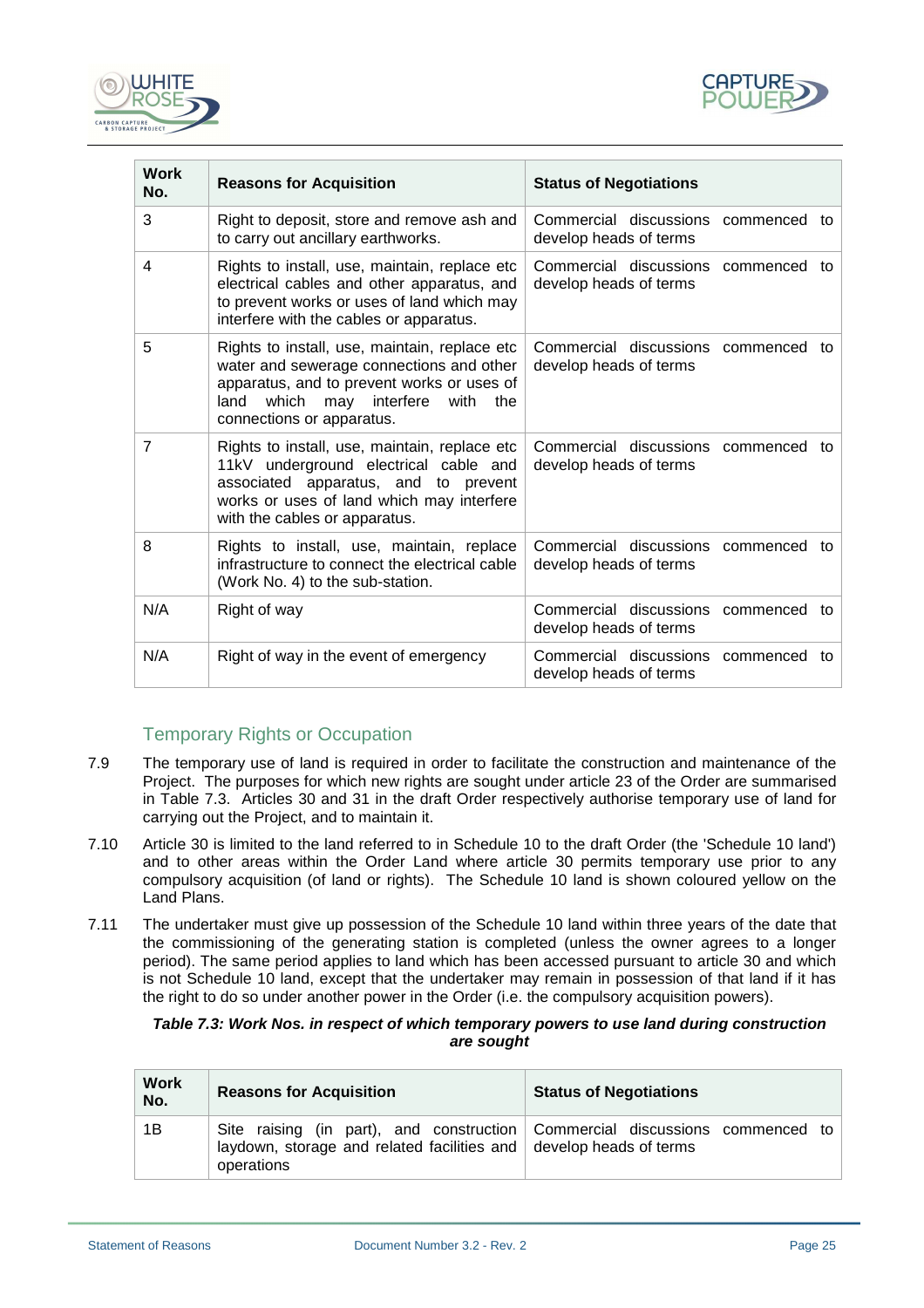



| <b>Work</b><br>No. | <b>Reasons for Acquisition</b>                                                                   | <b>Status of Negotiations</b>                                            |
|--------------------|--------------------------------------------------------------------------------------------------|--------------------------------------------------------------------------|
| 6                  | equipment brought in via the adjoining jetty $\vert$ develop heads of terms<br>on the River Ouse | Laydown and storage of materials and Commercial discussions commenced to |

7.12 Article 31 permits the temporary use of land within the Order Limits for the purpose of maintaining the Project, and the undertaker may only remain in possession for so long as is reasonably necessary to undertake the maintenance of the Project.

## NEGOTIATIONS WITH AFFECTED PARTIES

- 7.13 The Applicant will continue to seek to acquire land, rights and interests by agreement where possible on appropriate commercial terms. Seeking compulsory acquisition powers whilst, in parallel negotiations to acquire interests continue, is in accordance with both general practice and paragraph 25 of the CA Guidance.
- 7.14 The interests in land affected are described in the Book of Reference (Document Ref. 3.1) and Land Plan (Document Ref. 4.2). The plot numbers indicated on the Land Plan are cross-referred to the Book of Reference.
- 7.15 It should be noted that land has been included in the Book of Reference even where it is within the control of a company (Drax Power Limited) with whom the Applicant has a link. Whilst the Applicant is seeking a lease of, and the necessary rights over, the Order Land from Drax Power Limited (so far as it is able to grant them), the inclusion of the whole Project site within the powers of compulsory acquisition / temporary use is to ensure that the land and rights will be available for the Project and to provides certainty of delivery (itself important considering the benefits of the Project, as noted above in section 5).
- 7.16 This approach also ensures that in case of 'minor interests' (such as easements, rights of way, restrictive covenants or similar interests) that cannot or have not previously been negotiated away, there are powers available to override those interests. In such circumstances a relevant claim may be made and the Applicant will pay any compensation due. As a result of the application of the Applicant's statutory powers the beneficiary of an interest will be entitled only to a right to compensation and not to prevent the scheme from proceeding, thus ensuring that the Project can be delivered.
- 7.17 Where agreement is reached with the relevant person and that agreement can be relied upon at the time the Applicant requires entry on to the Order land, the Applicant will not exercise any powers of compulsory acquisition against that party.

## HIGHWAYS SUBSOIL

- 7.18 For all highways subsoil, the interest of the presumed owners have been scheduled in the Book of Reference. As the presumption could be rebutted by information which the Applicant has not been able to find through its diligent enquiry, it cannot be certain who has an interest in the highway, the plots have also been treated as being in potential unknown ownership.
- 7.19 The Applicant may also seek to rely on its powers contained in articles 26 and 29 of the Order:
	- Article 26 (acquisition of subsoil only) allows the Applicant to acquire the land under the subsoil only (or rights there), and not to acquire any further interest in that land;
	- Article 29 (rights under or over streets) allows the Applicant to use the land under or over streets for the purposes of the Project. This power could be used, for instance, in relation to Work No. 4 (the electrical connection) to the extent that it crosses or is within streets. If any persons can prove that they own the street subsoil, they have a right to compensation if they suffer loss because the value of their property has reduced.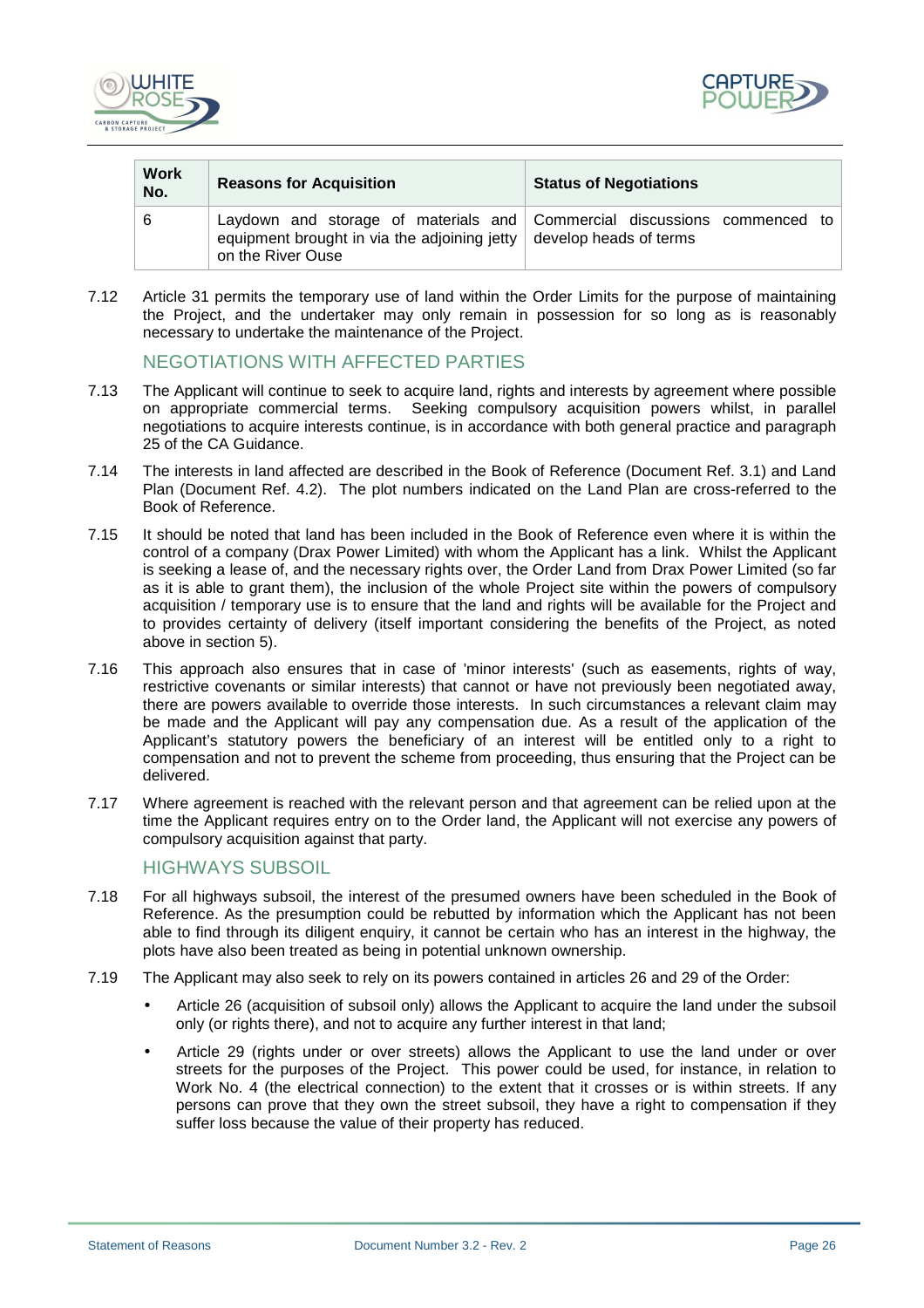



## LAND IN UNKNOWN OWNERSHIP

7.20 There are some plots identified in the Book of Reference where it has not been possible to identify ownership or a person who has the benefit of a right or restriction in the Order Land. Accordingly notices of the consultation which was carried out pursuant to Section 42 of the 2008 Act were posted on the Project site. The notices posted in cases of unknown ownership are described in more detail in the Consultation Report (Document Ref. 5.1). No responses were received.

## NEED FOR POWER TO OVERRIDE RIGHTS AND EASEMENTS

- 7.21 A number of rights and restrictions in the Order Land have been identified and are scheduled in Parts 2 and 3 of the Book of Reference (Document Ref. 3.1). A number of these are or may be inconsistent with the construction, operation and / or maintenance of the Project, and the beneficiaries of some of these rights may have a relevant claim (which would lead to the payment of compensation). It is therefore necessary to include those interests within the Order Land as lands for which compulsory acquisition powers are available so as to convert such rights to a right to seek compensation in accordance with the statutory compulsory purchase compensation code. Powers to extinguish private rights are contained in article 24 of the Order.
- 7.22 The Applicant believes it is both necessary and appropriate for the Order to include provisions allowing for the overriding and/or extinguishment of rights and covenants over the Order Land. Without such a power the implementation or operation of the Project could be prevented.
- 7.23 There is overwhelming public interest in the development of modern and sustainable power generating stations meeting the Government's energy security requirements. Compensation for any loss that can be demonstrated will be available in accordance with the statutory compensation code. Further, the Applicant will consider each affected right and where possible seek to agree to a limited interference with the relevant rights if possible and as is necessary for the Project to be constructed and retained. If agreement can be reached then powers in article 24 (private rights) would not be exercised in respect of the relevant right / beneficiary.

## ALTERNATIVES TO COMPULSORY ACQUISITION

- 7.24 The Order Land is primarily within the freehold ownership of Drax Power Limited. The Applicant does not have control over the Order Land, although it is seeking a lease and associated rights from Drax Power Limited. The Order therefore seeks acquisition of the necessary land and rights, which is the minimum necessary in order to implement and operate the Project. Although it does not yet have control, the Project site was partly chosen as it is largely in the control of the corporate group of one the Applicant's shareholders.
- 7.25 The location of the Project site adjacent to the existing Power Station site is ideal as (for example) it provides ready access to the national grid to export power and it can capitalise on shared infrastructure with the existing Power Station, including good road access, delivery of fuel and other raw materials by rail and shared water supplies and effluent control systems. A standalone project elsewhere would have a notably larger footprint while being less economically viable to develop. The selection of the Project Site is set out in more detail in Chapter 4 of the Environmental Statement (Volume 1, Document Ref. 6.2).
- 7.26 The Applicant continues to seek agreements with each of the identified and required interests in Part 1 of the Book of Reference. In each case the Applicant has chosen to secure land or rights in a way that minimises disruption to the relevant owners.
- 7.27 Negotiations will continue, but the Applicant believes compulsory acquisition powers are justified to ensure that the Project can be developed within a reasonably commercial timescale. The land scheduled in the Book of Reference is necessary, proportionate and appropriate; there are no other suitable alternatives.

## AVAILABILITY OF FUNDS FOR COMPENSATION

7.28 Details of the proposed funding for the implementation of the Project (including funding the acquisition of land) are contained in the Funding Statement (Document Ref. 3.3). It is clear from the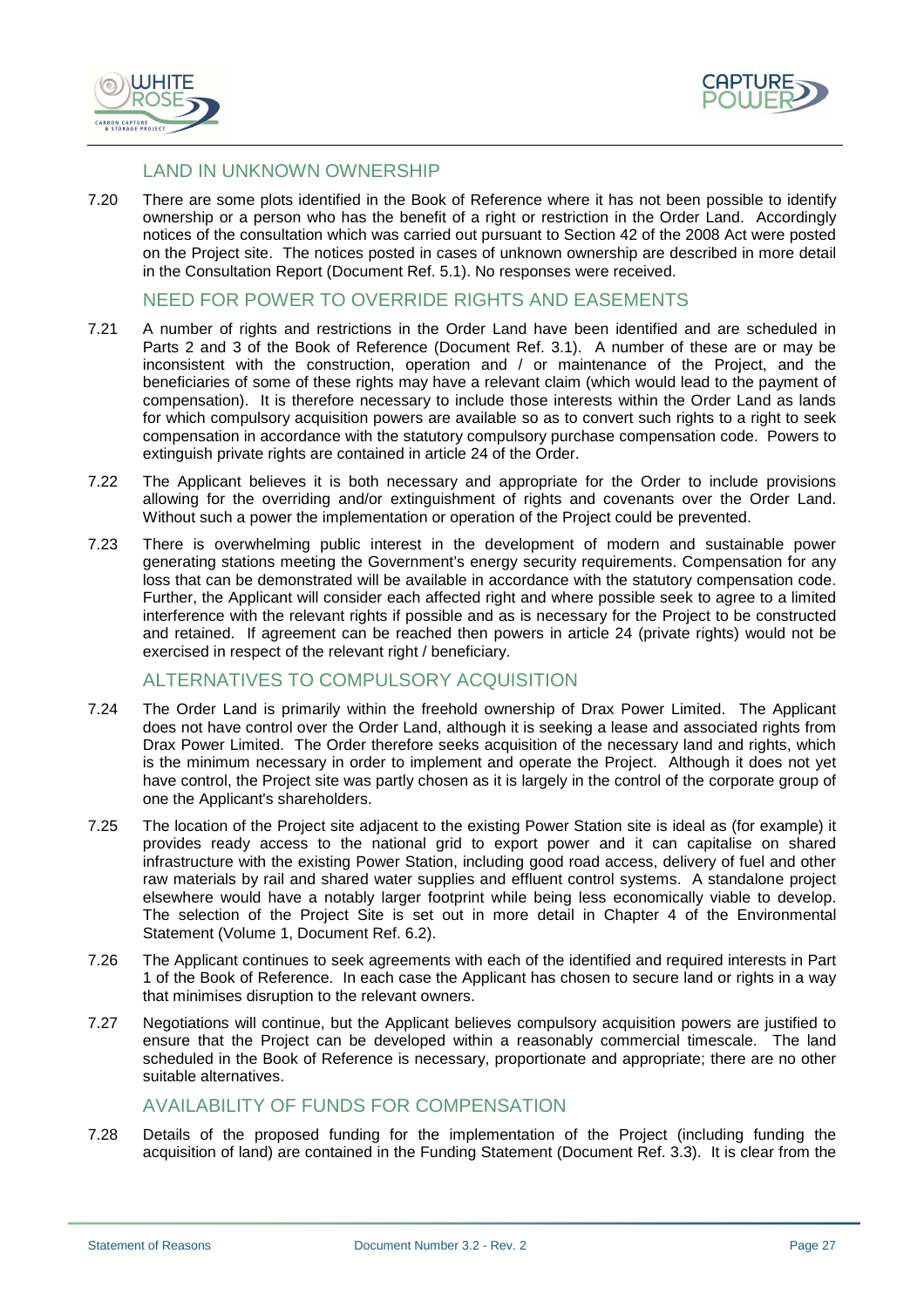



Funding Statement that the undertaker has or will secure the necessary funds to carry out the Project, and in particular to fund compensation that is due under the terms of the Order.

## COMPELLING CASE IN THE PUBLIC INTEREST (SECTION 122(3))

- 7.29 The Applicant considers that for the policy reasons given in Section 5 above, all of the reasons given in the Statement and the proportionate approach to compulsory acquisition in this Section that a compelling case in the public interest for powers of compulsory acquisition exists.
- 7.30 In particular, the Applicant has demonstrated above and in Schedule 1 to this Statement that it has a clear purpose for each of the plots in the Book of Reference (Document Ref. 3.1) and that there is a clear and real need for the Project within each plot.
- 7.31 The Applicant is mindful of the impacts on owners and others with an interest in the land, and is seeking through the exercise of temporary and permanent powers to minimise the impact on affected parties whilst ensuring the Project can be constructed as swiftly and expeditiously as practicable.
- 7.32 The Project will contribute to the national need for generation of electricity. The case for this is made out in government policy as outlined in Section 5 above and detailed in the Planning Statement (Document Ref 5.4). The Applicant is seeking to negotiate the acquisition of interests where possible and is seeking compulsory acquisition and temporary use powers to ensure that the Project can be brought forward in a reasonable and commercial time frame.
- 7.33 On this basis, the Applicant considers that there is a compelling case in the public interest for the Order to be made, with the inclusion of powers of compulsory acquisition.
- 7.34 In summary the Applicant considers the Project to be:
	- In accordance with NPS EN-1, EN-2 and EN-5:
	- Required to meet a pressing national need for electricity generating capacity; and
	- Entirely necessary and proportionate to the extent that interference with third party land or private rights is required.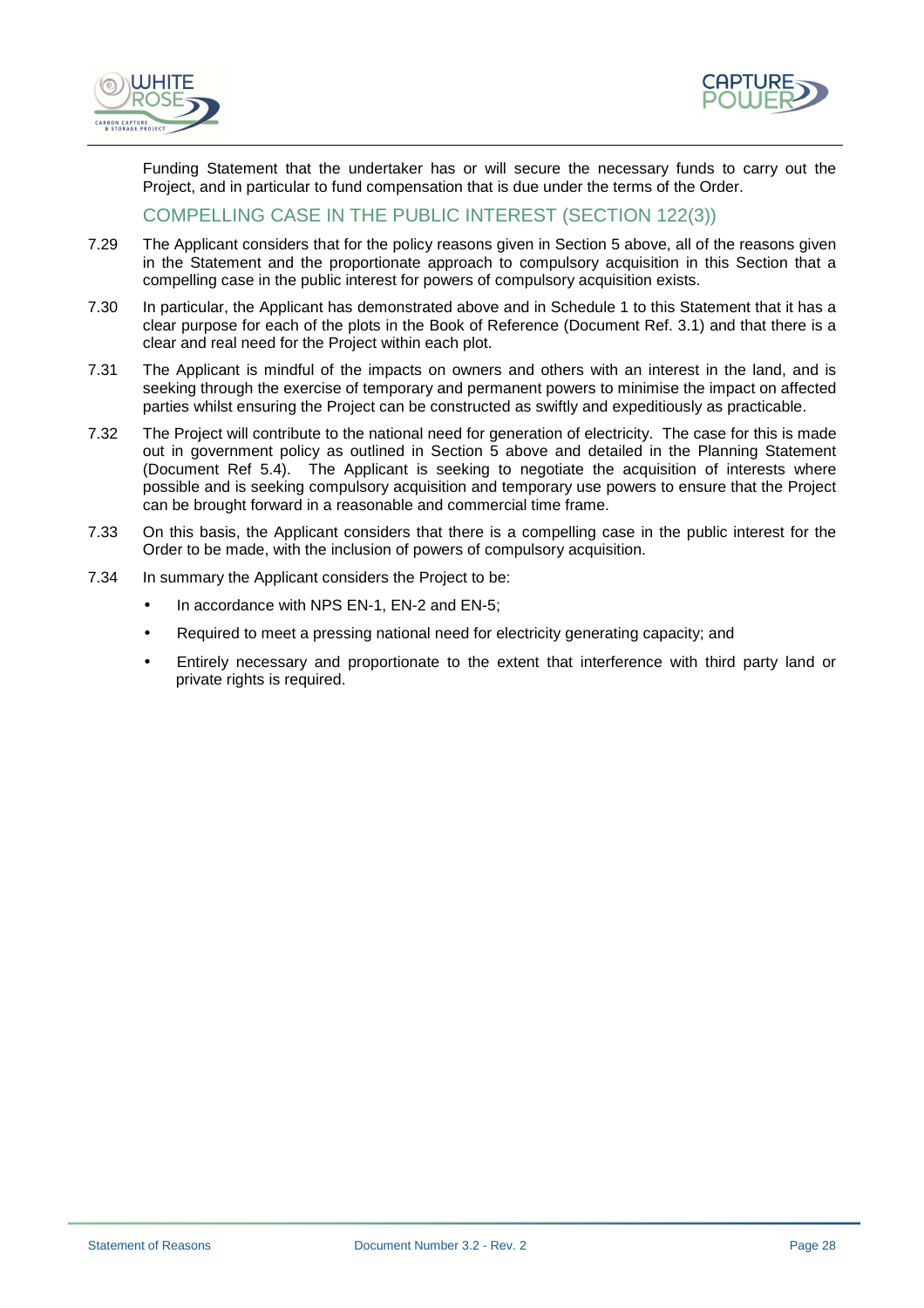



## **8.0 SPECIAL CONSIDERATIONS AFFECTING THE ORDER LAND**

## SPECIAL CATEGORY LAND – CROWN LAND

- 8.1 Section 135 of the 2008 Act provides protection for Crown land against compulsory acquisition.
- 8.2 Part of Work No. 6 (the existing jetty on the River Ouse) is Crown land part of the jetty, bank and bed of the River Ouse are Crown land, the details of which are set out in Part 4 of the Book of Reference (Document 3.1) and as shown with red hatching on Sheet 4 of the Land Plans (Document 4.2).
- 8.3 There is no proposal or intention to acquire (compulsorily or otherwise) any Crown interest in land. Only powers to use the land comprised in Work No. 6 temporarily for construction purposes are included in the Order (Document Ref 2.1). This is similar to the purposes which Drax Power Limited uses the jetty for the purposes of the existing Power Station, and in relation to which it has the benefit of a deed of easement dated 6 February 1968 granted by the Crown.
- 8.4 The Applicant does not consider that there is any impediment to using the jetty in the way intended for the Project, and The Crown Estate confirmed in its response to the statutory consultation, following clarification that no works were proposed, that it had no comments on the consultation.

#### SPECIAL CATEGORY LAND

8.5 No open space or National Trust land, or commons or allotments are affected by the Project.

#### STATUTORY UNDERTAKERS' LAND

- 8.6 Statutory undertakers' operational land may be the subject of special procedures under the 2008 Act. Section 127
- 8.7 Section 127 of the 2008 Act applies to statutory undertakers' land held for the purposes of the undertaking if that statutory undertaker has made a representation to the Secretary of State about the proposed development consent order before the completion of examination of the DCO application.
- 8.8 If that representation has not been withdrawn, and if that decision-maker is satisfied the land is used for the purposes of the carrying out of the statutory undertaking, then:
	- The compulsory acquisition of statutory undertakers' land may only be included in a DCO if the SoS is satisfied that:
		- The land can be purchased and not replaced without serious detriment to the carrying on of the undertaking; or
		- − If purchased, it can be replaced with other land belonging to, or available for acquisition by, the undertaking without serious detriment to the carrying on of the undertaking; and
	- The compulsory acquisition of rights over statutory undertakers' land may only be included for acquisition in a DCO if the SoS is satisfied that:
		- The rights can be purchased without any serious detriment to the carrying on of the undertaking; or
		- Any consequential detriment to the carrying on of the undertaking can be made good by the undertaker by the use of other land belonging to or available for acquisition by the undertaker.

#### Acquisition of Statutory Undertaker Land or Rights Over Statutory Undertaker Land

- 8.9 The draft Order (Document Ref. 2.1) does not seek to acquire 'outright' any land which is owned by a statutory undertaker. The following interactions between statutory undertakers' land / rights and the compulsory acquisition / temporary use powers in the draft Order do however exist:
	- Statutory undertakers, including Drax Power Limited, National Grid Electricity Transmission plc, Yorkshire Water Services Limited, Northern Powergrid (Yorkshire) plc, RWE Npower Group plc,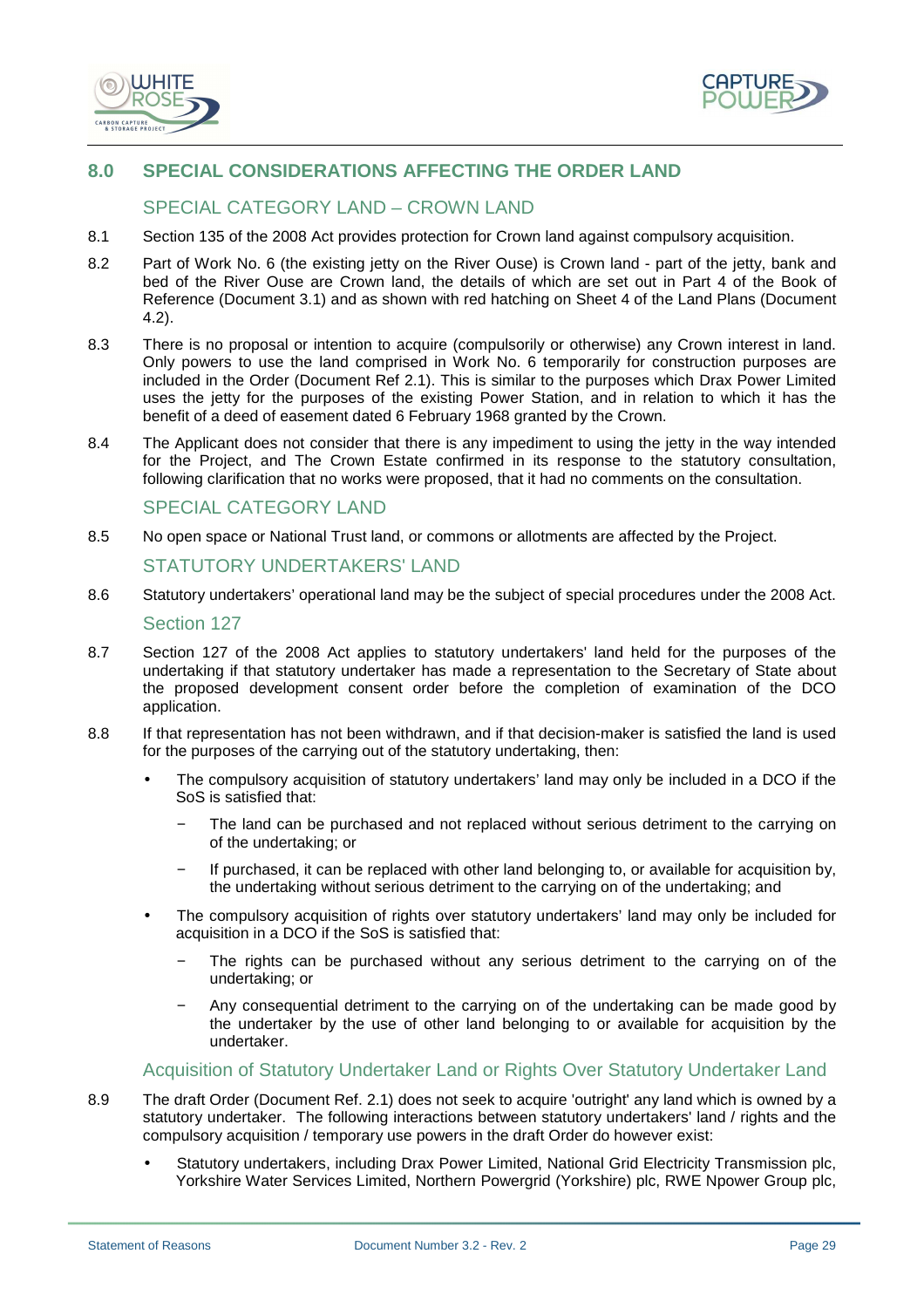



E.ON UK plc and EDF Energy plc have apparatus in, rights over or an interest in the land over which powers to compulsory acquire the land are sought (plots 15 and 16 on the Land Plans (Document Ref. 4.2));

- Statutory undertakers own or have interests and / or apparatus in land over which permanent rights are sought;
- Statutory undertakers own or have interests and / or apparatus in land over which temporary powers to use the land are sought;
- 8.10 The Applicant is seeking to negotiate to acquire the necessary interests for the Project from each relevant statutory undertaker by private treaty. However, it has not been possible to reach agreement prior to the making of the Application with all interests affected, although the Applicant will continue to progress private treaty negotiations in tandem with the compulsory acquisition process with a view to concluding an agreement as soon as possible.
- 8.11 In the absence of private treaty agreement, it is necessary to include these interests in the Order to ensure that all the land and rights required to deliver the Project can be assembled within the necessary timeframe. It remains the Applicant's preference and intention to acquire the rights over land by agreement.
- 8.12 The existing and new rights that the Applicant seeks to acquire, taking account of the protective provisions for statutory undertakers (included at Schedule 12 to the draft Order (Document Ref. 2.1)), will not be of serious detriment to the relevant statutory undertakings and therefore, the Applicant does not consider it necessary to replace the land required for the Project.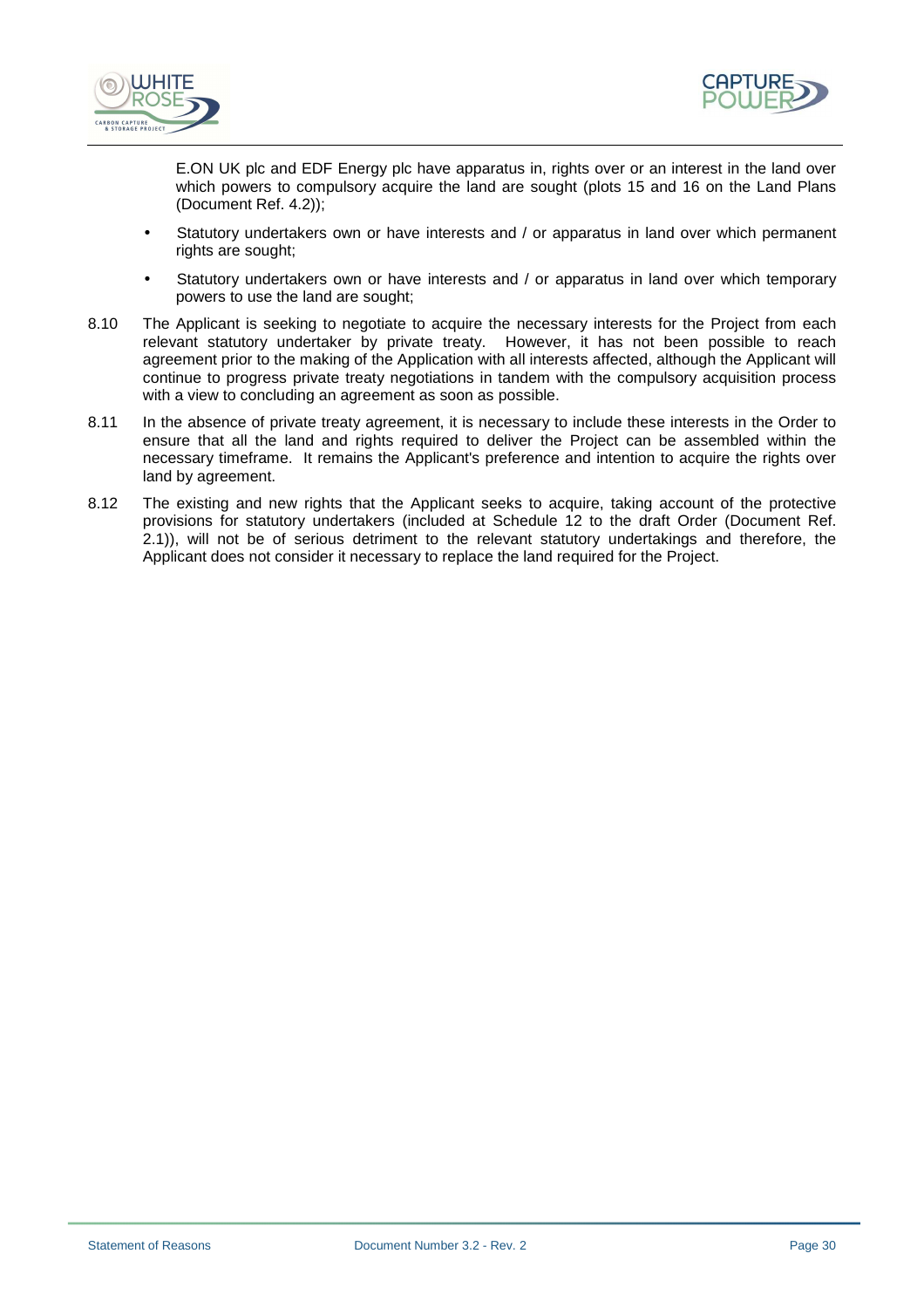



#### **9.0 THE HUMAN RIGHTS ACT 1998**

- 9.1 The European Convention on Human Rights (the 'Convention') was incorporated into domestic law by the Human Rights Act 1998. The Convention contains Articles aimed to protect the rights of the individual (referred to as Convention Rights).
- 9.2 The provisions of particular relevance to the determination as to whether the Order should include compulsory acquisition powers are set out below.

#### ARTICLE 1 OF THE FIRST PROTOCOL TO THE CONVENTION

9.3 This protects the right of everyone to the peaceful enjoyment of possessions. No one can be deprived of possessions except in the public interest and subject to the relevant national and international laws and principles.

#### ARTICLE 6 TO THE CONVENTION

9.4 This entitles those affected by powers sought for the Project to a fair, public hearing.

#### ARTICLE 8 TO THE CONVENTION

- 9.5 This protects private and family life, home and correspondence. No public authority can interfere with these interests except if it is in accordance with the law and is necessary in the interest of national security, public safety or the economic well-being of the country.
- 9.6 The decision maker, as a public body, is under a duty to consider whether the exercise of its powers engages Convention Rights. The approach to be taken to give effect to rights under the Convention is reflected in the advice in the CA Guidance.
- 9.7 The Order (Document 2.1) has the potential to infringe the human rights of persons who hold interests in the Order Land. Such infringement can be authorised by law provided the appropriate statutory procedures for making the Order are followed and a compelling case in the public interest is made out for the compulsory acquisition and the interference with the Convention Right is proportionate. On the basis of decisions of the courts, the test of proportionality is satisfied if the Order strikes a fair balance between the public benefit sought and the interference with the rights in question.
- 9.8 The Applicant has weighed the potential infringement of Convention Rights in consequence of the inclusion of compulsory powers within the Order with the potential public benefits if the Order is made.
- 9.9 The Applicant considers that there would be significant public benefit arising from the grant of development consent. That benefit is only likely to be realised if the Order includes powers of compulsory acquisition. The significant public benefits on balance outweigh the effects upon persons who own property (including rights etc) within the Order Land.
- 9.10 The potential effects of the Project are assessed and presented in the Environmental Statement (Document Ref. 6.1 to 6.4). The majority of land contained within the Order is within the control of a company which is a group company of one of the Applicant's shareholders. Third party rights may be affected but the Project has been designed to minimise effects to the surrounding area.
- 9.11 Those affected by compulsory acquisition may claim compensation in accordance with the statutory compensation code. The Applicant has the resources to provide such compensation. This is documented in the Funding Statement (Document Ref. 3.3).
- 9.12 In accordance with Part 5 of the 2008 Act, the Applicant has consulted persons set out in the categories contained in Section 44 of the 2008 Act, which includes owners of and those with interests in the Order Land, and those who may be able to make claims either under Section 10 of the Compulsory Purchase Act 1965, Part 1 of the Land Compensation Act 1973 or section 152(3) of the 2008 Act. Everyone with an interest in the Project site is able to make representations to the Examining Authority. Representations can be made in response to any notice given under Section 56 of the 2008 Act (notifying persons of accepted application). Therefore the requirements of Article 6 are met.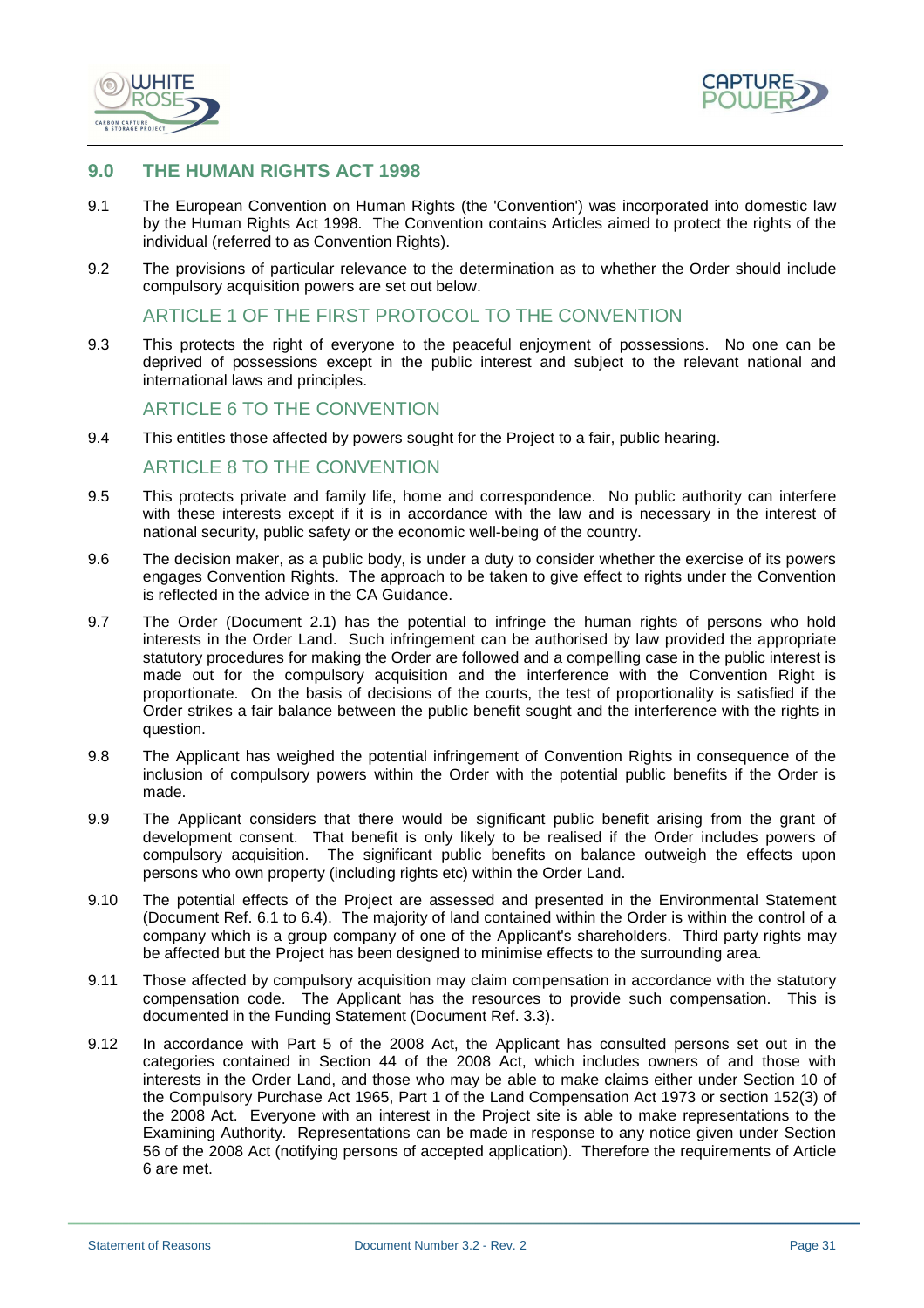



- 9.13 Should the Order be made, a person aggrieved may also challenge the Order in the High Court if they consider that the grounds for doing so are made out pursuant to Section 118 of the 2008 Act. Affected persons have the right to apply to the Upper Tribunal (Lands Chamber), if compensation is disputed.
- 9.14 The requirements of compensation being payable for the acquisition of any interest are met. Therefore Article 1 of the First Protocol is not contravened.
- 9.15 For the above reasons, the Applicant considers that the inclusion of powers of compulsory acquisition in the Order would not constitute any unlawful interference with Convention Rights and further that it would be appropriate and proportionate to make the Order, including powers of compulsory acquisition.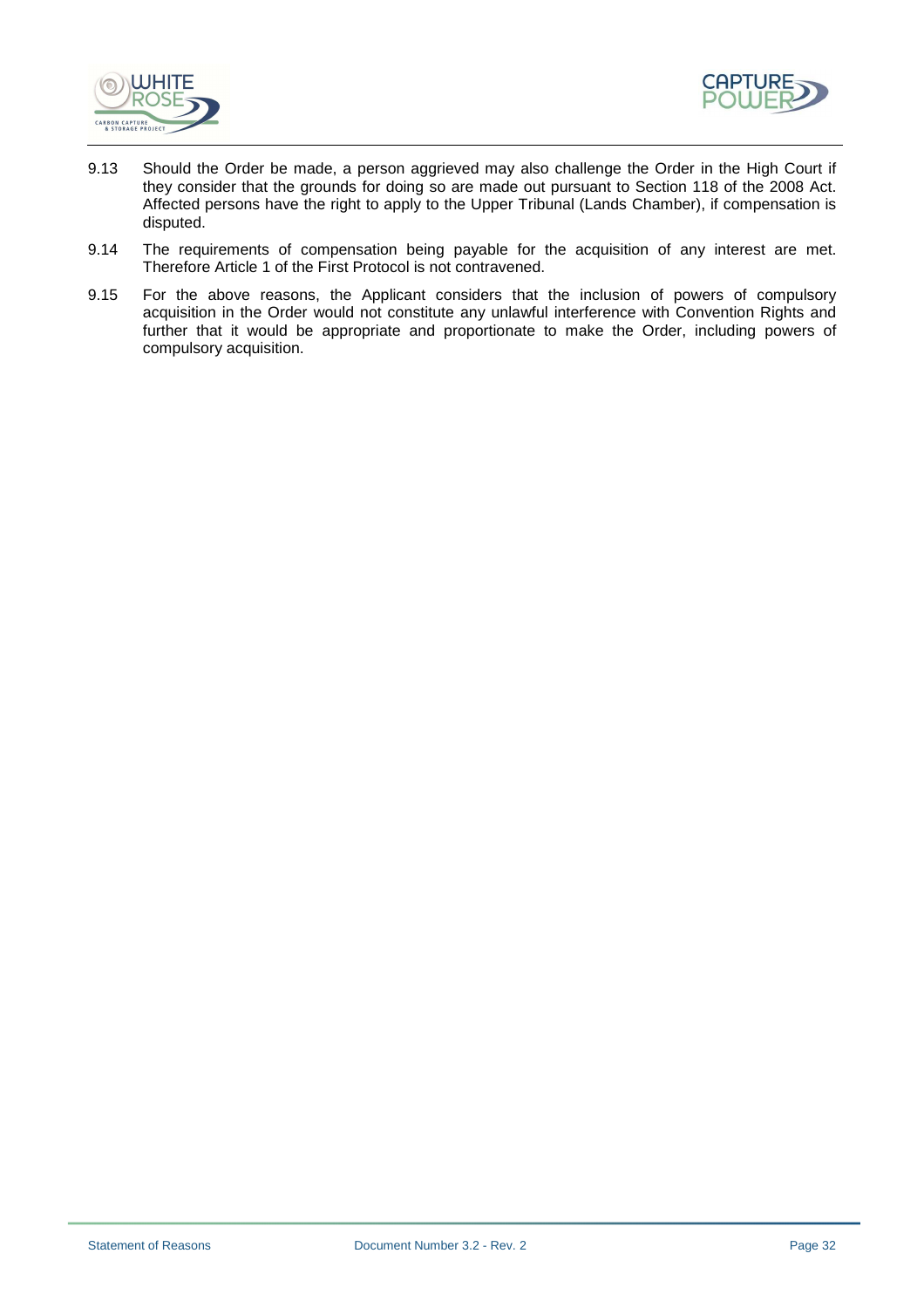



## **10.0 OTHER POWERS IN THE ORDER**

- 10.1 Regulation 5(2)(h) of the APFP Regulations requires a Statement of Reasons for seeking an Order to authorise 'the compulsory acquisition of land or an interest in or right over land'. The question whether such powers should be granted raises questions of need and justification, proportionality, interference with property rights and interests, compensation and access to judicial process.
- 10.2 The precise wording of Regulation 5(2)(h) does not on the face of it extend beyond the outright acquisition of land or interests in or rights over land. This, however, does not capture other compulsory powers sought in the Order which similarly relate to land and will or may interfere with property rights and interests.
- 10.3 The powers to use land temporarily for construction or maintenance (articles 30 and 31 in the draft Order, Document Ref 2.1) have been considered above, alongside the powers of compulsory acquisition.
- 10.4 The other powers included in the Order are set out below.

#### ARTICLE 9 (STREET WORKS)

- 10.5 Article 9 would allow the Applicant to carry out certain works in specified streets.
- 10.6 The exercise of article 9 could potentially interfere with private rights. The right in question could be suspended, extinguished or otherwise interfered with. A person suffering loss from this would be entitled to compensation. The amount of compensation, if not agreed, would be determined in the same way as compensation for outright acquisition.

#### ARTICLES 11 AND 13 (CONSTRUCTION AND MAINTENANCE OF NEW OR ALTERED MEANS OF ACCESS / ACCESS TO WORKS)

10.7 Articles 11 and 13 would allow the Applicant to form, lay out or improve existing means of access and with approval of the planning authority form, lay out and improve other means of access as is required for the Project.

#### ARTICLE 14 (PUBLIC RIGHTS OF WAY)

- 10.8 Article 14 would enable the Applicant to permanently or temporarily close, alter or divert footpaths.
- 10.9 The exercise of article 14 could potentially interfere with private rights i.e. rights vested in a person rather than the public at large. In that event the right in question would be suspended or extinguished. A person suffering loss due to such suspension or extinguishment would be entitled to compensation. The amount of compensation, if not agreed, would be determined in the same way as compensation for outright acquisition.

#### ARTICLE 16 (DISCHARGE OF WATER)

10.10 Article 16 allows the Applicant to use any watercourse or any public sewer or drain for the drainage of water in connection with the carrying out or maintenance of the Project and for that purpose may lay down, take up and alter pipes and may, on any land within the Order limits, make openings into, and connections with, the watercourse, public sewer or drain.

## ARTICLE 17 (PROTECTIVE WORK TO BUILDINGS)

10.11 Article 17 would enable the Applicant to carry out protective work to buildings within the Order limits. A person suffering loss or damage from the protective works is entitled to compensation, as is a person whose building suffers damage as a result of ineffective protective works pursuant to article 17.

## ARTICLE 18 (AUTHORITY TO SURVEY AND INVESTIGATE LAND)

10.12 Article 18 would enable the Applicant to enter onto any land shown within the Order limits to survey and investigate the land. A person suffering loss due to such interference would be entitled to compensation. The amount of compensation, if not agreed, would be determined in the same way as compensation for outright acquisition.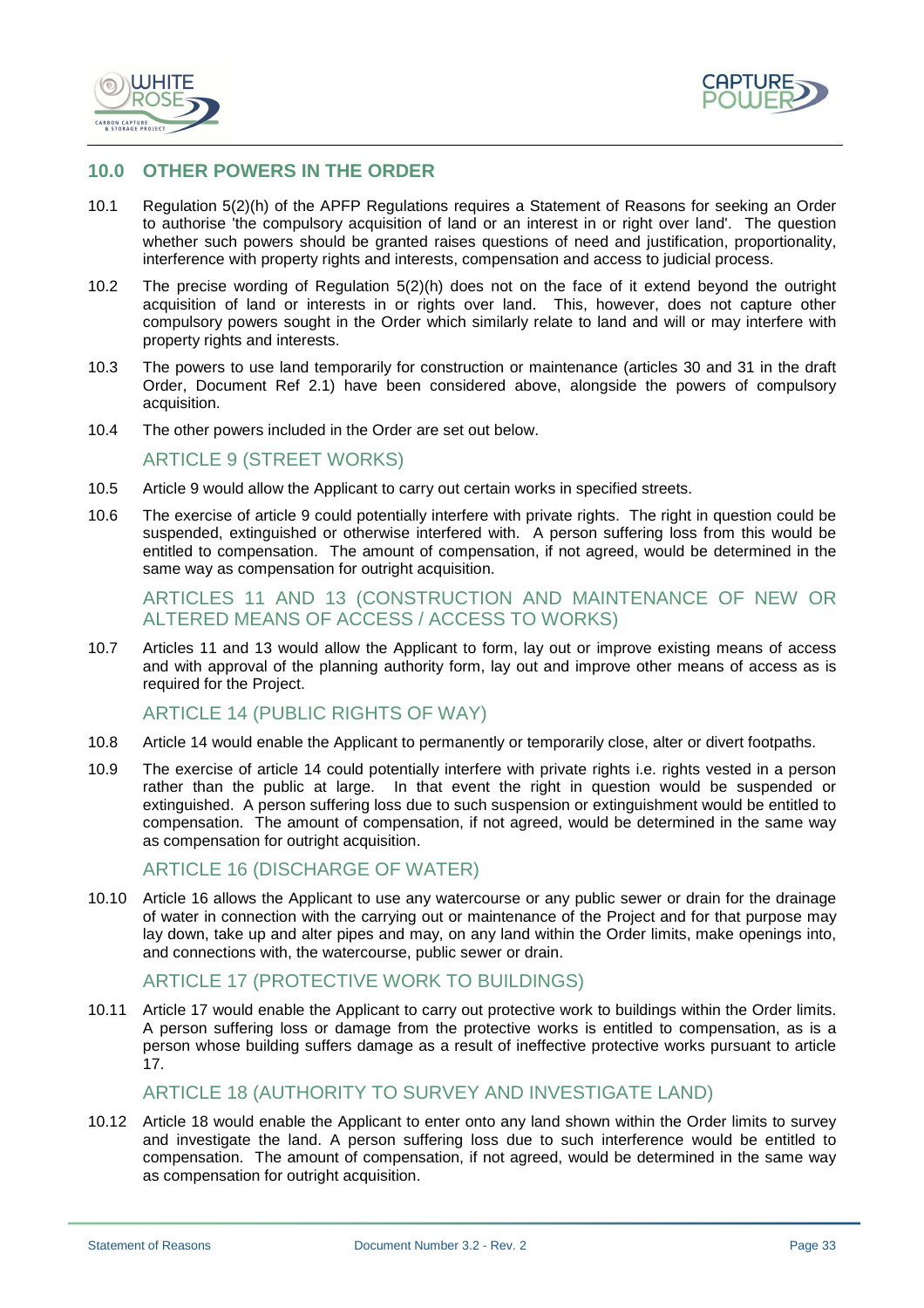



## ARTICLE 24 (PRIVATE RIGHTS)

10.13 Article 24 provides for the extinguishment or suspension of private rights over land subject to compulsory acquisition. The exercise of those powers amounts to an interference with property rights. A person suffering loss due to such interference would be entitled to compensation. The amount of compensation, if not agreed, would be determined in the same way as compensation for outright acquisition.

## ARTICLE 29 (RIGHTS UNDER OR OVER STREETS)

10.14 Article 29 would enable the Applicant, where required for the construction of the Project, to use the subsoil of, or airspace over, any street. The powers would not extend to a subway or underground building or to cellars or similar structures forming part of a building fronting the street, but could nonetheless interfere with property rights. A person suffering loss due to such interference would be entitled to compensation. The amount of compensation, if not agreed, would be determined in the same way as compensation for outright acquisition.

## ARTICLE 35 (FELLING OR LOPPING OF TREES)

10.15 Article 35 would enable the Applicant to fell or lop any trees or shrubs so as to prevent the trees or shrubs from obstructing or interfering with the construction, maintenance or operation of the Project or which may constitute a danger. A person suffering loss due to such interference would be entitled to compensation. The amount of compensation, if not agreed, would be determined in the same way as compensation for outright acquisition.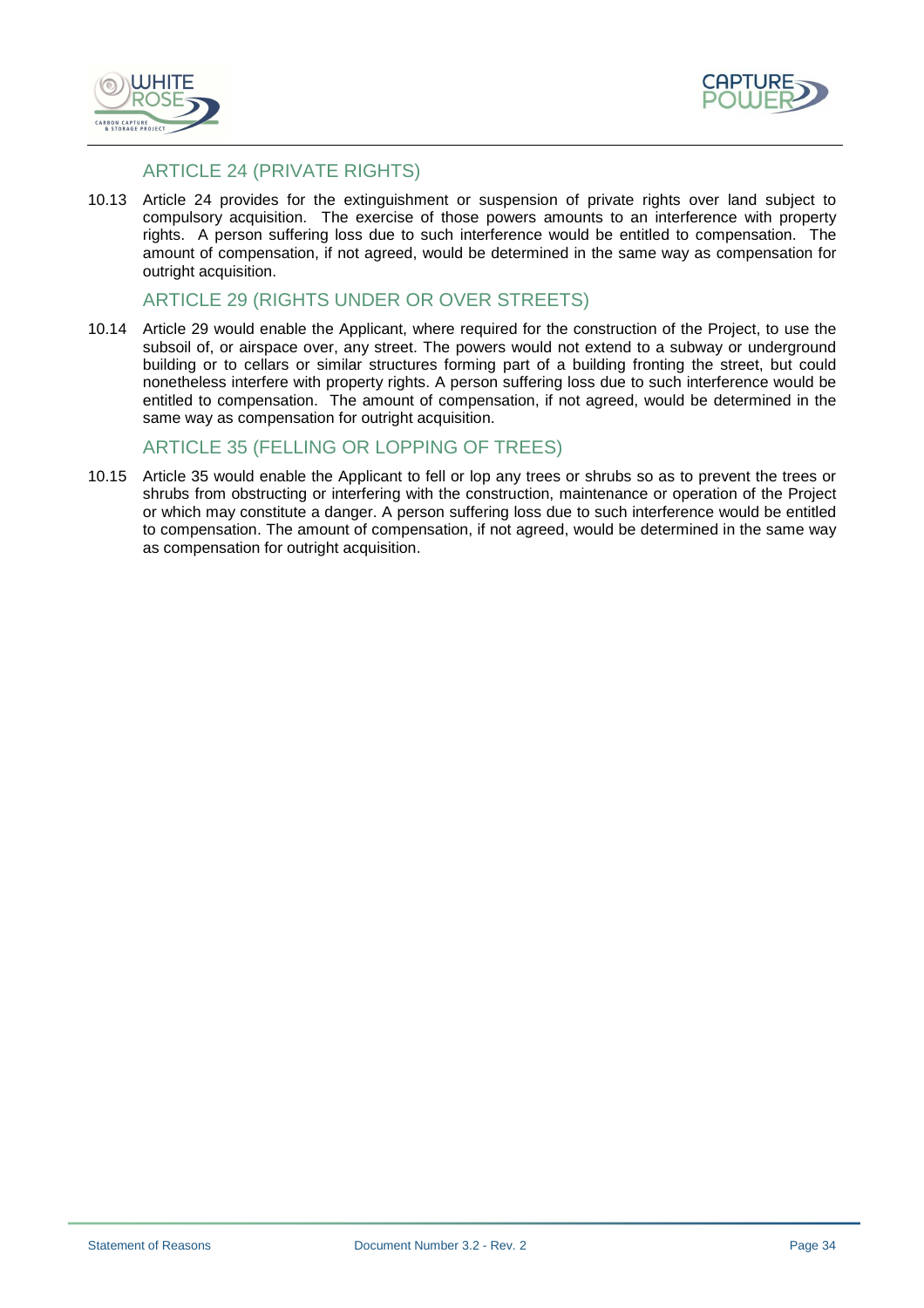



## **11.0 OTHER CONSENTS AND LICENCES**

11.1 Additional consents and licences are required in addition to the Order. These are listed in the document 'Other Consents and Licences' (Document Ref. 5.3). The principal consents required are set out below.

#### ENVIRONMENTAL PERMIT

11.2 A permit will be required for the emissions to air from the Project, which will be sought by way of variation to the permit which applies to the existing Power Station site.

#### LAND DRAINAGE CONSENT

11.3 Consents will be sought, where necessary, following the making of the Order. In addition, consents to alter culverts or drains or watercourses may be required under the Land Drainage Act 1991. Again these will be sought following making of the Order.

#### PROTECTED SPECIES

11.4 A licence may be required from Natural England in relation to badgers present on the Project site. This will be sought after the Order has been made (it can only be sought at that point), but a 'shadow' licence application will be submitted to Natural England to run concurrently with the examination of the Application.

#### GENERATION LICENCE

- 11.5 A generation licence is required from OFGEM, and the application for this is likely to be submitted shortly.
- 11.6 For these consents and the others listed in the 'Other Consents and Licences' document, it is not envisaged that there will be any undue delay nor that there is any reason why consent will not be forthcoming.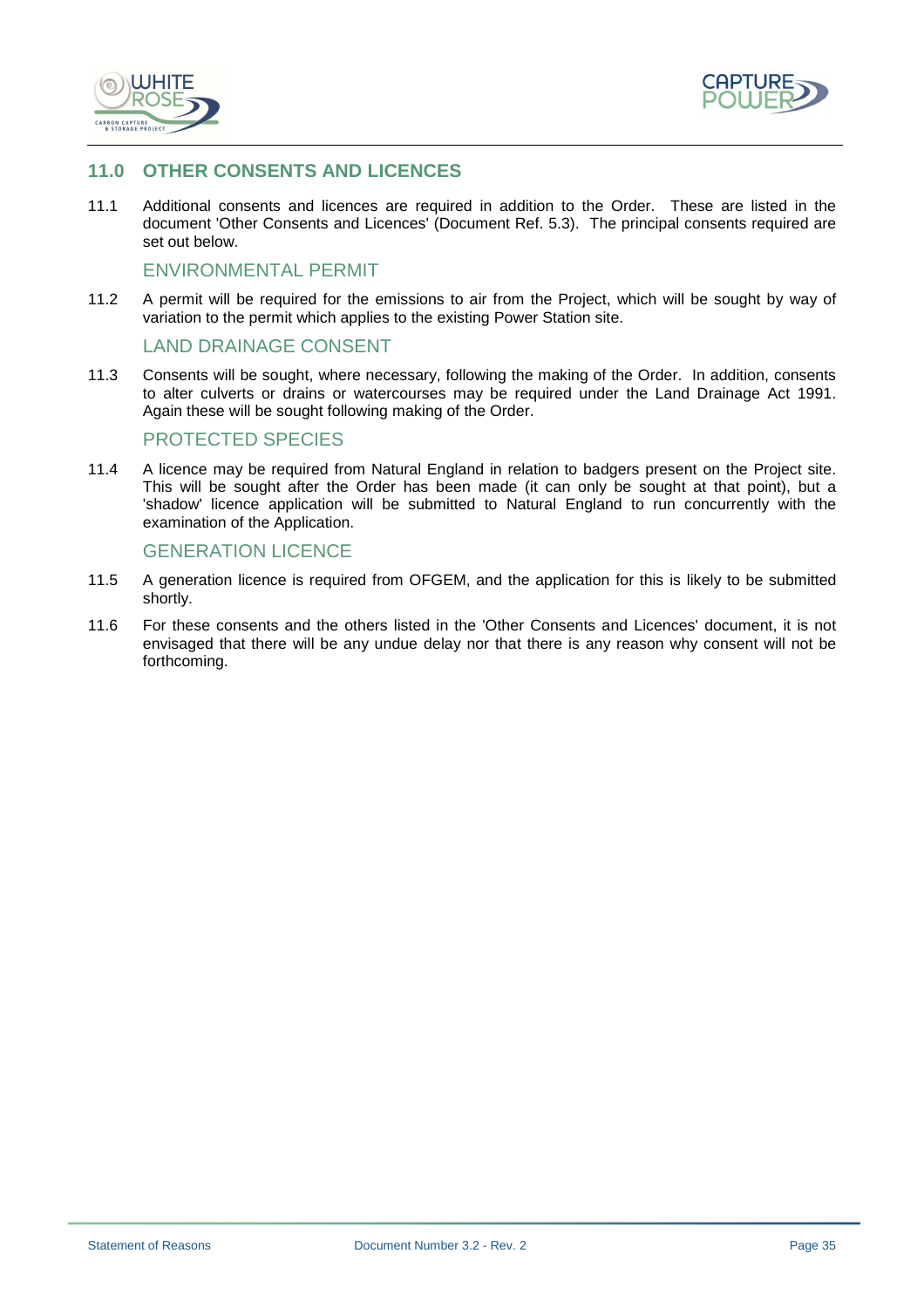



## **12.0 CONCLUSIONS**

- 12.1 The Applicant believes the inclusion of powers of compulsory acquisition in the Order for the purposes of the Project meets the conditions of Section 122 of the 2008 Act and the CA Guidance.
- 12.2 The interests sought are no more than is reasonably required. Other land required to facilitate or land incidental to the Project is no more than is reasonably necessary for that purpose and is proportionate.
- 12.3 The need for the Project and the support for such projects in the relevant NPS demonstrate a compelling case in the public interest for the required interests to be acquired compulsorily.
- 12.4 All reasonable alternatives to compulsory acquisition have been explored. Given the national and local need for and benefits of the Project, and the support for it found in policy, the land identified by the Applicant for the Project is the only land available for those purposes.
- 12.5 The proposed interference with the rights of those with an interest in the Order land is for a legitimate purpose and is necessary and proportionate to that purpose.
- 12.6 The Applicant has set out clear and specific proposals of how the Order land will be used.
- 12.7 The requisite funds are available to meet any costs of land acquisition or amount of compensation payable as a result of the use of powers of compulsory acquisition.
- 12.8 The purpose of powers of compulsory acquisition to be included in the Order justifies interfering with the human rights of those persons with an interest in the land proposed to be acquired.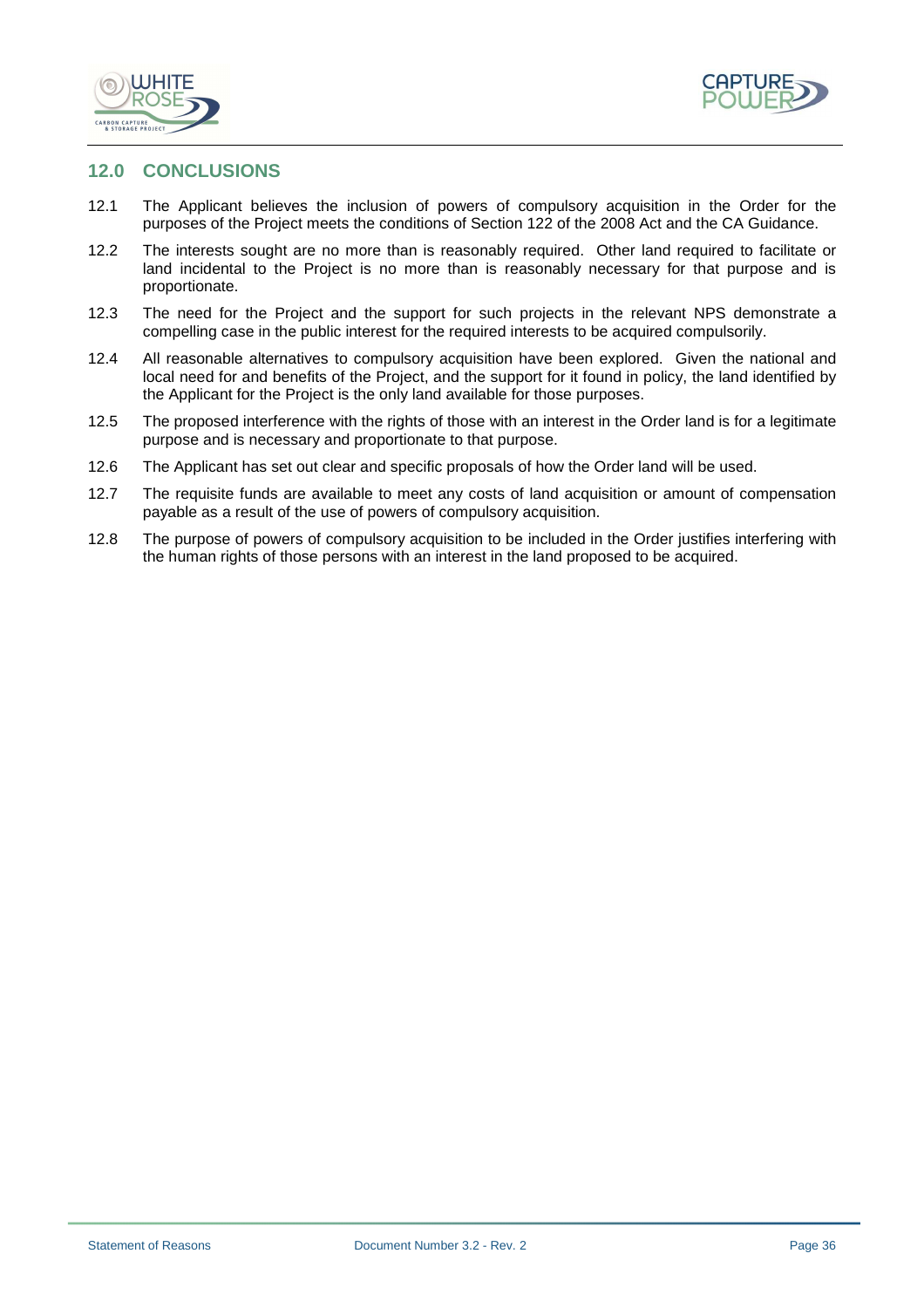



## **13.0 FURTHER INFORMATION**

#### FUNDING

- 13.1 As outlined in Section 7.0 of this Statement, the Application is also accompanied by a Funding Statement to explain how the proposed compulsory acquisition for which it seeks authorisation in the Order is proposed to be funded.
- 13.2 For the reasons set out in Section 7.0 and in the Funding Statement, the availability of funding is not an impediment to the implementation of the Project or any part of it.

#### NEGOTIATIONS OF SALE

13.3 Owners and occupiers of land affected by the Project who wish to negotiate a sale or discuss matters of compensation should contact David Davenport of Carter Jonas on 01904 558200.

#### **COMPENSATION**

- 13.4 Provision is made by statute with regard to compensation for the compulsory acquisition of land and the depreciation in value of properties. More information is given in the series of booklets published by the Department for Communities and Local Government entitled 'Compulsory Purchase and Compensation' listed as follows:
	- Booklet No. 1 Compulsory Purchase Procedure
	- Booklet No. 2 Compensation to Business Owners and Occupiers
	- Booklet No. 3 Compensation to Agricultural Owners and Occupiers
	- Booklet No. 4 Compensation for Residential Owners and Occupiers
	- Booklet No. 5 Reducing the Adverse Effects of Public Development: Mitigation Works
- 13.5 The booklets are available to download for free online at: https://www.gov.uk/government/collections/compulsory-purchase-system-guidance.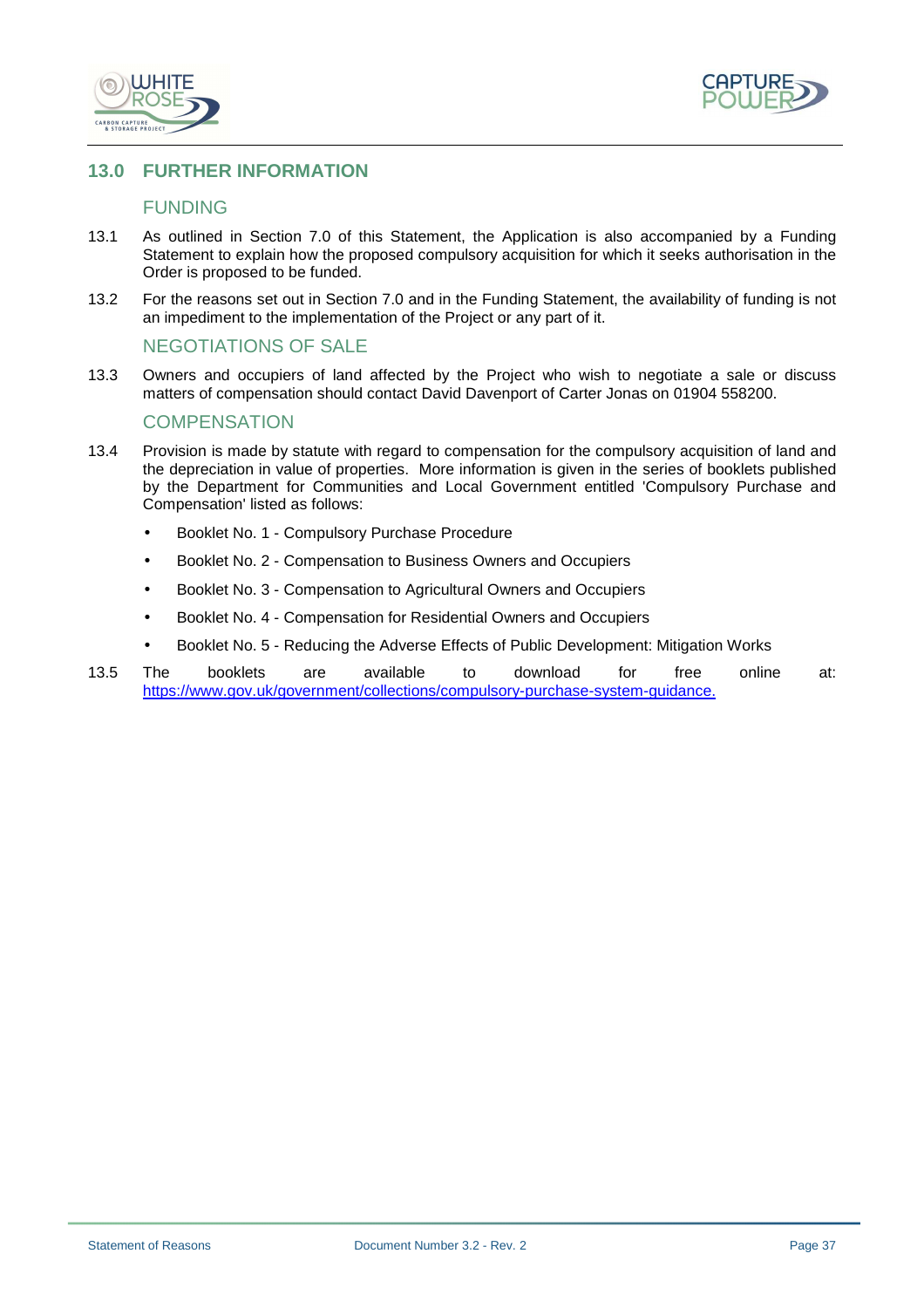



## **SCHEDULE 1: PLOT BY PLOT ANALYSIS OF CURRENT AND PROPOSED USE OF ORDER LAND**

| <b>Plot</b>    | <b>Current Use of Land</b>                                                                                                                                                                                                                                                                                                                                                                   | <b>Work</b><br>$No(s)$ . | <b>Proposed Use As Part of Project</b>                                                                                                                                                                                                                                              |
|----------------|----------------------------------------------------------------------------------------------------------------------------------------------------------------------------------------------------------------------------------------------------------------------------------------------------------------------------------------------------------------------------------------------|--------------------------|-------------------------------------------------------------------------------------------------------------------------------------------------------------------------------------------------------------------------------------------------------------------------------------|
| $\mathbf{1}$   | Grassed land, ash tip (Barlow Mound),<br>woodland, private roads west of New Road<br>at Drax, Selby                                                                                                                                                                                                                                                                                          | 3                        | Transport and storage of ash.                                                                                                                                                                                                                                                       |
| $\overline{2}$ | Ash tip (Barlow Mound) and conveyors<br>south west of Hook's Fields at Drax, Selby                                                                                                                                                                                                                                                                                                           | 3                        | Storage of ash.                                                                                                                                                                                                                                                                     |
| 3              | Woodland south west of Hook's Field at<br>Drax, Selby                                                                                                                                                                                                                                                                                                                                        | 3                        | Storage of ash.                                                                                                                                                                                                                                                                     |
| 4              | Agricultural land south of Hook's Fields at<br>Drax, Selby                                                                                                                                                                                                                                                                                                                                   | 3                        | Storage of ash.                                                                                                                                                                                                                                                                     |
| 5              | Grassed land, woodland, open and piped<br>drain (Carr Dyke), open drain (Drain No.<br>20/10), pond, private roads, storage areas,<br>path, public footpath, bridge carrying public<br>footpath, plant, conveyors, railway, part of<br>cement production works and premises<br>(Drax Power Station) and electricity pylons<br>together with overhead lines west of New<br>Road at Drax, Selby | $\overline{2}$           | Handling,<br>transportation<br>(including)<br>by<br>conveyor) and storage of fuel (ash and<br>biomass), limestone, gypsum and fuel ash<br>handling and transportation and related<br>infrastructure.<br>Emergency access away from<br>main<br>generating station site (Work No. 1A) |
| 6              | Private road (Drax Power Station) at Drax,<br>Selby                                                                                                                                                                                                                                                                                                                                          | $\overline{2}$           | Handling,<br>transportation<br>(including)<br>by<br>conveyor) and storage of fuel (ash and<br>biomass), limestone, gypsum and fuel ash<br>handling and transportation and related<br>infrastructure.                                                                                |
| $\overline{7}$ | Plant, conveyor and premises (Drax Power<br>Station) and piped drain (Carr Dyke) at<br>Drax, Selby                                                                                                                                                                                                                                                                                           | $\overline{2}$           | Handling,<br>transportation<br>(including)<br>by<br>conveyor) and storage of fuel (ash and<br>biomass), limestone, gypsum and fuel ash<br>handling and transportation and related<br>infrastructure.                                                                                |
| 8              | Plant, conveyors and premises (Drax<br>Power Station) and piped drain (Carr Dyke)<br>at Drax, Selby                                                                                                                                                                                                                                                                                          | $\overline{2}$           | Handling, transportation<br>(including)<br>by<br>conveyor) and storage of fuel (ash and<br>biomass), limestone, gypsum and fuel ash<br>handling and transportation and related<br>infrastructure.                                                                                   |
| 9              | Private roads, storage area, conveyor,<br>plant, railway, tanks, piped drain (Carr<br>Dyke) and premises (Drax Power Station)<br>at Drax, Selby                                                                                                                                                                                                                                              | $\overline{2}$           | Handling,<br>transportation<br>(including)<br>by<br>conveyor) and storage of fuel (ash and<br>biomass), limestone, gypsum and fuel ash<br>handling and transportation and related<br>infrastructure.                                                                                |
| 10             | Private road, railway and premises (Drax<br>Power Station) at Drax, Selby                                                                                                                                                                                                                                                                                                                    | 2                        | Handling, transportation<br>(including)<br>by<br>conveyor) and storage of fuel (ash and<br>biomass), limestone, gypsum and fuel ash<br>handling and transportation and related<br>infrastructure.                                                                                   |
| 11             | Cement production works, conveyor and<br>premises (Drax Power Station) at Drax,                                                                                                                                                                                                                                                                                                              | 2                        | Handling,<br>transportation<br>(including)<br>by<br>conveyor) and storage of fuel (ash and<br>biomass), limestone, gypsum and fuel ash                                                                                                                                              |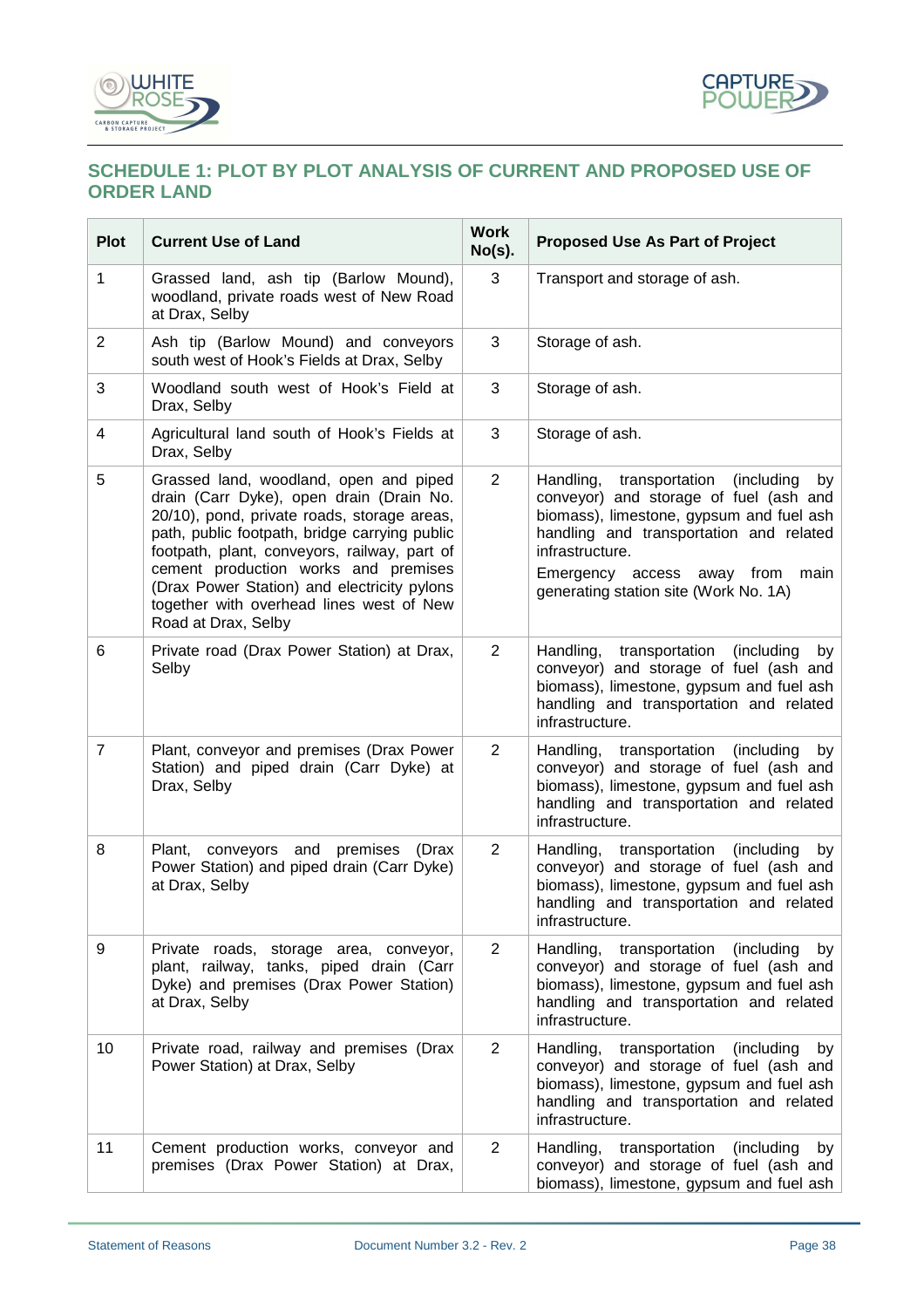



| <b>Plot</b> | <b>Current Use of Land</b>                                                                                                                                                                                                                                                                                                 | <b>Work</b><br>$No(s)$ . | <b>Proposed Use As Part of Project</b>                                                                                                                                                                                                                                      |
|-------------|----------------------------------------------------------------------------------------------------------------------------------------------------------------------------------------------------------------------------------------------------------------------------------------------------------------------------|--------------------------|-----------------------------------------------------------------------------------------------------------------------------------------------------------------------------------------------------------------------------------------------------------------------------|
|             | Selby                                                                                                                                                                                                                                                                                                                      |                          | handling and transportation and related<br>infrastructure.                                                                                                                                                                                                                  |
| 12          | Fuel stock area, private road, railway, silos,<br>conveyors, plant and premises (Drax Power<br>Station) at Drax, Selby                                                                                                                                                                                                     | $\overline{2}$           | Handling,<br>transportation<br>(including)<br>by<br>conveyor) and storage of fuel (ash and<br>biomass), limestone, gypsum and fuel ash<br>handling and transportation and related<br>infrastructure.                                                                        |
| 13          | Silo, plant, conveyor, railway and premises<br>(Drax Power Station) at Drax, Selby                                                                                                                                                                                                                                         | $\overline{2}$           | Handling, transportation<br>(including<br>by<br>conveyor) and storage of fuel (ash and<br>biomass), limestone, gypsum and fuel ash<br>handling and transportation and related<br>infrastructure.                                                                            |
| 14          | Plant and premises (Drax Power Station) at<br>Drax, Selby                                                                                                                                                                                                                                                                  | $\overline{2}$           | Handling, transportation<br>(including)<br>by<br>conveyor) and storage of fuel (ash and<br>biomass), limestone, gypsum and fuel ash<br>handling and transportation and related<br>infrastructure.                                                                           |
| 15          | Grassed land, ash tip (Barlow Mound),<br>woodland, open and piped drain (Carr<br>Dyke), private roads, storage areas, path,<br>public footpath, part of cement production<br>works and premises (Drax Power Station)<br>electricity pylons<br>together<br>with<br>and<br>overhead lines west of New Road at Drax,<br>Selby | 1A                       | Operational site of generating station and<br>associated infrastructure, and including all<br>infrastructure,<br>ancillary<br>equipment,<br>buildings, plant and roads as listed at Work<br>No. 1A in Schedule 1 to the Order.                                              |
| 16          | Agricultural land and drain (Carr Dyke) west<br>of New Road at Drax, Selby                                                                                                                                                                                                                                                 | 1A                       | Operational site of generating station and<br>associated infrastructure, and including all<br>ancillary<br>infrastructure,<br>equipment,<br>buildings, plant and roads, and connection<br>to the NGCL CO2 pipeline, as listed at<br>Work No. 1A in Schedule 1 to the Order. |
| 17          | Agricultural land, drain (Carr Dyke), and<br>electricity pylons together with overhead<br>lines west of New Road at Drax, Selby                                                                                                                                                                                            | 1B                       | Temporary - laydown and construction<br>area.                                                                                                                                                                                                                               |
| 18          | Agricultural land west of Drax Abbey Farm<br>at Drax, Selby                                                                                                                                                                                                                                                                | 1B                       | Temporary - laydown and construction<br>area.                                                                                                                                                                                                                               |
| 19          | Agricultural land west of Drax Abbey Farm<br>at Drax, Selby                                                                                                                                                                                                                                                                | 1B                       | Temporary - laydown and construction<br>area.                                                                                                                                                                                                                               |
| 20          | Grassed land west of New Road at Drax,<br>Selby                                                                                                                                                                                                                                                                            | 1B                       | Temporary - laydown and construction<br>area.                                                                                                                                                                                                                               |
| 21          | Wooded land and electricity pylon together<br>with overhead lines west of New Road at<br>Drax, Selby                                                                                                                                                                                                                       | 1B                       | Temporary - laydown and construction<br>area.                                                                                                                                                                                                                               |
| 22          | Public adopted highway known as New<br>Road, overhead electricity lines and piped<br>drain (Drain No. 20/10) at Drax, Selby                                                                                                                                                                                                | 1B                       | Works to improve New Road, construct /<br>improve accesses.                                                                                                                                                                                                                 |
| 23          | Agricultural land, piped and open drain<br>(Drain No.44), public footpath and overhead                                                                                                                                                                                                                                     | 1B                       | Temporary - laydown and construction<br>area.                                                                                                                                                                                                                               |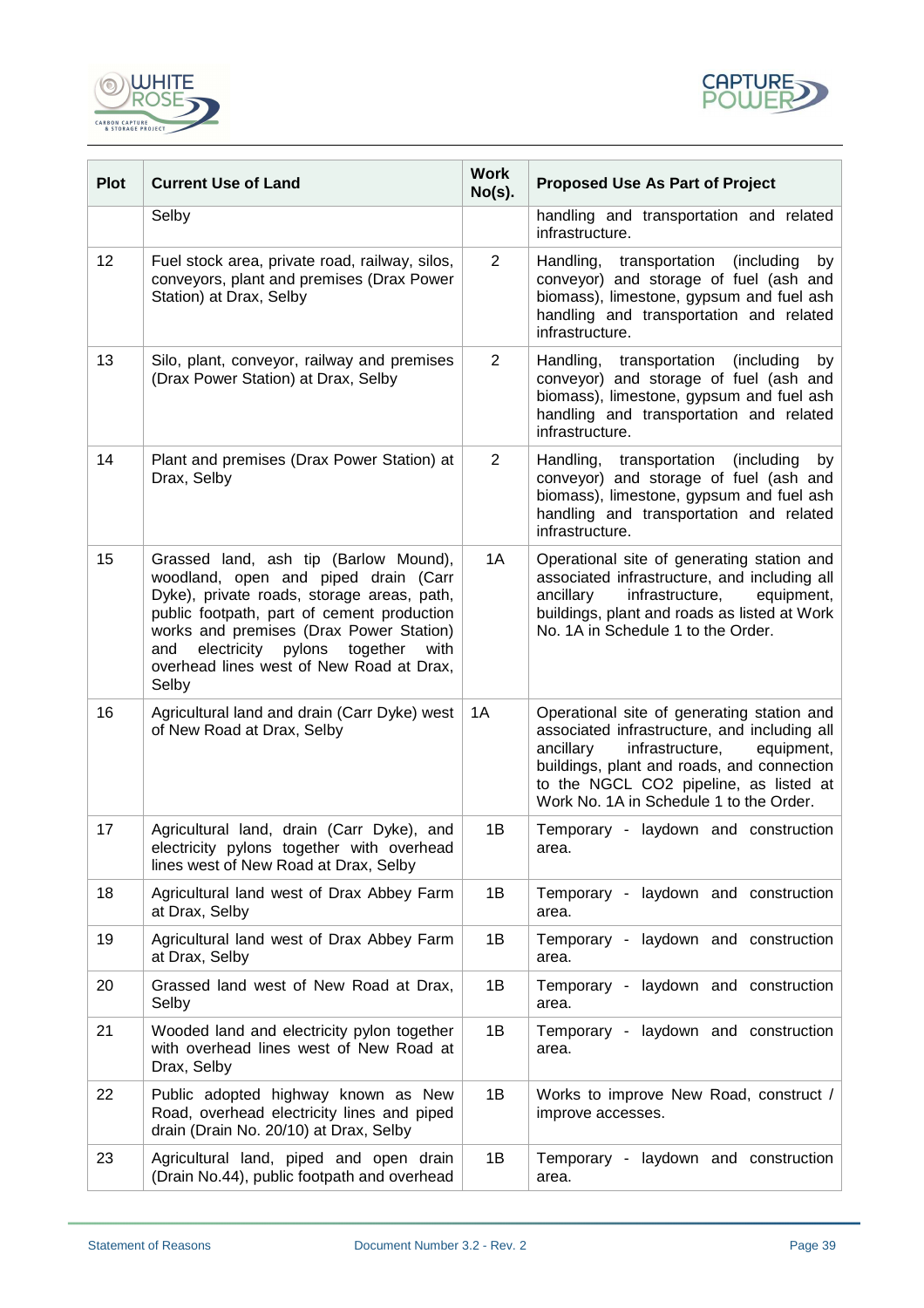



| <b>Plot</b> | <b>Current Use of Land</b>                                                                                                                                                                                                                                   | <b>Work</b><br>$No(s)$ . | <b>Proposed Use As Part of Project</b>                                                                                                                  |
|-------------|--------------------------------------------------------------------------------------------------------------------------------------------------------------------------------------------------------------------------------------------------------------|--------------------------|---------------------------------------------------------------------------------------------------------------------------------------------------------|
|             | electricity lines east of New Road and south<br>of Pear Tree Avenue at Drax, Selby                                                                                                                                                                           |                          |                                                                                                                                                         |
| 24          | Agricultural land, inspection wells, public<br>footpath, piped drain (Drain No.44), and<br>overhead electricity lines situated to the<br>south of Pear Tree Avenue and east of New<br>Road at Drax, Selby                                                    | 1B                       | Temporary - laydown and construction<br>area.                                                                                                           |
| 25          | Agricultural land, wooded land, public<br>footpath, electricity pylon together with<br>overhead lines, open drains (Sand Lane<br>Drain and Drain No. 20/9) and piped drain<br>(Drain No.44) east of New Road and south<br>of Pear Tree Avenue at Drax, Selby | 1B                       | Temporary - laydown and construction<br>area.                                                                                                           |
| 26          | Agricultural land and wooded land east of<br>New Road and south of Pear Tree Avenue<br>at Drax, Selby                                                                                                                                                        | $\overline{7}$           | Diverted 11kV electrical cable.                                                                                                                         |
| 27          | Agricultural land and wooded land east of<br>New Road and south of Pear Tree Avenue<br>at Drax, Selby                                                                                                                                                        | 1B                       | Temporary - laydown and construction<br>area.                                                                                                           |
| 28          | Public adopted highway known as Pear<br>Tree Avenue and piped drain (Sand Lane<br>Drain) at Drax, Selby                                                                                                                                                      | $\overline{7}$           | Diverted 11kV electrical cable.                                                                                                                         |
| 29          | Agricultural land and private road north of<br>Pear Tree Avenue at Drax, Selby                                                                                                                                                                               | $\overline{7}$           | Diverted 11kV electrical cable.                                                                                                                         |
| 30          | Drain (Sand Lane Drain) north of Pear Tree<br>Avenue at Drax, Selby                                                                                                                                                                                          | $\overline{7}$           | Diverted 11kV electrical cable.                                                                                                                         |
| 31          | Agricultural land north of Pear Tree Avenue<br>at Drax, Selby                                                                                                                                                                                                | $\overline{7}$           | Diverted 11kV electrical cable.                                                                                                                         |
| 32          | Public adopted highway known as New<br>Road, overhead electricity lines and piped<br>drain (Drain No. 20/10) at Drax, Selby                                                                                                                                  | 4                        | Electrical connection to sub-station-(for<br>both sub-station connection options).<br>Works to improve New Road, construct /<br>improve accesses.       |
| 33          | Plant, private roads (North Gate and<br>Materials<br>Handling Gate),<br>car parks,<br>grassed areas and premises (Drax Power<br>Station), electricity pylon together with<br>overhead lines at Drax, Selby                                                   | 4                        | Electrical connection to sub-station-(for<br>both sub-station connection options).<br>Access / egress to main generating station<br>site (Work No. 1A). |
| 34          | Electricity substation, private roads and<br>premises (Drax Power Station) Drax, Selby                                                                                                                                                                       | 8                        | Electrical connection works in sub-station<br>(400kV sub-station-connection works).                                                                     |
| 35          | Electricity substation, private roads and<br>premises (Drax Power Station), electricity<br>pylons together with overhead lines at Drax,<br>Selby                                                                                                             | $\overline{\mathbf{4}}$  | Electrical connection to sub-station-(for<br>both sub-station connection options).                                                                      |
| 36          | Public adopted highway known as New<br>Road at Drax, Selby                                                                                                                                                                                                   | 4                        | Electrical connection to sub-station-(for<br>both sub-station connection options).                                                                      |
| 37          | Public adopted highway known as New<br>Road and overhead electricity lines at Drax,                                                                                                                                                                          | 4                        | Electrical connection to sub-station-(for                                                                                                               |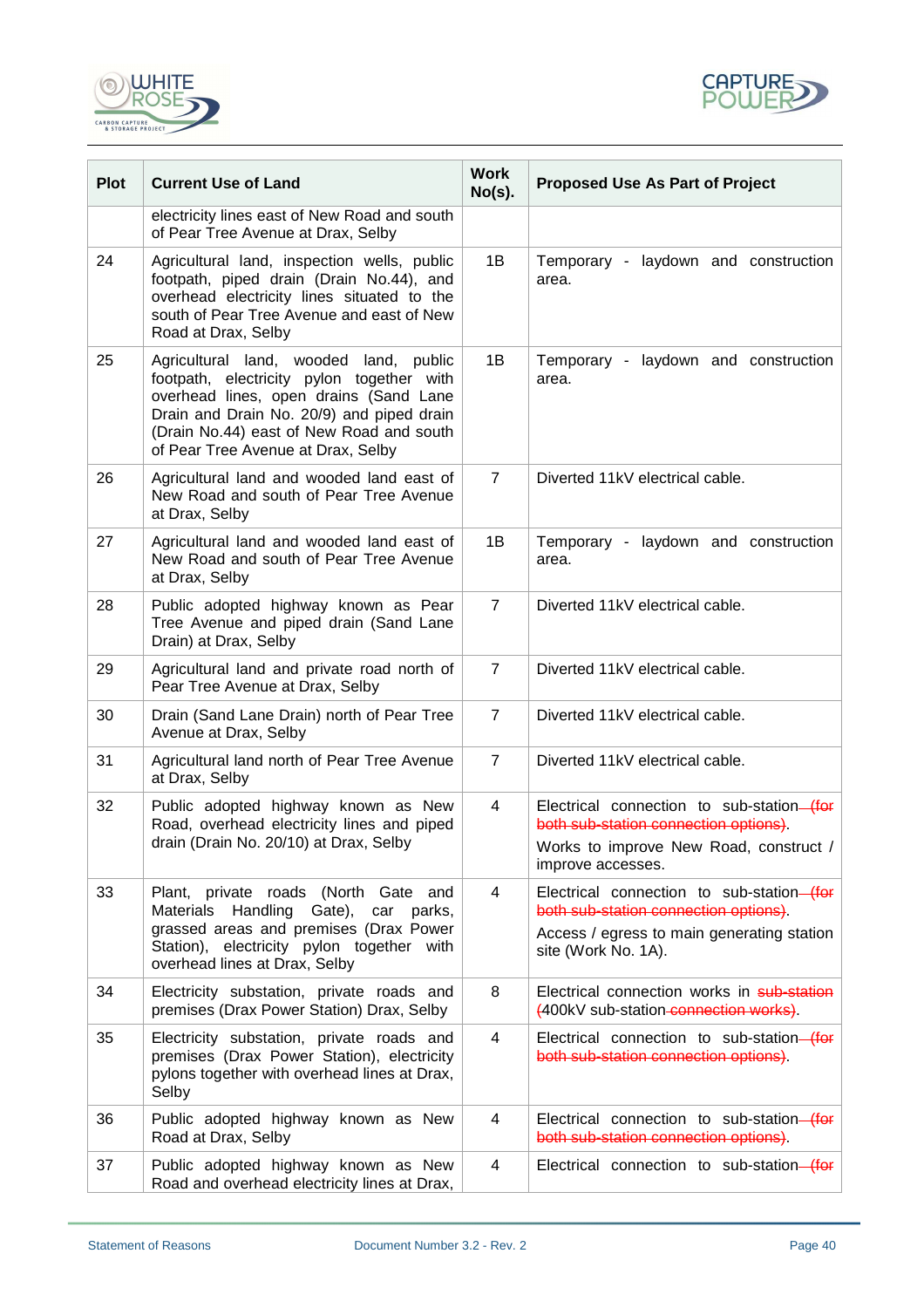



| <b>Plot</b> | <b>Current Use of Land</b>                                                                                                    | <b>Work</b><br>$No(s)$ . | <b>Proposed Use As Part of Project</b>                                                                                                           |
|-------------|-------------------------------------------------------------------------------------------------------------------------------|--------------------------|--------------------------------------------------------------------------------------------------------------------------------------------------|
|             | Selby                                                                                                                         |                          | 132kV sub-station connection option).                                                                                                            |
| 38          | Electricity substation and premises (Drax<br>Power Station) electricity pylons together<br>with overhead lines at Drax, Selby | 4                        | Electrical connection to sub-station-(for<br>132kV sub-station connection option).                                                               |
| 39          | Electricity substation and premises (Drax<br>Power Station) Drax, SelbyPlot not used                                          | 8−                       | Electrical connection works in sub-station<br>(132kV sub-station connection works).-                                                             |
| 40          | Electricity substation, telecommunications<br>mast and premises (Drax Power Station) at<br>Drax, SelbyPlot not used           | 8 <sub>2</sub>           | Electrical connection works in sub-station<br>(132kV sub-station connection works).                                                              |
| 41          | Grassland and public adopted highway<br>known as New Road (Drax Power Station)<br>at Drax, Selby Plot not used                | 8 <sub>2</sub>           | Electrical connection works in sub-station<br>(132kV sub-station connection works).-                                                             |
| 42          | Electricity substation and premises (Drax<br>Power Station) at Drax, SelbyPlot not used                                       | 4 <sub>2</sub>           | Electrical connection to sub-station (for<br>132kV sub-station connection option).-                                                              |
| 43          | Grassland and public adopted highway<br>known as New Road (Drax Power Station)<br>at Drax, SelbyPlot not used                 | 4 <sub>2</sub>           | Electrical connection to sub-station (for<br>132kV sub-station connection option)--                                                              |
| 44          | Public adopted highway known as New<br>Road and overhead electricity lines at Drax,<br>SelbyPlot not used                     | 4 <sub>2</sub>           | Electrical connection to sub-station (for<br>132kV sub-station connection option).-                                                              |
| 45          | Grassed land west of New Road at Drax,<br>Selby                                                                               | 1B                       | Temporary - laydown and construction<br>area.                                                                                                    |
| 46          | Grassed land and overhead lines west of<br>New Road at Drax, Selby                                                            | 4, 5                     | Electrical connection (all options).<br>Water and sewerage connections.                                                                          |
| 47          | Grassed land west of New Road at Drax,<br>Selby                                                                               | 1B                       | Temporary - laydown and construction<br>area.                                                                                                    |
| 48          | Ash tip (Barlow Mound) Wood yard, piped<br>drain (Carr Dyke)                                                                  | 1B                       | Temporary - laydown and construction<br>area.                                                                                                    |
| 49          | Ash tip (Barlow Mound) Wood yard                                                                                              | 5                        | Sewerage connection.                                                                                                                             |
| 50          | Grassed land, private roads and storage                                                                                       | 5                        | Sewerage connection.                                                                                                                             |
|             | areas west of New Road at Drax, Selby                                                                                         |                          | Access / egress to main generating station<br>site (Work No. 1A).                                                                                |
| 51          | Grassed land, private roads west of New                                                                                       | 5                        | Water and sewerage connections.                                                                                                                  |
|             | Road at Drax, Selby                                                                                                           |                          | Access / egress to main generating station<br>site (Work No. 1A).                                                                                |
| 52          | Grassed land west of New Road at Drax,<br>Selby                                                                               | 5                        | Water and sewerage connections.                                                                                                                  |
| 53          | Grassed land and overhead lines west of<br>New Road at Drax, Selby                                                            | 4, 5                     | Electrical connection-(all options).<br>Water and sewerage connections.                                                                          |
| 54          | Grassed land, private roads, storage areas<br>and overhead lines west of New Road at<br>Drax, Selby                           | 4, 5                     | Electrical connection (for all options).<br>Water and sewerage connections.<br>Access / egress to main generating station<br>site (Work No. 1A). |